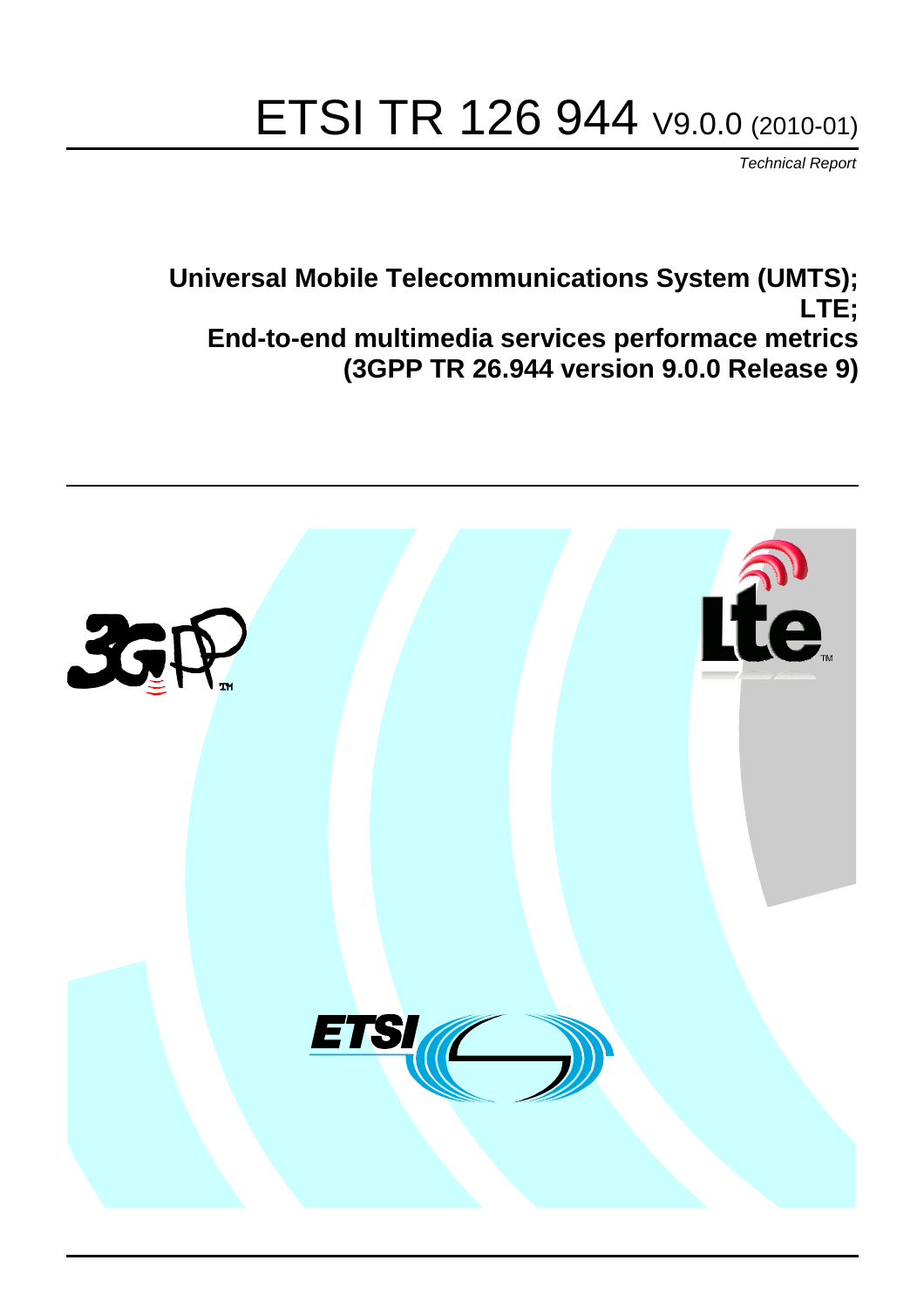Reference RTR/TSGS-0426944v900

> Keywords LTE, UMTS

#### *ETSI*

#### 650 Route des Lucioles F-06921 Sophia Antipolis Cedex - FRANCE

Tel.: +33 4 92 94 42 00 Fax: +33 4 93 65 47 16

Siret N° 348 623 562 00017 - NAF 742 C Association à but non lucratif enregistrée à la Sous-Préfecture de Grasse (06) N° 7803/88

#### *Important notice*

Individual copies of the present document can be downloaded from: [http://www.etsi.org](http://www.etsi.org/)

The present document may be made available in more than one electronic version or in print. In any case of existing or perceived difference in contents between such versions, the reference version is the Portable Document Format (PDF). In case of dispute, the reference shall be the printing on ETSI printers of the PDF version kept on a specific network drive within ETSI Secretariat.

Users of the present document should be aware that the document may be subject to revision or change of status. Information on the current status of this and other ETSI documents is available at <http://portal.etsi.org/tb/status/status.asp>

If you find errors in the present document, please send your comment to one of the following services: [http://portal.etsi.org/chaircor/ETSI\\_support.asp](http://portal.etsi.org/chaircor/ETSI_support.asp)

#### *Copyright Notification*

No part may be reproduced except as authorized by written permission. The copyright and the foregoing restriction extend to reproduction in all media.

> © European Telecommunications Standards Institute 2010. All rights reserved.

**DECT**TM, **PLUGTESTS**TM, **UMTS**TM, **TIPHON**TM, the TIPHON logo and the ETSI logo are Trade Marks of ETSI registered for the benefit of its Members.

**3GPP**TM is a Trade Mark of ETSI registered for the benefit of its Members and of the 3GPP Organizational Partners. **LTE**™ is a Trade Mark of ETSI currently being registered

for the benefit of its Members and of the 3GPP Organizational Partners.

**GSM**® and the GSM logo are Trade Marks registered and owned by the GSM Association.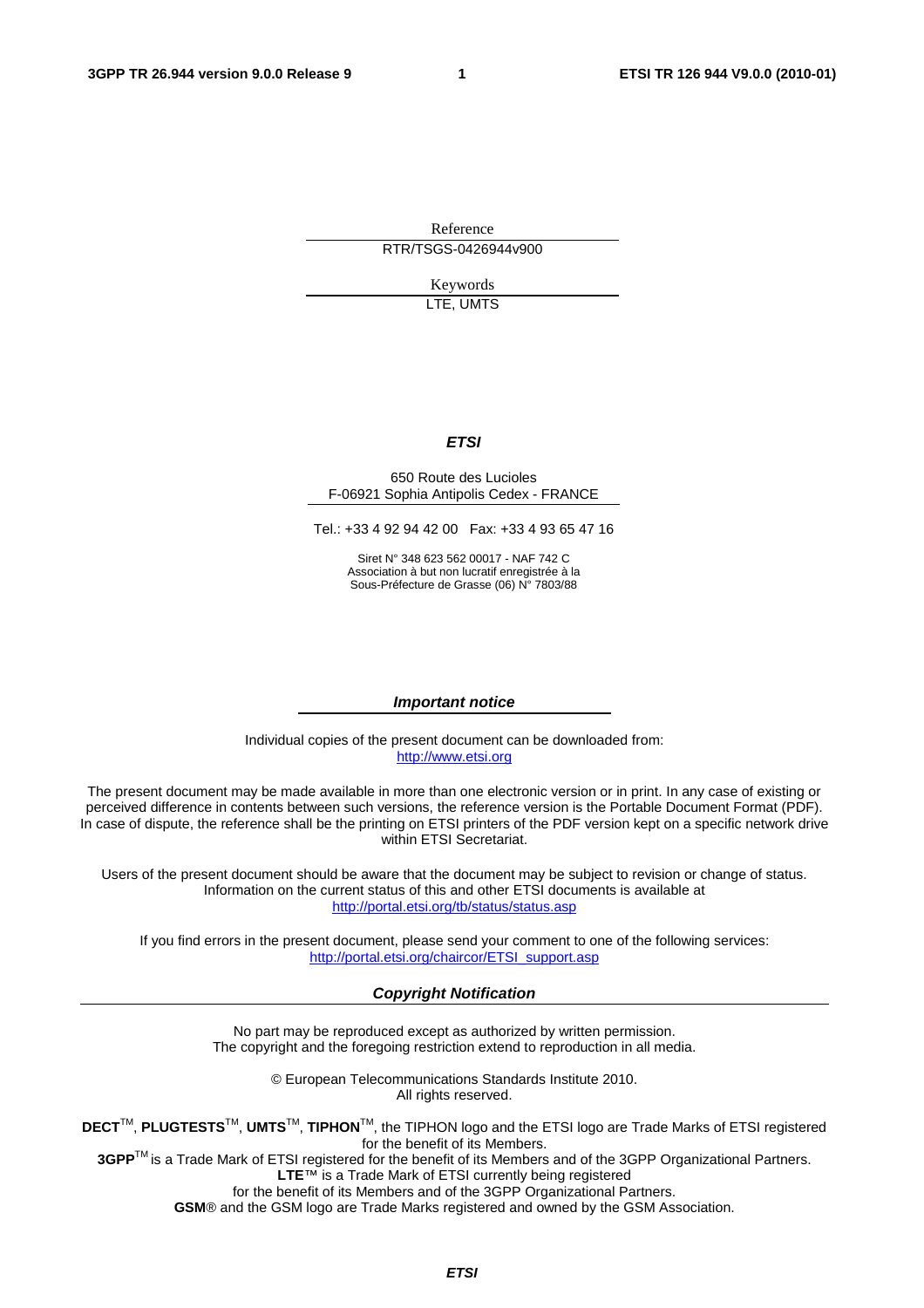# Intellectual Property Rights

IPRs essential or potentially essential to the present document may have been declared to ETSI. The information pertaining to these essential IPRs, if any, is publicly available for **ETSI members and non-members**, and can be found in ETSI SR 000 314: *"Intellectual Property Rights (IPRs); Essential, or potentially Essential, IPRs notified to ETSI in respect of ETSI standards"*, which is available from the ETSI Secretariat. Latest updates are available on the ETSI Web server [\(http://webapp.etsi.org/IPR/home.asp](http://webapp.etsi.org/IPR/home.asp)).

Pursuant to the ETSI IPR Policy, no investigation, including IPR searches, has been carried out by ETSI. No guarantee can be given as to the existence of other IPRs not referenced in ETSI SR 000 314 (or the updates on the ETSI Web server) which are, or may be, or may become, essential to the present document.

# Foreword

This Technical Report (TR) has been produced by ETSI 3rd Generation Partnership Project (3GPP).

The present document may refer to technical specifications or reports using their 3GPP identities, UMTS identities or GSM identities. These should be interpreted as being references to the corresponding ETSI deliverables.

The cross reference between GSM, UMTS, 3GPP and ETSI identities can be found under [http://webapp.etsi.org/key/queryform.asp.](http://webapp.etsi.org/key/queryform.asp)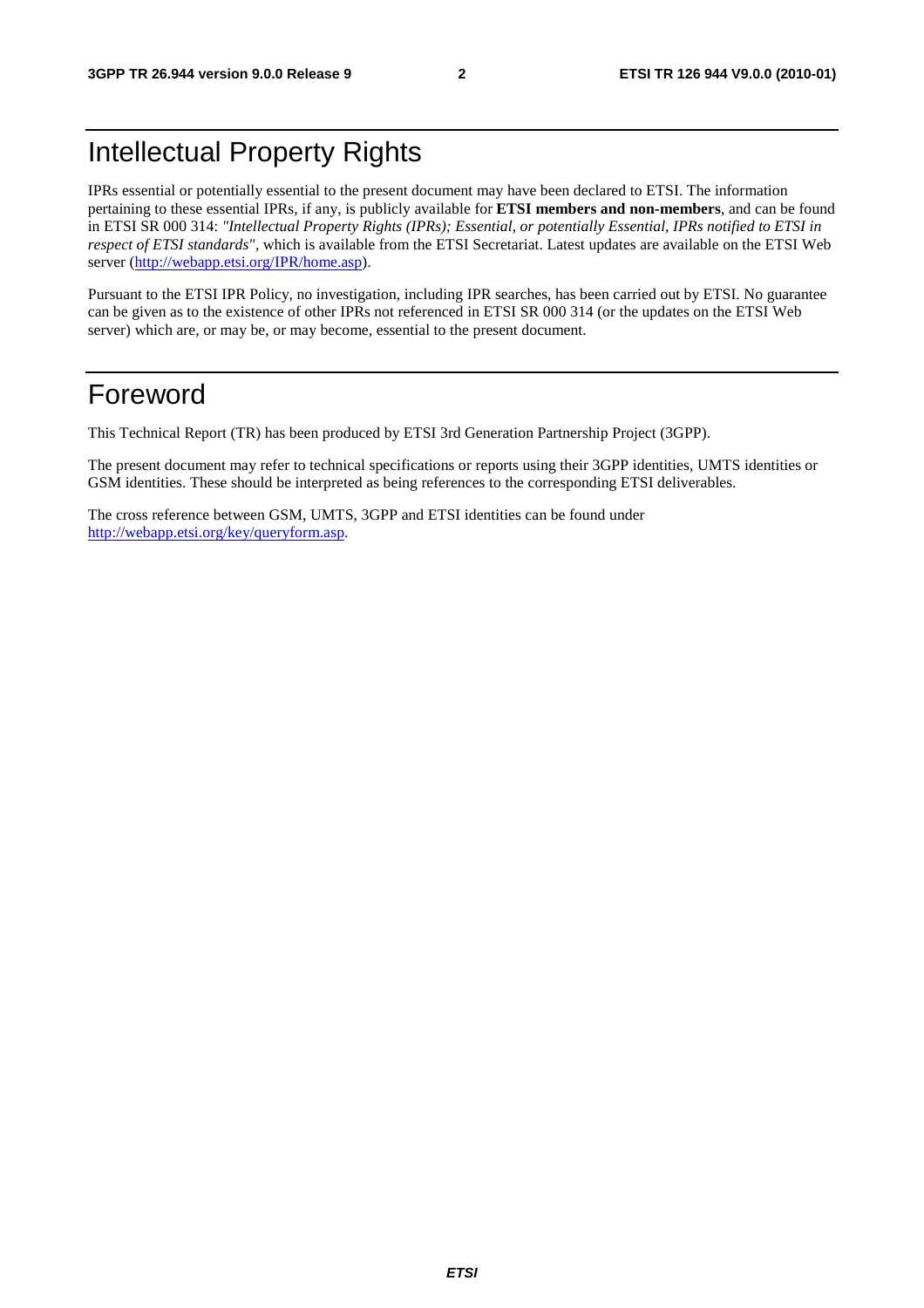$\mathbf{3}$ 

# Contents

| 1     |  |  |  |
|-------|--|--|--|
| 2     |  |  |  |
| 3     |  |  |  |
| 4     |  |  |  |
| 4.1   |  |  |  |
| 4.2   |  |  |  |
| 4.3   |  |  |  |
| 4.4   |  |  |  |
|       |  |  |  |
| 5     |  |  |  |
| 5.1   |  |  |  |
| 5.2   |  |  |  |
| 5.3   |  |  |  |
| 5.4   |  |  |  |
| 5.5   |  |  |  |
| 5.6   |  |  |  |
| 5.7   |  |  |  |
| 5.8   |  |  |  |
|       |  |  |  |
| 5.9   |  |  |  |
| 5.10  |  |  |  |
| 5.11  |  |  |  |
| 5.12  |  |  |  |
| 5.13  |  |  |  |
| 5.14  |  |  |  |
|       |  |  |  |
| 6     |  |  |  |
| 6.1   |  |  |  |
| 6.2   |  |  |  |
| 6.2.1 |  |  |  |
| 6.2.2 |  |  |  |
| 6.2.3 |  |  |  |
| 6.3   |  |  |  |
| 6.3.1 |  |  |  |
| 6.3.2 |  |  |  |
| 6.3.3 |  |  |  |
| 6.4   |  |  |  |
|       |  |  |  |
| 6.4.1 |  |  |  |
| 6.4.2 |  |  |  |
| 6.4.3 |  |  |  |
| 6.5   |  |  |  |
| 6.5.1 |  |  |  |
| 6.5.2 |  |  |  |
| 6.5.3 |  |  |  |
| 6.6   |  |  |  |
| 6.6.1 |  |  |  |
| 6.6.2 |  |  |  |
| 6.6.3 |  |  |  |
|       |  |  |  |
| 6.7   |  |  |  |
| 6.7.1 |  |  |  |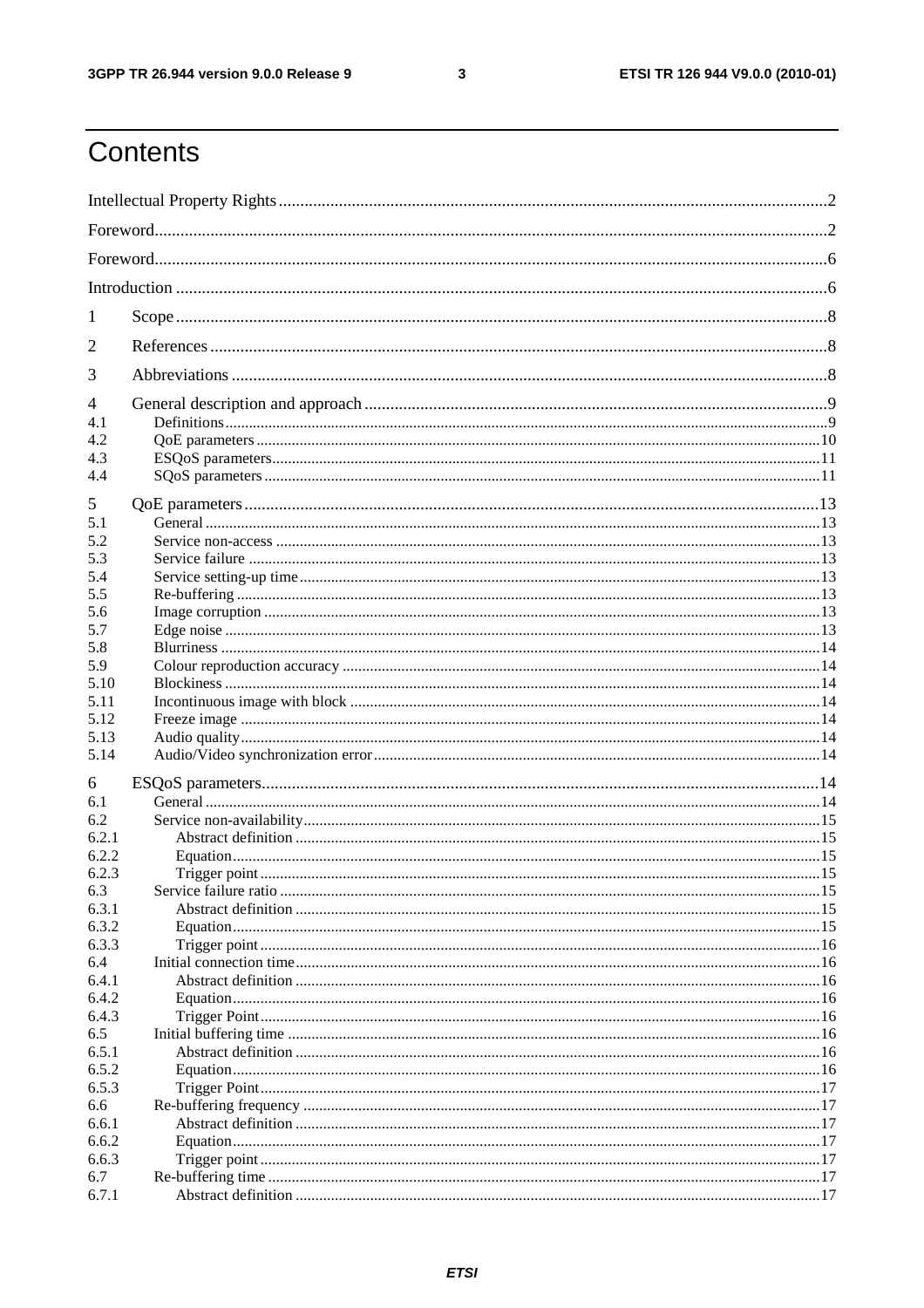#### $\overline{\mathbf{4}}$

| 6.7.2    |  |
|----------|--|
| 6.7.3    |  |
| 6.8      |  |
| 6.8.1    |  |
| 6.8.2    |  |
| 6.8.3    |  |
| 6.9      |  |
|          |  |
| 6.9.1    |  |
| 6.9.2    |  |
| 6.9.3    |  |
| 6.10     |  |
| 6.10.1   |  |
| 6.10.2   |  |
| 6.10.3   |  |
| 6.11     |  |
| 6.11.1   |  |
| 6.11.2   |  |
| 6.11.3   |  |
|          |  |
| 7        |  |
| 7.1      |  |
| 7.1.1    |  |
| 7.1.1.1  |  |
| 7.1.1.2  |  |
|          |  |
| 7.1.1.3  |  |
| 7.1.1.4  |  |
| 7.1.1.5  |  |
| 7.1.2    |  |
| 7.1.2.1  |  |
| 7.1.2.2  |  |
| 7.1.2.3  |  |
| 7.1.2.4  |  |
| 7.1.2.5  |  |
| 7.1.3    |  |
| 7.1.3.1  |  |
|          |  |
| 7.1.3.2  |  |
| 7.1.3.3  |  |
| 7.1.3.4  |  |
| 7.1.3.5  |  |
| 7.1.3.6  |  |
| 7.1.3.7  |  |
| 7.2      |  |
| 7.3      |  |
|          |  |
| 8        |  |
| 8.1      |  |
| 8.2      |  |
| 8.3      |  |
| 8.4      |  |
| 8.5      |  |
|          |  |
| Annex A: |  |
|          |  |
| A.1      |  |
|          |  |
| A.2      |  |
|          |  |
| A.3      |  |
| A.4      |  |
| A.4.1    |  |
|          |  |
| A.4.1.1  |  |
| A.4.1.2  |  |
| A.4.2    |  |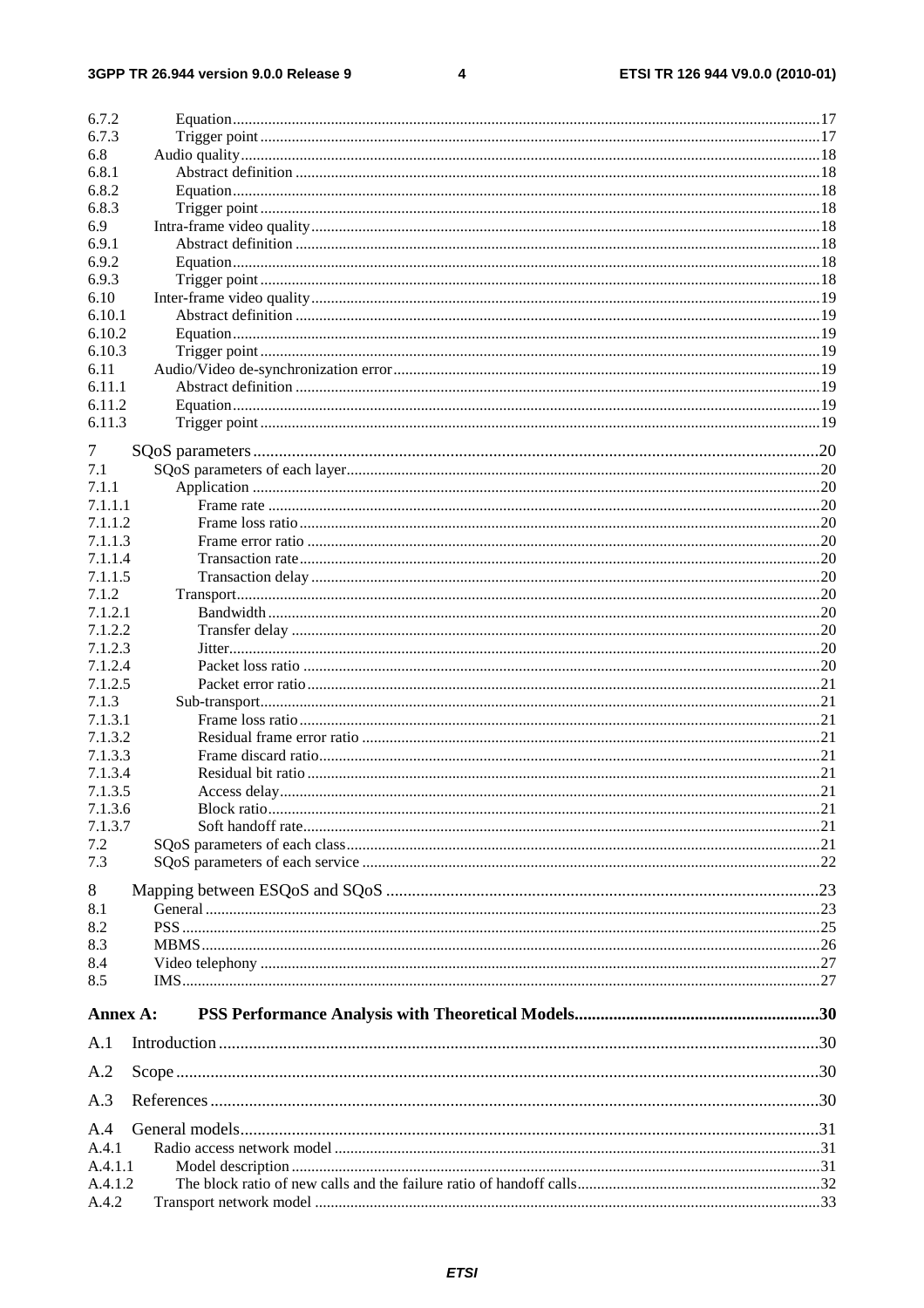#### $\overline{\mathbf{5}}$

| A.4.2.1                      |  |
|------------------------------|--|
| A.4.2.2                      |  |
| A.4.3                        |  |
| A.4.3.1                      |  |
| A.4.3.1.1                    |  |
| A.4.3.1.2                    |  |
| A.4.3.2                      |  |
| A.4.3.2.1                    |  |
| A.4.3.2.2                    |  |
| A.5                          |  |
| A.5.1                        |  |
| A.5.1.1                      |  |
| A.5.1.2                      |  |
| A.5.2                        |  |
| A.5.2.1                      |  |
| A.5.2.2                      |  |
| A.5.3                        |  |
| A.5.3.1                      |  |
| A.5.3.2                      |  |
| A.5.4                        |  |
| A.5.4.1                      |  |
| A.5.4.2                      |  |
| A.5.5                        |  |
| A.5.5.1                      |  |
| A.5.5.2                      |  |
| A.5.6                        |  |
| A.5.6.1                      |  |
| A.5.6.2                      |  |
| <b>Annex B:</b>              |  |
|                              |  |
|                              |  |
| B.1                          |  |
| B.2                          |  |
| B.2.1                        |  |
| B.2.2                        |  |
|                              |  |
| B.3                          |  |
| <b>B.3.1</b><br><b>B.3.2</b> |  |
|                              |  |
| Annex C:                     |  |
| C.1                          |  |
|                              |  |
| C.2                          |  |
| C.3                          |  |
| C.3.1                        |  |
| C.3.1.1                      |  |
| C.3.1.2                      |  |
| C.3.1.3                      |  |
| C.3.1.4                      |  |
| C.3.1.5                      |  |
| C.3.2                        |  |
| C.3.2.1                      |  |
| C.3.2.2                      |  |
| C.3.2.3                      |  |
| C.4                          |  |
|                              |  |
| <b>Annex D:</b>              |  |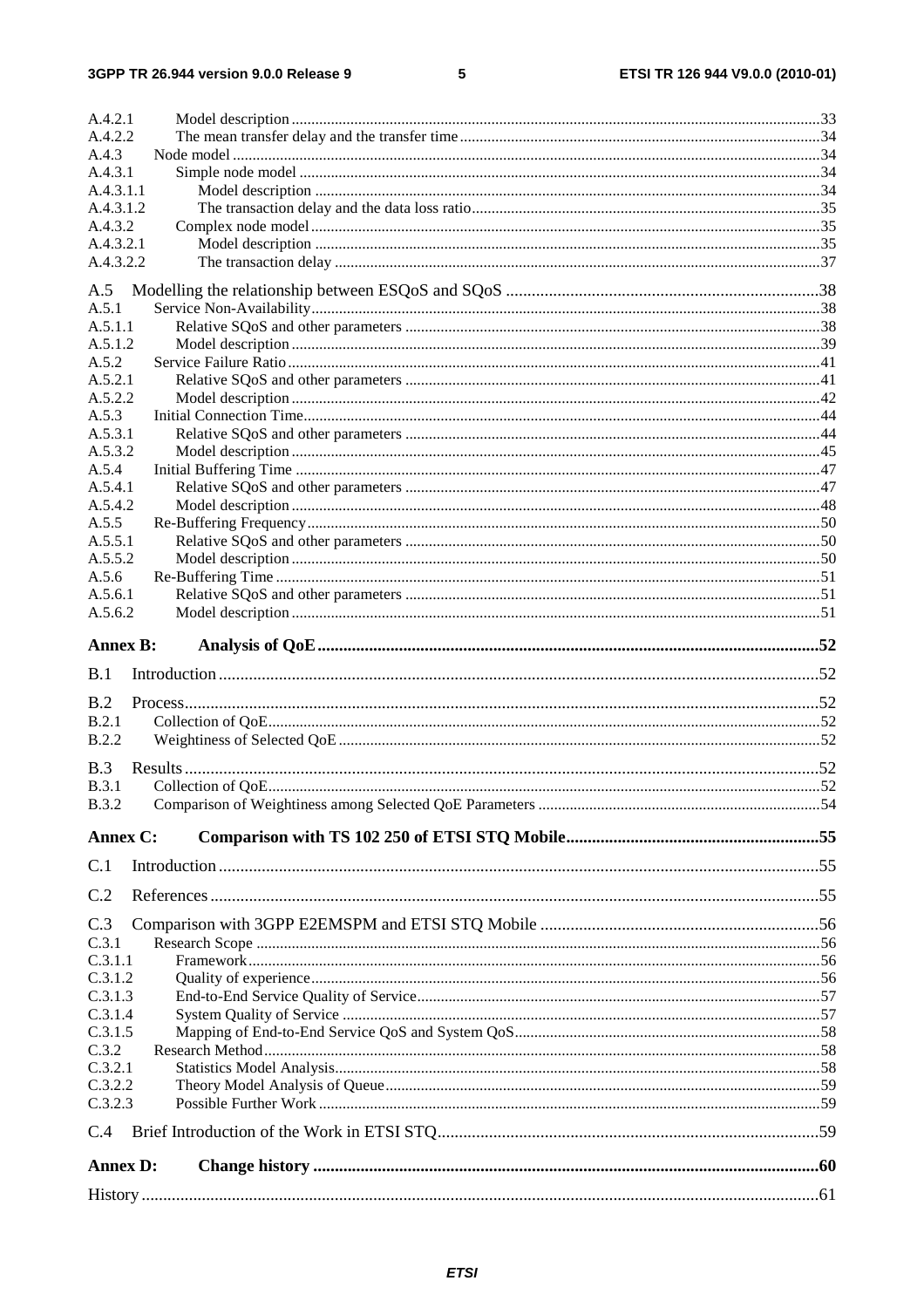# Foreword

This Technical Report has been produced by the 3GPP.

The contents of the present document are subject to continuing work within the TSG and may change following formal TSG approval. Should the TSG modify the contents of the present document, it will be re-released by the TSG with an identifying change of release date and an increase in version number as follows:

Version 3.y.z

where:

- x the first digit:
	- 1 presented to TSG for information;
	- 2 presented to TSG for approval;
	- 3 Indicates TSG approved document under change control.
- y the second digit is incremented for all changes of substance, i.e. technical enhancements, corrections, updates, etc.
- z the third digit is incremented when editorial only changes have been incorporated in the specification;

# Introduction

The Quality of Experience (QoE), End-to-end Service Quality of Service (ESQoS) and System Quality of Service (SQoS) are important factors when introducing services to customers. When the next releases of 3G are launched to the mass market, several new mobile telecommunication multimedia services will be introduced to the general public. It is essential that a high quality if service is experienced by the user of these new 3G services in order to promote the idea of 3G as a global all-purpose communication tool for millions of people with widespread availability of terminal equipment.

The possibility of using multimedia services via 3G in a practical and reliable manner is extremely important in the near future. For these new services, it is certain that a much larger amount of traffic is generated between mobile terminals and services, i.e. traffic within 3G networks and between 3G networks and other networks will be higher than has been the case to date. This gives more importance to service quality requirements.

End-to-end multimedia service performance metrics are proposed to make it possible for operators, device provider and service providers to more conveniently evaluate their service quality as perceived by end-users. This includes:

- Definition of the performance characteristics that have most relevance to end users (the 'Quality of Experience' or QoE).
- Definition of the mapping between QoE and end-to-end service measured characteristics (the ESQoS), and mapping between ESQoS and service specific characteristics (the SQoS).

In the present document a top-down approach is used to illustrate the framework of all metrics.

The present document gives metrics of the end-to-end multimedia service performance on 3G networks that support PSS, PSC, video telephony, MBMS and IMS services, etc.

QoE parameters describe the end-to-end quality as experienced by the end users. These are difficult to measure and quantify.

SQoS parameters are metrics that are close related to the network status, and defined from the viewpoint of the service provider rather than the service user. SQoS parameters can be viewed as the inherent attributes of the networks, which are important in guaranteeing QoE requirements of the users.

ESQoS parameters describe the QoS of the end-to-end service. They are obtained directly from the QoE parameters by mapping them into parameters more relevant to operators, service providers and service providers.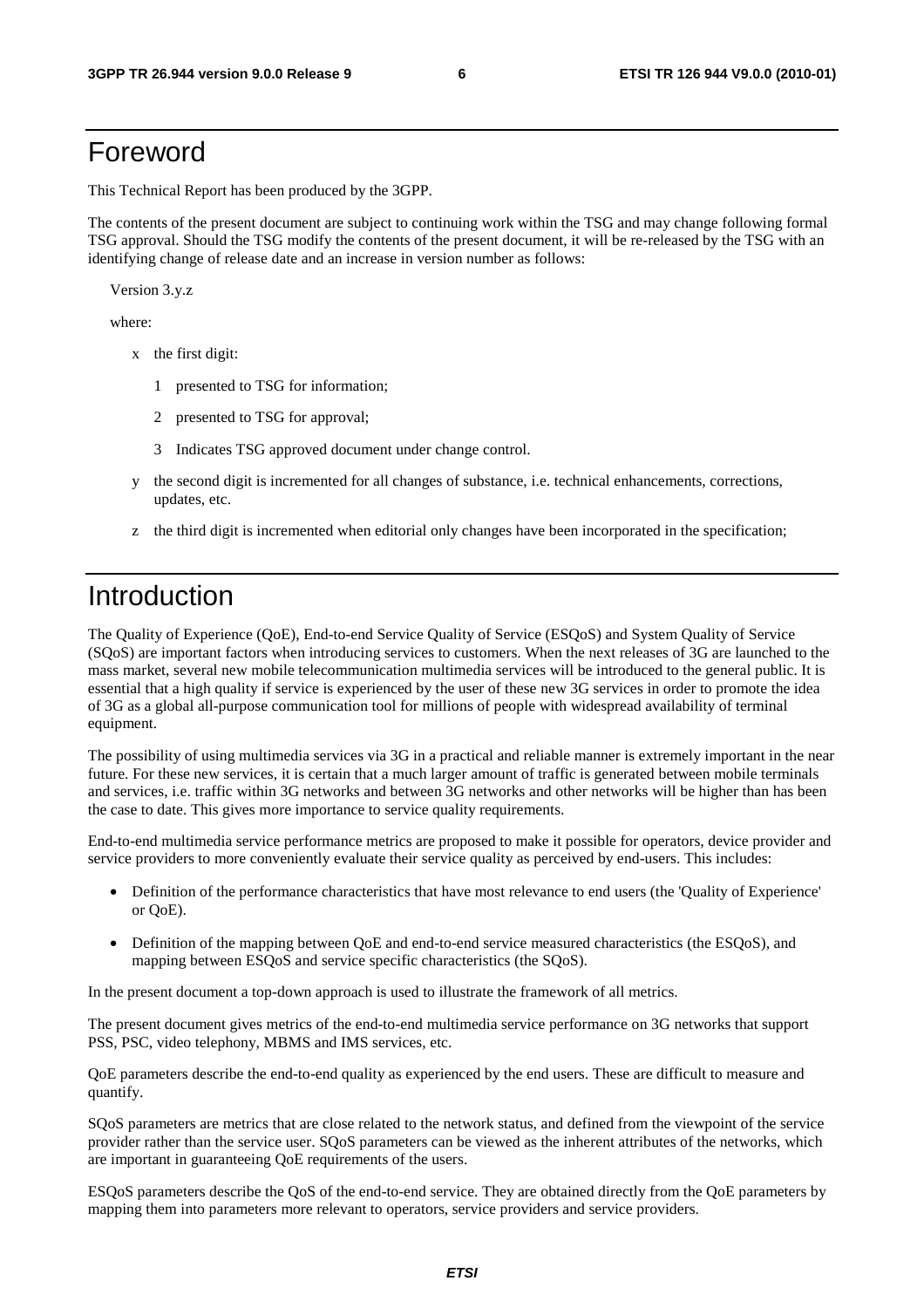In Annex A, PSS is taken as an example; several general models looking at different part of network are given. A mapping between QoE, ESQoS and SQoS is given using a mathematical approach, which defines a dimensioned relationship between user experiences and lower tiers of network performance.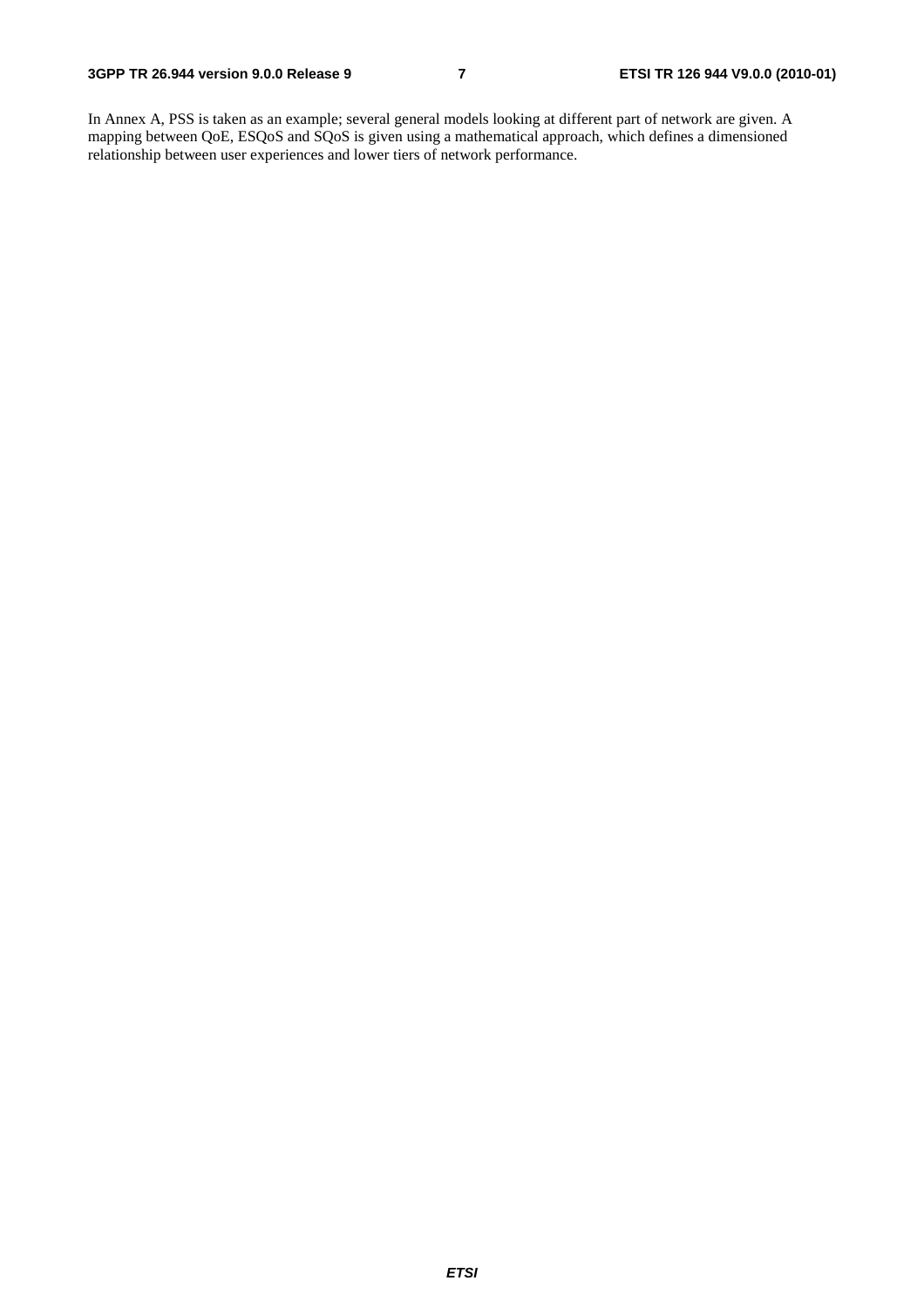# 1 Scope

The present document describes and defines performance metrics for popular multimedia services in 3G networks, including packed-switched streaming service (PSS), multimedia broadcast multicast service (MBMS), video telephony (VT), and IP multimedia subsystem service (IMS). The present document has a top-down approach, which starts with the Quality of Experience (QoE) parameters and metrics, and then provides End-to-end Service QoS (ESQoS) and System Quality of Service (SQoS) parameters and metrics and mapping between these different layers.

# 2 References

The following documents contain provisions which, through reference in this text, constitute provisions of the present document.

- References are either specific (identified by date of publication, edition number, version number, etc.) or non-specific.
- For a specific reference, subsequent revisions do not apply.
- For a non-specific reference, the latest version applies. In the case of a reference to a 3GPP document (including a GSM document), a non-specific reference implicitly refers to the latest version of that document *in the same Release as the present document*.
- [1] 3GPP TS 23.107:"Technical Specification Group Services and System Aspects; Quality of Service (QoS) concept and architecture".
- [2] 3GPP TS 23.207:"Technical Specification Group Services and System Aspects; End-to-end Quality of Service (QoS) concept and architecture".
- [3] ETSI TS 102 250-2: "Speech Processing, Transmission and Quality Aspects (STQ);QoS aspects for popular services in GSM and 3G networks; Part 2: Definition of Quality of Service parameters and their computation".
- [4] IETF RFC 2679: "A One-way Delay Metric for IPPM".
- [5] IETF RFC 3133: "Terminology for Frame Relay Benchmarking".
- [6] ITU-R Recommendation BS.1387-1: "Method for objective measurements of perceived audio quality".
- [7] 3GPP TS 26.234: "Technical Specification Group Services and System Aspects; Transparent end-to-end Packet-switched Streaming Service (PSS); Protocols and codecs".
- [8] 3GPP TS 26.346: "Technical Specification Group Services and System Aspects; Multimedia Broadcast/Multicast Service (MBMS); Protocols and codecs".
- [9] ITU-T Recommendation P.10/G.100: "Vocabulary for performance and quality of service".

# 3 Abbreviations

For the purposes of the present document, the following abbreviations apply:

| AS                        | <b>Application Server</b>                  |
|---------------------------|--------------------------------------------|
| <b>BGCF</b>               | <b>Breakout Gateway Control Function</b>   |
| <b>BM-SC</b>              | Broadcast-Multicast - Service Centre       |
| <b>CBC</b>                | <b>Cell Broadcast Centre</b>               |
| <b>CSCF</b>               | <b>Call Session Control Function</b>       |
| <b>DHCP</b>               | <b>Dynamic Host Configuration Protocol</b> |
| <b>DNS</b>                | Domain Name System                         |
| <b>ESO</b> <sub>o</sub> S | End-to-end Service QoS                     |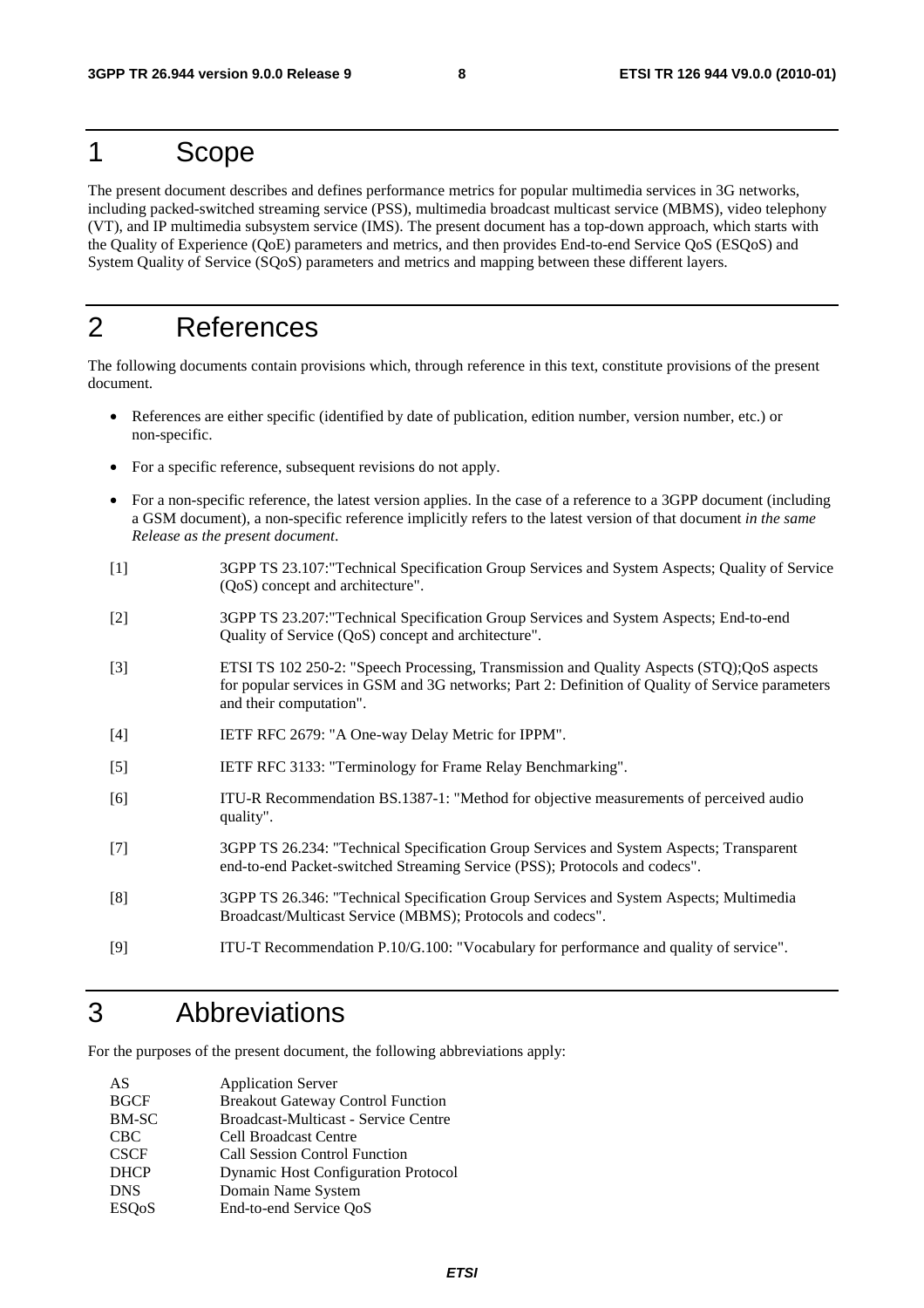| GGSN          | Gateway GPRS Support Node              |  |
|---------------|----------------------------------------|--|
| <b>HSS</b>    | Home Subscriber Server                 |  |
| <b>I-CSCF</b> | Interrogating-CSCF                     |  |
| <b>IMS</b>    | IP Multimedia Subsystem                |  |
| <b>IP-CAN</b> | <b>IP-Connectivity Access Network</b>  |  |
| LAV           | Least Acceptable Value                 |  |
| <b>MBMS</b>   | Multimedia Broadcast/Multicast Service |  |
| <b>MGCF</b>   | Media Gateway Control Function         |  |
| <b>MGW</b>    | Media GateWay                          |  |
| P-CSCF        | Proxy-CSCF                             |  |
| <b>PSC</b>    | Packet-Switched Conversational service |  |
| <b>PSS</b>    | Packed-Switched Streaming service      |  |
| QoE           | <b>Quality of Experience</b>           |  |
| QoS           | <b>Quality of Service</b>              |  |
| SQoS          | <b>System Quality of Service</b>       |  |
| UE            | User Equipment                         |  |
| <b>VLR</b>    | Visitor Location Register              |  |
| VТ            | Video Telephony                        |  |

# 4 General description and approach

## 4.1 Definitions

#### **Quality of Experience (QoE)**

The overall acceptability of an application or service, as perceived subjectively by the end-user (see notes 1 and 2).

- NOTE 1: Quality of Experience includes the complete end-to-end system effects (client, terminal, network, services infrastructure, etc).
- NOTE 2: Overall acceptability may be influenced by user expectations and context.

For the purpose of the present document, QoE is limited to those parameters that are reasonably expected to be under the control of the Service Provider, i.e. it excludes aspects of specific terminal equipment implementation. In the document, the exact E2E measurement point will be defined for each service.

QoE indicates performance metrics as expressed from the end service user's point of view. They can be required or reported by the common users, and may be stated irrespective of their measurability.

SA4 has defined Quality of Experience (QoE) metrics and their transport for PSS and MBMS in [7] and [8], respectively. The PSS and MBMS QoE metrics features are optional for both PSS and MBMS streaming server and clients, and shall not disturb the PSS and MBMS service. A PSS or MBMS client supporting the feature shall perform the quality measurements in accordance to the measurement definitions, aggregate them into client QoE metrics and report the metrics to the PSS or MBMS server using described procedures in [7] and [8] for PSS and MBMS, respectively. The way the QoE metrics are processed and made available is out of the scope of the present document.

In general, a Service Provider will set service requirements in line with the end-user's expected QoE, which needs to be translated into parameters or metrics that the service provider can control or measure. Thus, it is necessary to map QoE metrics to measurable End-to-end Service QoS and System QoS parameters, which provide the means for the service providers to guarantee the service quality.

#### **End-to-end Service QoS (ESQoS)**

ESQoS is generally used to specify the performance of services from the perspective of operators and service providers. As the number of new services proliferates and becomes more complex, it is important for an operator to measure a network's ESQoS accurately and continuously improve it to achieve customer loyalty and maintain competitive edge.

ESQoS is measurable. It can be quantified exactly by several digital parameters, unlike QoE.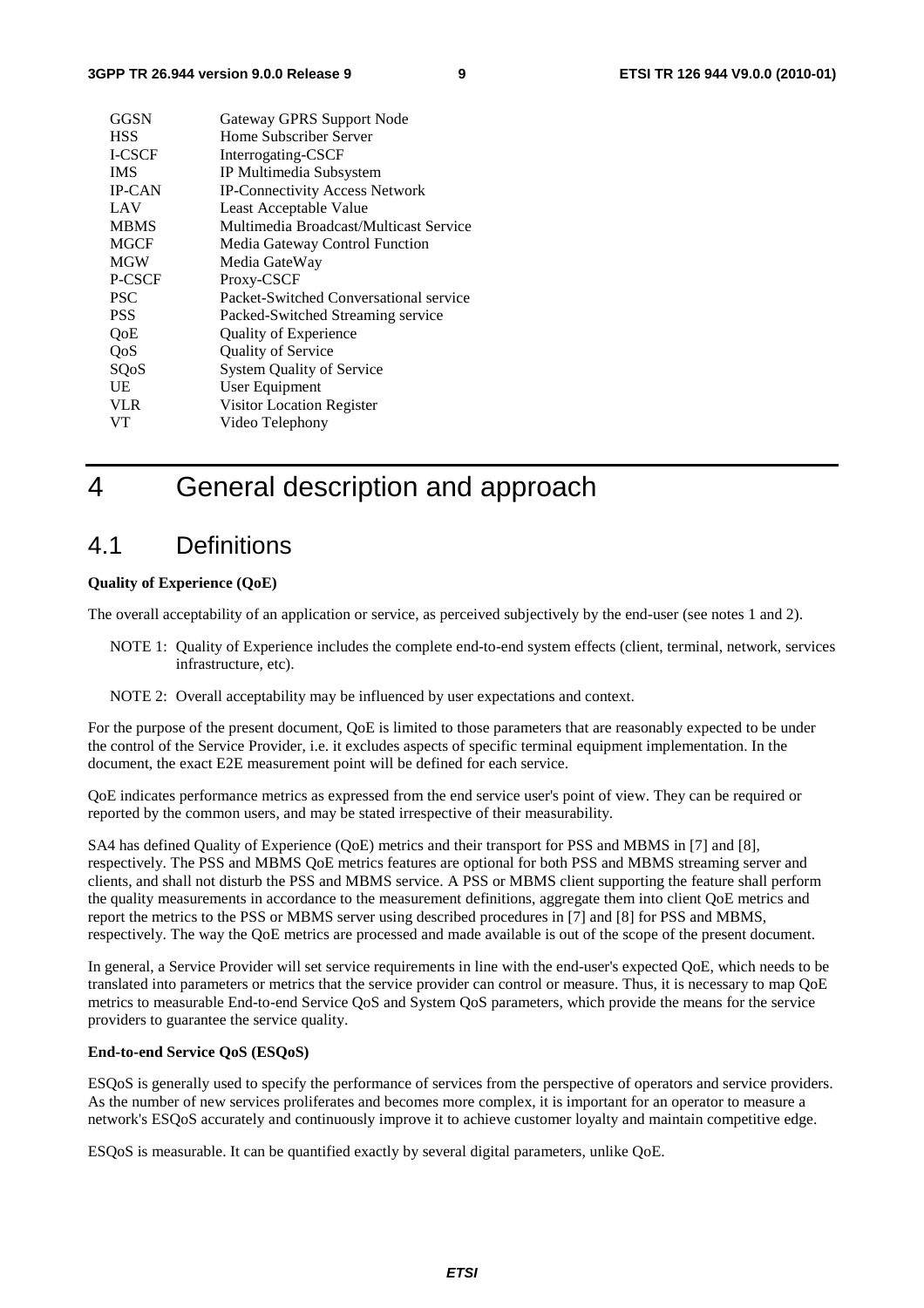#### **System Quality of Service (SQoS)**

The concept of SQoS is a subset of conventional QoS, which is defined in ITU-T Recommendation E.800 as the collective effect of service performances which together determines the satisfaction of a user of a service. It is characterized by the combined aspects of performance factors applicable to all services, such as:

- service support performance;
- service operability performance;
- service accessibility performance;
- service retainability performance;
- service integrity performance;
- service security performance;

Compared with ESQoS, SQoS denotes the point-to-point QoS, which is specifically related to the units and links of network systems, rather than the whole service or a network. SQoS can be viewed as the QoS consideration from the viewpoint of network operators.

## 4.2 QoE parameters

From the user perspective, the QoE cannot be defined only from technical measurements. It should be defined by user investigation using the following methods:

- 1. Users provide an opinion of QoE only with their feeling and experience. The QoE metric is subjective.
- 2. With some classic indicators of QoE, users can make a decision to choose some of them as the necessary indicators of QoE.

Service performance is characterized by the following:

Because QoE parameters and metrics directly relate to the definition of the service itself, it is possible to map the components of the service onto measurable ESQoS and SQoS parameters or metrics, as these relate directly to the performance of the components of the service.

This concept can be illustrated by considering the example of a video service, where QoE includes items such as:

- service setup delay;
- re-buffering duration:
- end to end delay;
- corruption duration;
- mean time between corruption;
- content quality(e.g. digital TV-like quality, analog TV-like quality, DSL-like video conference quality ISDNlike video conference quality, etc.);
- audio/video synchronization (or 'lip sync');
- service availability.

Common user requirements for different services are therefore collected and classified as our QoE, disregarding the measurability.

Users have different requirements for different services. So the QoE for service analysis varies with the types of services, methods of delivery and points of monitoring.

Figure 1 shows the model.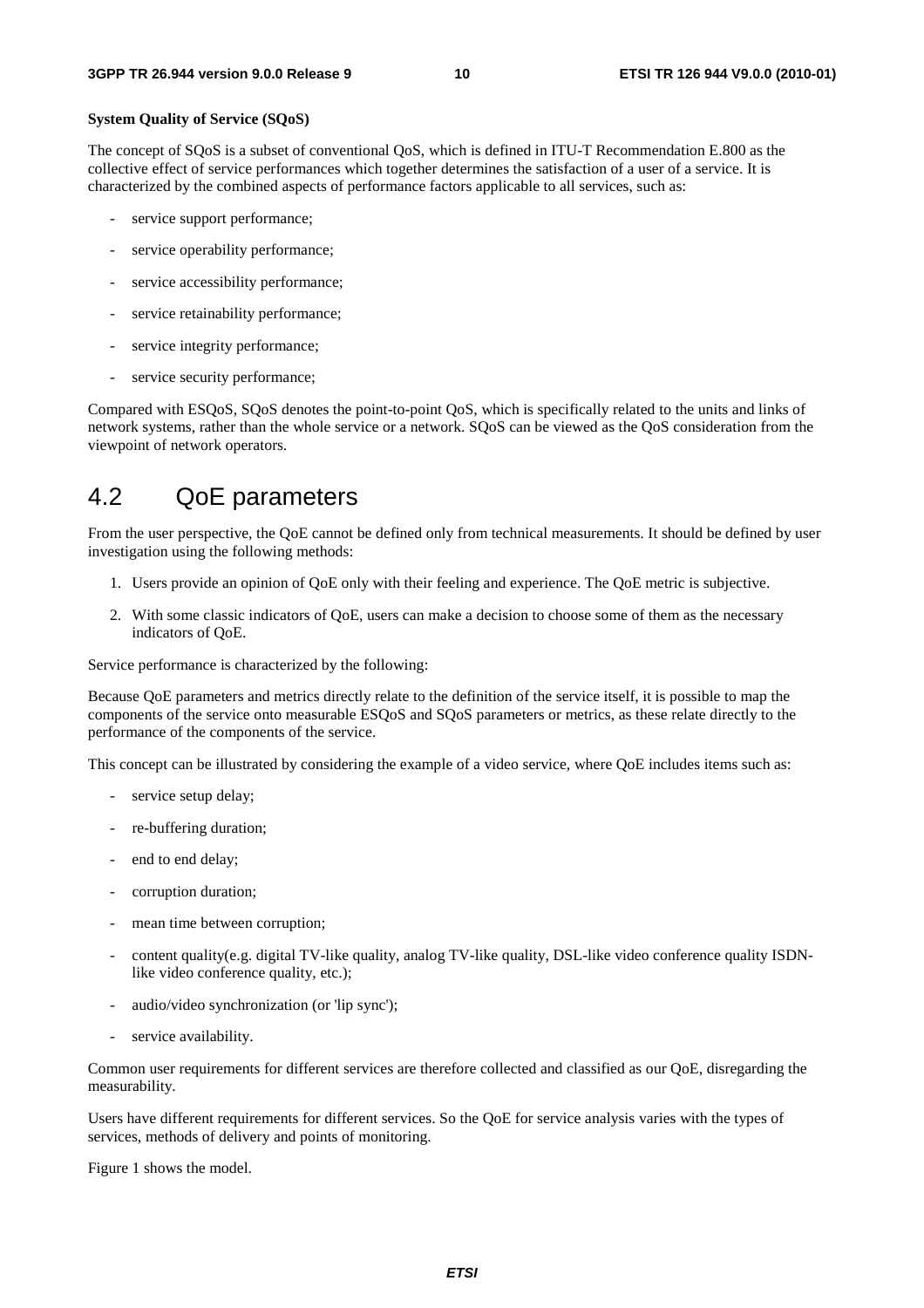

**Figure 1: QoE** 

## 4.3 ESQoS parameters

As discussed, the user's definition of QoE does not consider measurability and so ESQoS parameters need to be introduced. These express QoS from the viewpoint of operators and service providers. ESQoS parameters are from endto-end perspective, i.e. across the full set of components which together provide a service, and, most importantly can be measured and quantified.

ESQoS parameters depend on the type of service, and so there will be a set corresponding to each service.

Figure 2 shows the model including both the QoE and ESQoS aspects.



**Figure 2: QoE and ESQoS parameters** 

## 4.4 SQoS parameters

The quality of a service perceived by the user perceives is influenced by the network as well as by the terminal equipment. As the intelligence and complexity of an application used in 3G increases, application performance becomes an important factor in determining the quality perceived by the user. Within the present document, the influence of the terminal equipment and application have not been included.

Services are applications running on the common network components. SQoS parameters are specific metrics that provide measurements which reflect network component status, and are defined from the viewpoint of the service provider rather than the service user.

SQoS parameters can be classified to five classes as shown in figure 3.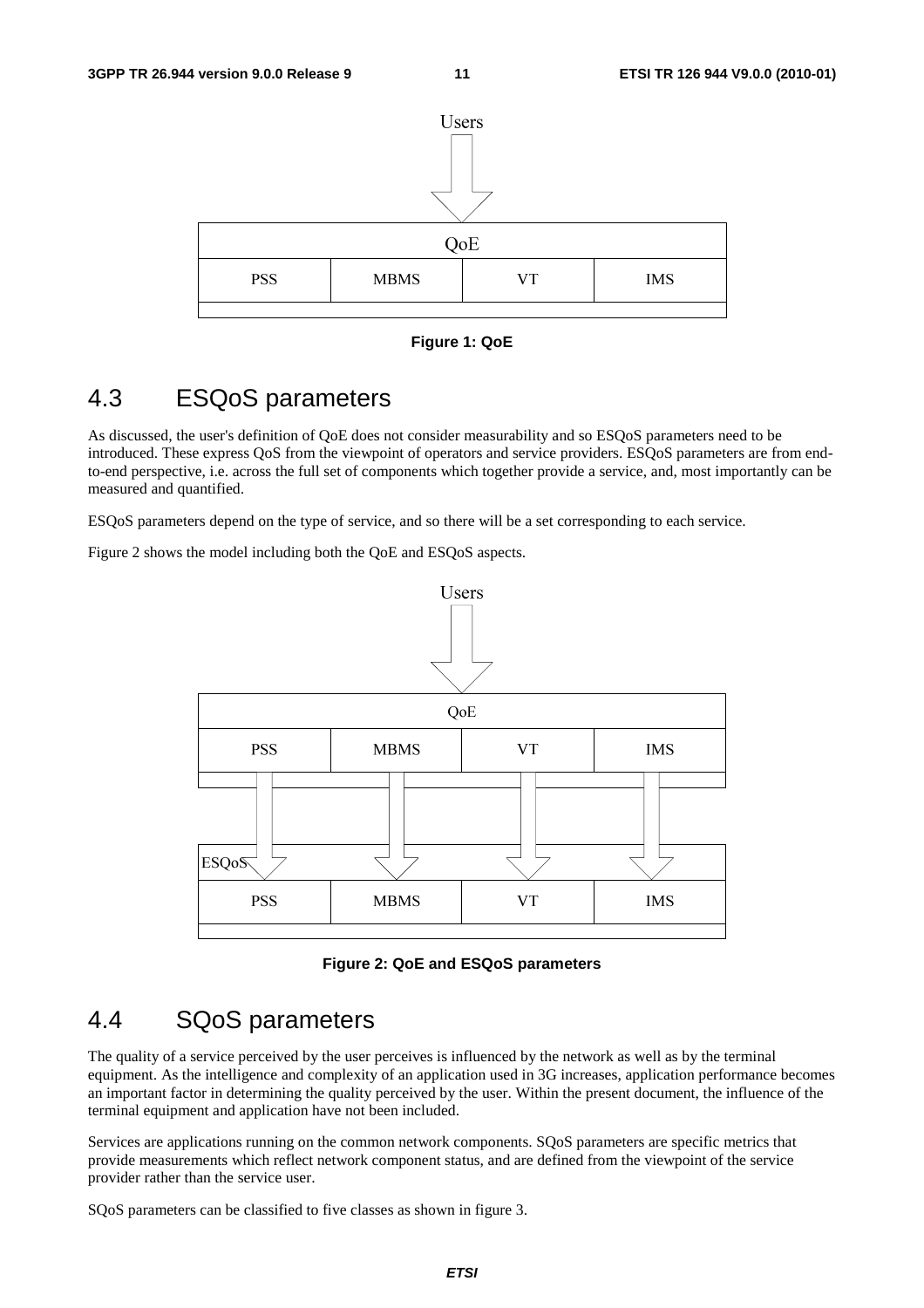

NOTE: The network entities in the core network (CN) can be considered as servers.



Each class also has three layers which reflect the protocol layers in the network.

- The first s the Application layer.
- The second is the Transport layer.
- The third consists of Network, Data link and Physical layers.

Figure 4 presents the overall model.



**Figure 4: QoE, ESQoS and SQoS parameters**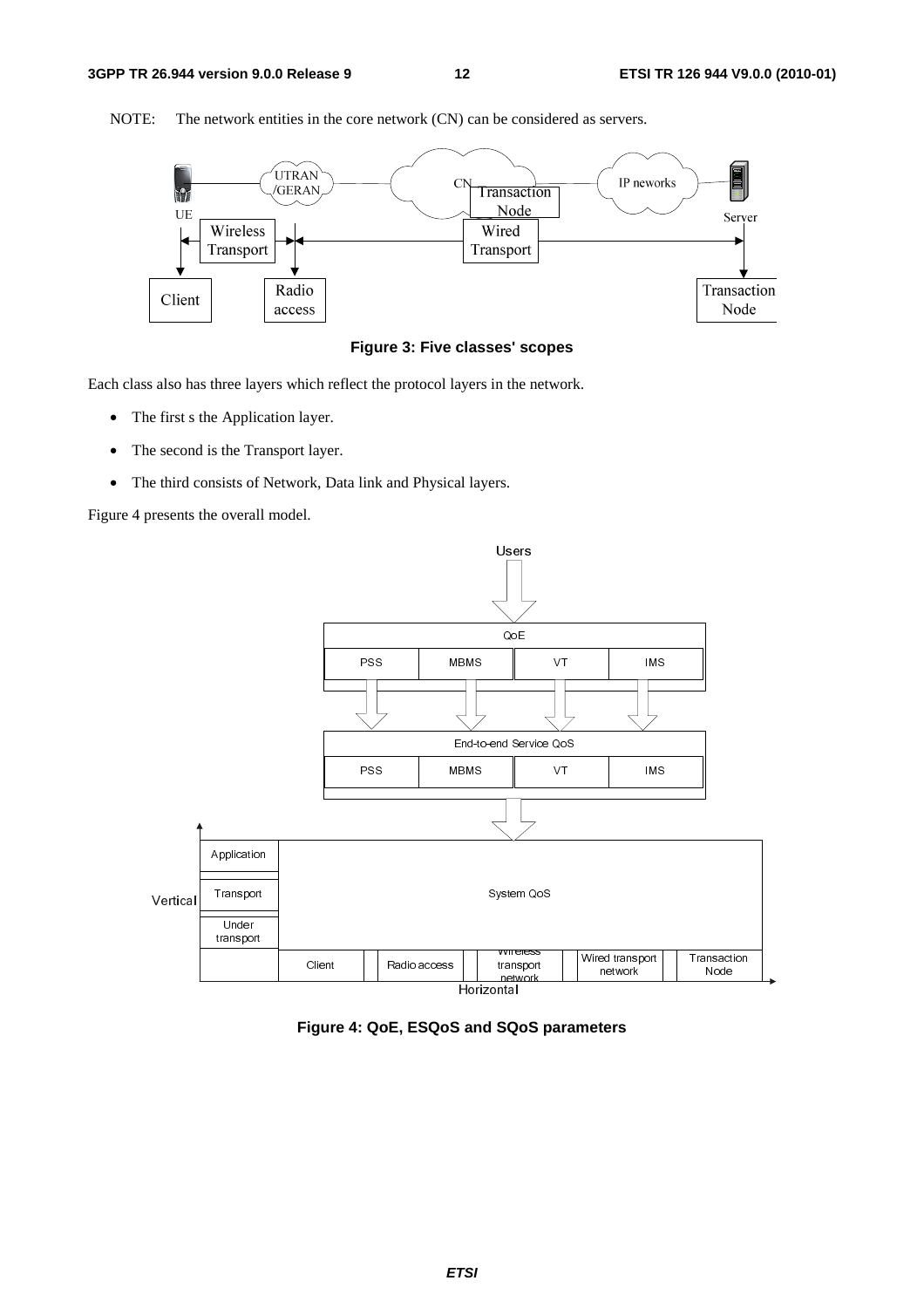# 5 QoE parameters

## 5.1 General

The parameters and values in the following sections are necessary for the support of 3G services.

Firstly, for mobile communication systems, service performance depends on network availability factors expressed in terms of time availability (% of the time) and radio coverage availability (% of the radio coverage).

Service-specific QoE parameters may include, for the telephony service as an example, speech quality, level of background noise, level of echo, delay, etc. This section provides a parameter list for a Audio/Video service, each parameter would be calibrated on the following basis:

- 95 % probability;
- mean;
- target value:
- Least Acceptable Value (LAV).

This forms the basis of candidate material for standardization, and must be aligned with the work of the ITU-T.

## 5.2 Service non-access

The service cannot be accessed by the UE when requested by the user. The service non-access may be caused by the network unavailability or shutdown of service server, etc.

## 5.3 Service failure

The service can be accessed, but something occurs once the service is in use resulting in failure of service for the user. The service failure may be caused by overload of server, handoff of user or network congestion, etc.

## 5.4 Service setting-up time

The service setting-up time is the period from the time of service request to the time of service playing. The service setting-up time may vary from microsecond to seconds, and depends on the service requested by the user.

## 5.5 Re-buffering

Re-buffering denotes the time and the frequency of re-buffering during the usage of service. The main reason of rebuffering is the data network transmission rate cannot keep up with the real-time play requirements of the user's terminal.

## 5.6 Image corruption

Image corruption refers to the degree of corruption quality of a single image.

# 5.7 Edge noise

Edge Noise denotes the form of edge busyness that is characterized by spatially varying distortion that occurs in close proximity to the edges of objects in a video display.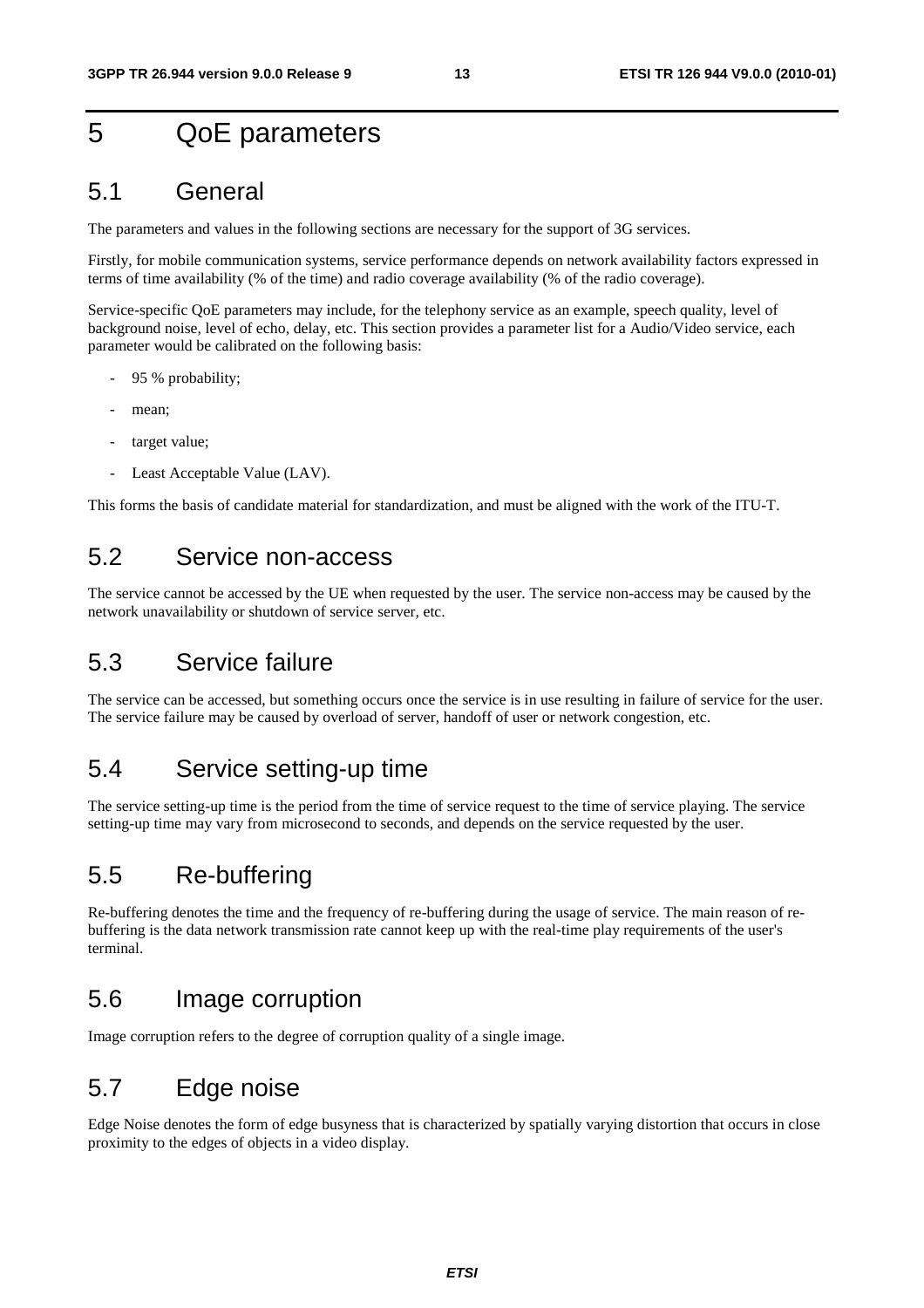## 5.8 Blurriness

Blurriness denotes the image/video quality as being indistinct.

## 5.9 Colour reproduction accuracy

Colour reproduction denotes the quality of accuracy in colour reproduction procedure.

## 5.10 Blockiness

Blockiness refers to the degree of image distortions that occurs in DCT-block edge compression due to compression error or packet loss.

## 5.11 Incontinuous image with block

Incontinuous image with block denotes the degree of data block consistency among continuous frames.

## 5.12 Freeze image

Freeze image refers to the degree of frozen image when video is playing, which is caused by inadequate received data or low frame transmission rate.

## 5.13 Audio quality

Audio quality describes the quality of audio as perceived by the user and mainly is decided by the codec algorithm, network transmission delay and capacity of terminal.

## 5.14 Audio/Video synchronization error

Audio/video synchronization error describes the time difference of the audio and video signal at the user side. Audio/video synchronization error is mainly caused by the network transmission delay and buffering delay.

# 6 ESQoS parameters

## 6.1 General

The ESQoS parameters can be obtained directly from the QoE. The process is shown in figure 5.



**Figure 5: The ESQoS parameters from QoE**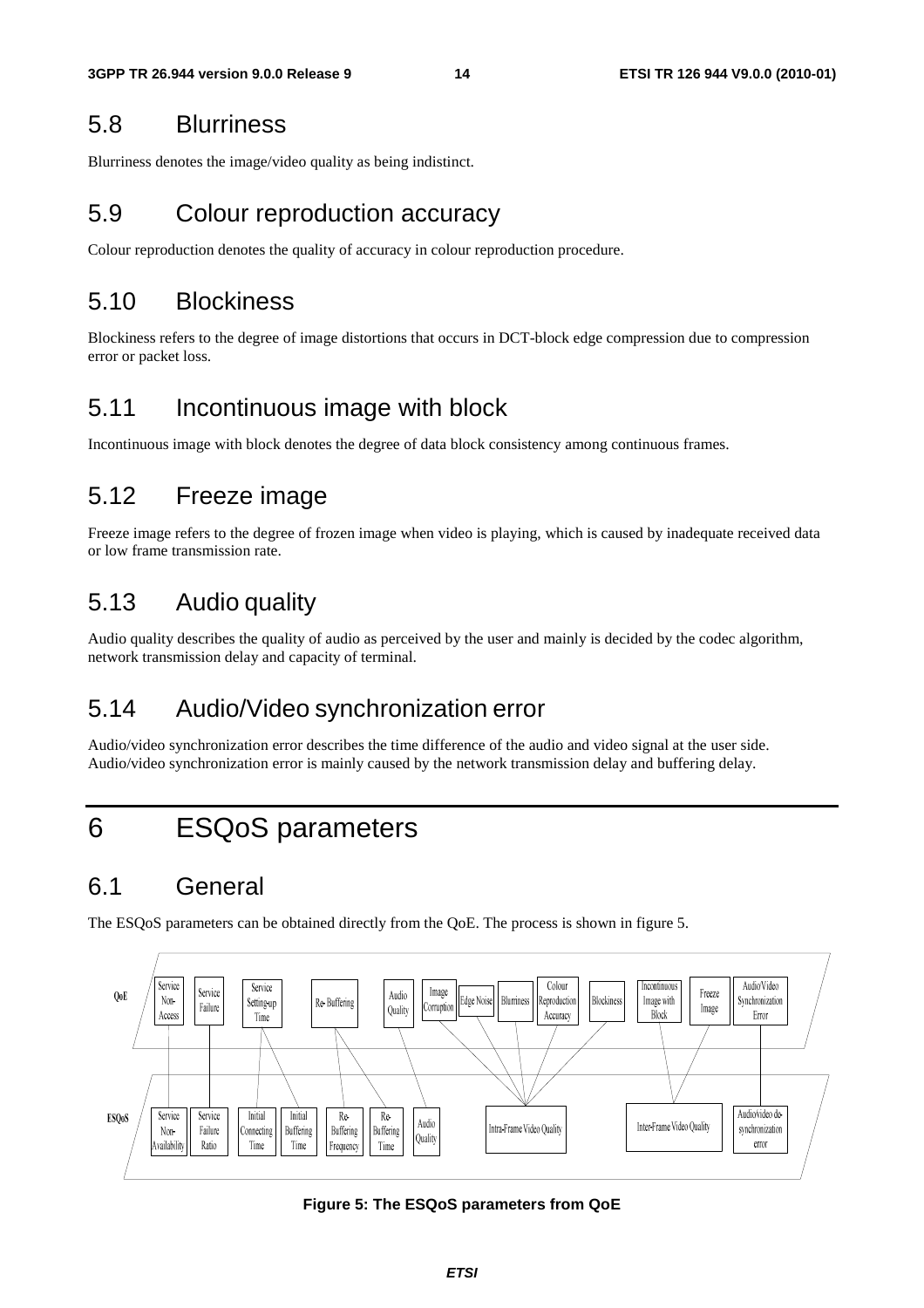There are perfect and reasonable definitions of service QoS parameters in the TS 102 250-2 [3] of ETSI STQ Mobile. Parts of the outputs of TS 102 250-2 [3] are introduced to E2EMSPM's End-to-End Service QoS area for reference.

## 6.2 Service non-availability

### 6.2.1 Abstract definition

The Service Non-Availability describes the probability that the first data packet of the stream cannot be received by the UE when requested by the user. The "packet reception" is completed by appearance of the "buffering" message on the player at user side.

#### 6.2.2 Equation

 $\times 100\%$ allstream request attempts Sreaming Service Non - Availability  $[\%] = \frac{\text{unsuccessful stream request attempts}}{\text{...}}$ 

## 6.2.3 Trigger point

| Event from abstract equation | Trigger point from customer's<br>point of view | Technical description / protocol part |
|------------------------------|------------------------------------------------|---------------------------------------|
| Service access attempt       | <b>Start: Stream request</b>                   | Start: RTSP: Setup                    |
| Successful attempt           | Stop: "Buffering" message                      | Stop: Reception of first data packet  |
| Unsuccessful attempt         | Stop trigger point not reached.                |                                       |

NOTE: The main causes of Service unavailable are:

- 1) Radio access is blocked or failed.
- 2) Transport network is busy or failed.
- 3) A server is busy or failed.

This parameter also depends on the connecting time limitation of the client.

## 6.3 Service failure ratio

### 6.3.1 Abstract definition

The Service Failure Ratio describes the probability that the service cannot be available for the UE of the user once the service is running. The typical case of "service failure" is by appearance of unexpected interruption of video or/and audio.

### 6.3.2 Equation

 $\times100\%$ allsuccessfulservice connections Service Failure Ratio  $=$   $\frac{\text{times of incomplete service provision}}{}$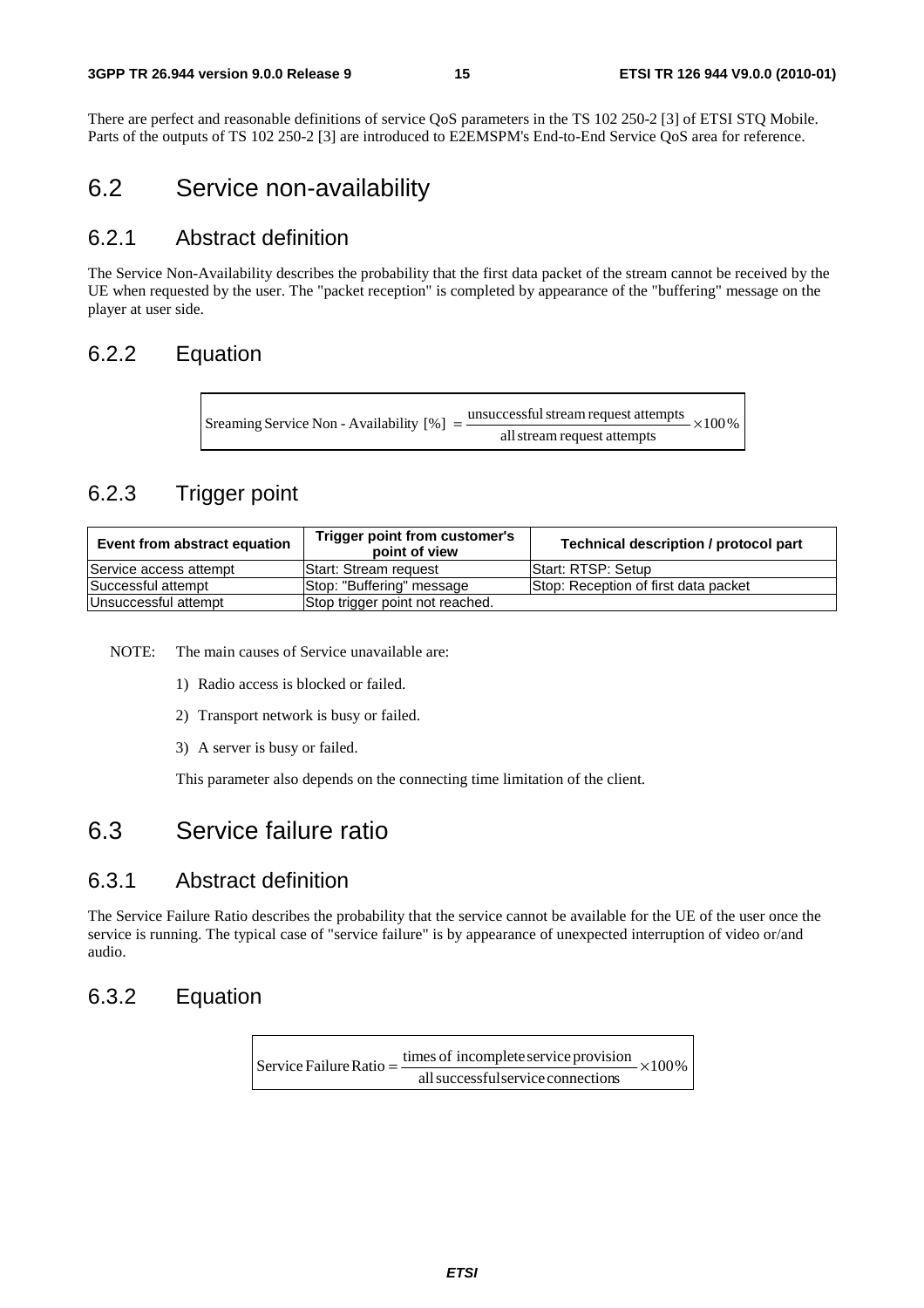## 6.3.3 Trigger point

| Event from abstract equation    | Trigger point from customer's<br>point of view | Technical description / protocol part     |
|---------------------------------|------------------------------------------------|-------------------------------------------|
| Service connection succeed      | Start: "Buffering" message                     | Start: Reception of the first data packet |
| Complete service provisioning   | Stop: service provisioning is over             | Stop: Reception of the last data packet   |
| incomplete service provisioning | Stop trigger point not reached.                |                                           |

NOTE: The main causes of Service Failure are:

- 1) Network congestion.
- 2) Inadequate UE resources.
- 3) Some servers are failed.

## 6.4 Initial connection time

#### 6.4.1 Abstract definition

The Initial Connection Time describes the time period needed to complete the establishment of service session.

## 6.4.2 Equation

Initial Connection Time =  $t_{\text{reception of first data packet}} - t_{\text{service request}}$ 

## 6.4.3 Trigger Point

| Event from abstract equation                                       | Trigger point from customer's<br>point of view | Technical description / protocol part |
|--------------------------------------------------------------------|------------------------------------------------|---------------------------------------|
| Time when service is requested                                     | <b>Start: Service request</b>                  | <b>Start: RTSP: Setup</b>             |
| Time when first data packet is received Sttop: "buffering" message |                                                | Stop: Reception of first data packet  |

# 6.5 Initial buffering time

### 6.5.1 Abstract definition

The Initial Buffering Time describes the interval from the time of reception of first data packet to the time of service playing.

## 6.5.2 Equation

Initial Buffering Time =  $t_{\text{service playing}} - t_{\text{reception of first data packet}}$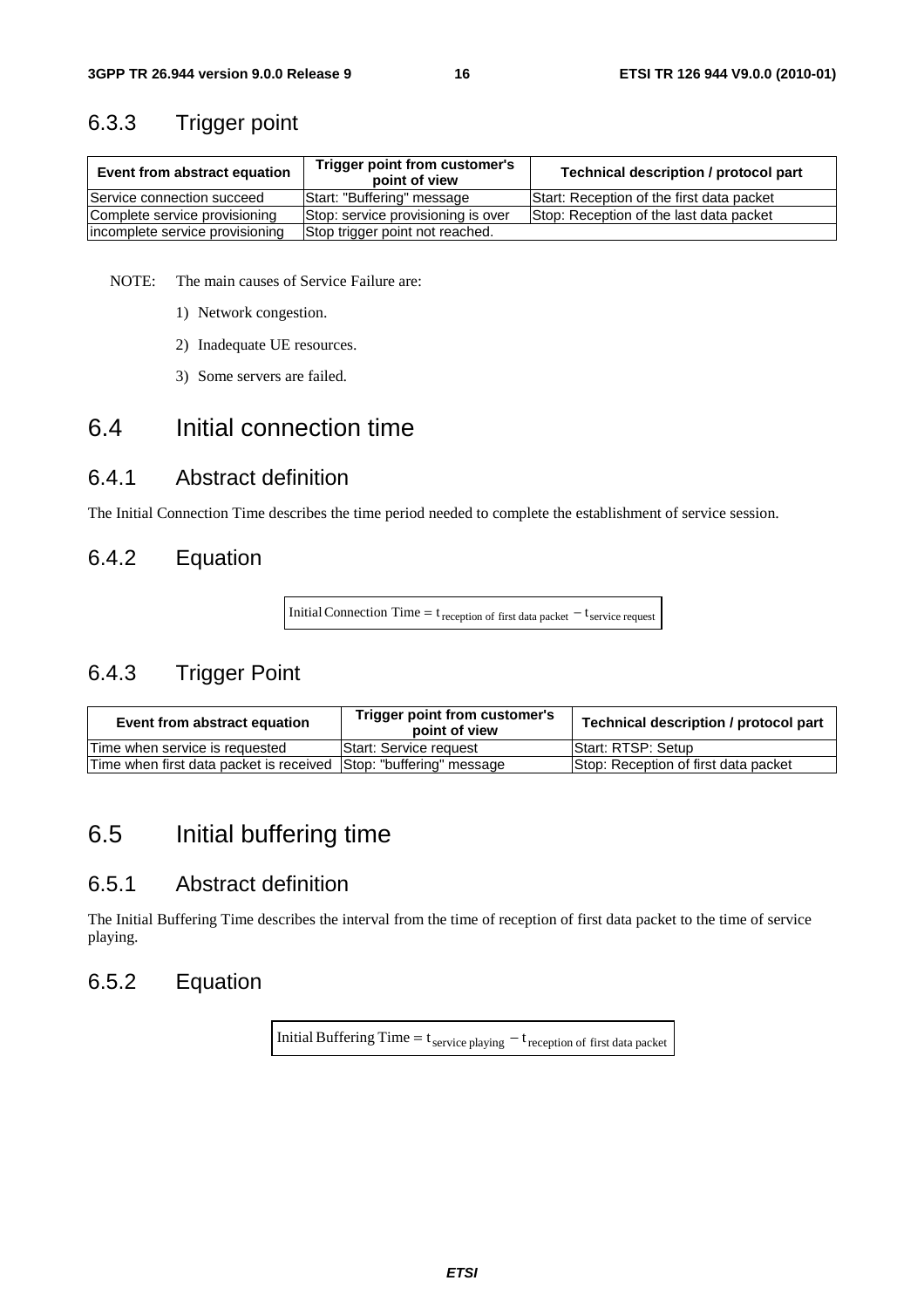## 6.5.3 Trigger Point

| Event from abstract equation               | Trigger point from customer's<br>point of view | Technical description / protocol part                                            |
|--------------------------------------------|------------------------------------------------|----------------------------------------------------------------------------------|
| Time when first data packet is<br>received | Start: "buffering" message                     | Start: Reception of first data packet                                            |
| Time when service is playing               | Stop: Video / Audio playing                    | Stop: The number of received packet reaches<br>the threshold to play the service |

# 6.6 Re-buffering frequency

## 6.6.1 Abstract definition

The Re-Buffering Frequency describes the times of occurrence of re-buffering during the service is provisioning.

## 6.6.2 Equation

 $\text{Re}$  - Buffering Frequency =  $\frac{\text{times of re} \cdot \text{buffering}}{\text{total time of service provision}}$ 

## 6.6.3 Trigger point

| Event from abstract equation                                 | Trigger point from customer's<br>point of view | Technical description / protocol part       |
|--------------------------------------------------------------|------------------------------------------------|---------------------------------------------|
| Times of occurrence of                                       | The number of "buffering"                      | The buffer for the service is empty         |
| re-buffering                                                 | messages                                       |                                             |
| Total time of service provisioning The total time of playing |                                                | The period of data transmission for service |

# 6.7 Re-buffering time

## 6.7.1 Abstract definition

The Re-Buffering Time describes the average time of an event of re-buffering during the service is provisioning.

## 6.7.2 Equation

| $Re$ - Buffering Time = $\frac{10}{10}$ | total time of re-buffering    |
|-----------------------------------------|-------------------------------|
|                                         | total times of re - buffering |

## 6.7.3 Trigger point

| Event from abstract equation            | Trigger point from customer's<br>point of view | Technical description / protocol part                                                                         |
|-----------------------------------------|------------------------------------------------|---------------------------------------------------------------------------------------------------------------|
| Total time of re-buffering              | The total show time of "buffering"<br>message  | The time from buffer is empty to the packet of<br>the buffer reaches the threshold of service<br>provisioning |
| Times of occurrence of re-<br>buffering | The number of "buffering"<br>messages          | The buffer for the service is empty                                                                           |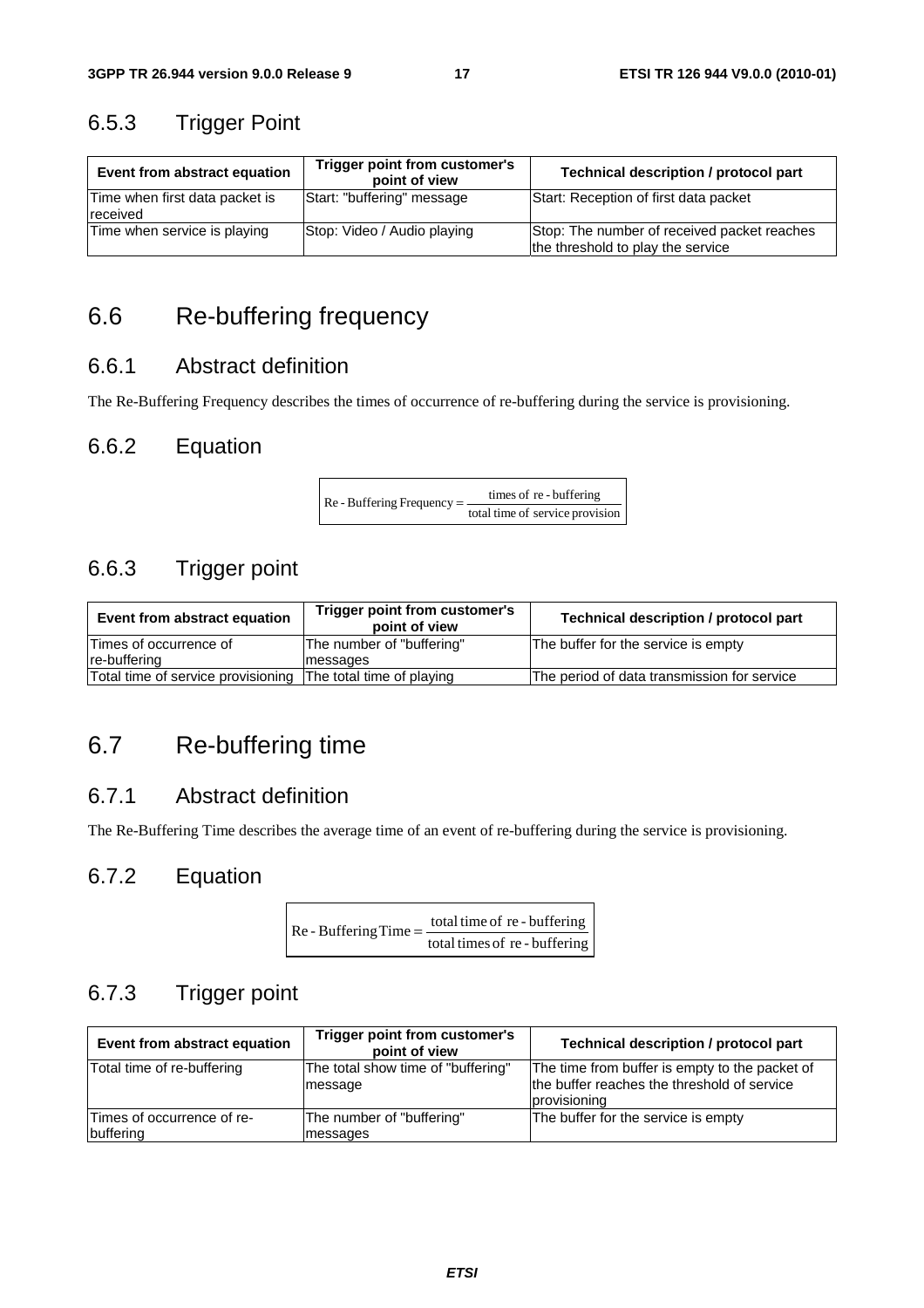## 6.8 Audio quality

### 6.8.1 Abstract definition

The parameter Audio Quality describes the audio quality as perceived by the end-user.

ITU-R has defined an algorithm defined for audio information. It can be found in [6].

#### 6.8.2 Equation

To be defined.

## 6.8.3 Trigger point

| Event from abstract equation | Trigger point from customer's<br>point of view | Technical description / protocol part                                        |
|------------------------------|------------------------------------------------|------------------------------------------------------------------------------|
| Ito be determined            | Start: Begin of audio service<br>reproduction  | Start: Service players signal when the<br>reproduction of the service starts |
| to be determined             | Stop: End of audio service<br>reproduction     | Stop: RTSP: TEARDOWN                                                         |

## 6.9 Intra-frame video quality

### 6.9.1 Abstract definition

The parameter Inter-Frame Video Quality measures the quality within a single video frame. It is noted that a standardized algorithm for the evaluation of intra-frame video quality does not exist, and further study is needed. In this document, PSNR is used to denote the intra-frame video quality.

## 6.9.2 Equation

$$
Dist_n = \sum_{i} \sum_{k} MSE(x_{i,k}, y_{i,k})
$$
  
PSNR = 
$$
\frac{\sum_{i} 10 \log_{10}(255 \times 255/Dist_n))}{N}
$$

where  $x_{jk}$  and  $y_{jk}$  are the pixel values of the n<sup>th</sup> original and reconstructed frames, respectively, *N* is the total number of frames, and  $MSE(a,b)$  is the mean square error between value *a* and *b*, i.e.,  $MSE(a,b) = (a-b)^2$ .

## 6.9.3 Trigger point

| Event from abstract equation | Trigger point from customer's<br>point of view | Technical description / protocol part                                        |
|------------------------------|------------------------------------------------|------------------------------------------------------------------------------|
| to be determined             | Start: Begin of video service<br>reproduction  | Start: Service players signal when the<br>reproduction of the service starts |
| to be determined             | Stop: End of video service<br>reproduction     | Stop: RTSP: TEARDOWN                                                         |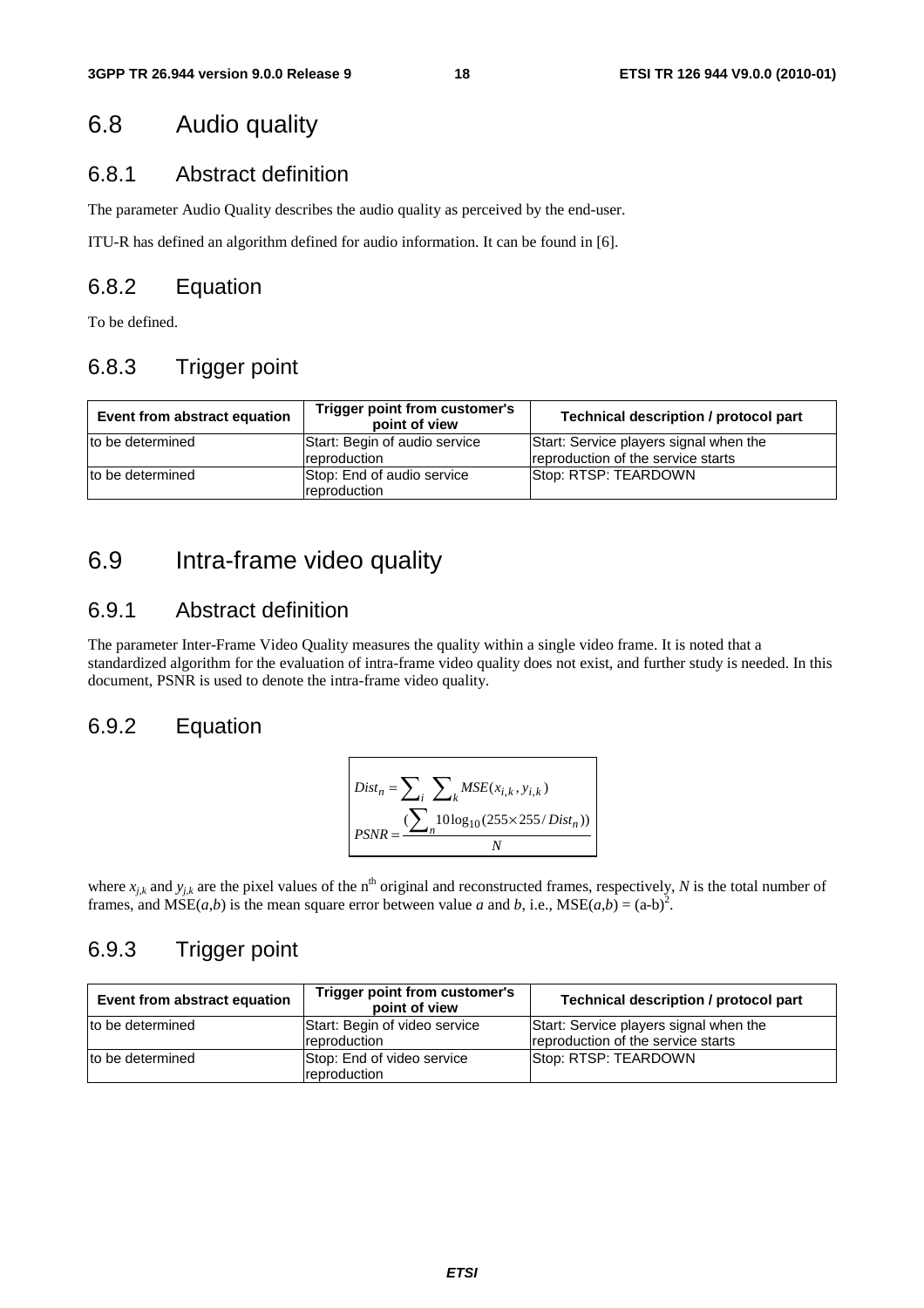## 6.10 Inter-frame video quality

## 6.10.1 Abstract definition

The parameter Inter-Frame Video Quality measures the quality of continuous video frames. It is noted that a standardized algorithm for the evaluation of inter-frame video quality does not exist, and further study is needed. In this document, standard deviation of PSNR (STD\_PSNR) is used to denote the inter-frame video quality.

## 6.10.2 Equation



This metric captures the variability of PSNR over the entire video sequence.

## 6.10.3 Trigger point

| Event from abstract equation | Trigger point from customer's<br>point of view       | Technical description / protocol part                                        |
|------------------------------|------------------------------------------------------|------------------------------------------------------------------------------|
| to be determined             | Start: Begin of video service<br><b>reproduction</b> | Start: Service players signal when the<br>reproduction of the service starts |
| to be determined             | Stop: End of video service<br><i>reproduction</i>    | Stop: RTSP: TEARDOWN                                                         |

## 6.11 Audio/Video de-synchronization error

## 6.11.1 Abstract definition

The parameter Audio/Video De-Synchronization Error describes the percentage of time difference of the audio and video signal at the user side exceeds a predefined threshold.

#### 6.11.2 Equation

| Audio/Video De - Synchronizatin Error = - | total time of audio/video de - synchronization |
|-------------------------------------------|------------------------------------------------|
|                                           | total time of service provision                |

## 6.11.3 Trigger point

| Event from abstract equation                                 | Trigger point from customer's<br>point of view | Technical description / protocol part                                       |  |  |  |
|--------------------------------------------------------------|------------------------------------------------|-----------------------------------------------------------------------------|--|--|--|
| ITotal time of audio/video de-                               |                                                | Accumulative time that audio/video Difference of the audio and video signal |  |  |  |
| synchronization                                              | lis de-synchronous                             | exceeds a predefined threshold                                              |  |  |  |
| Total time of service provisioning The total time of playing |                                                | The period of data transmission for service                                 |  |  |  |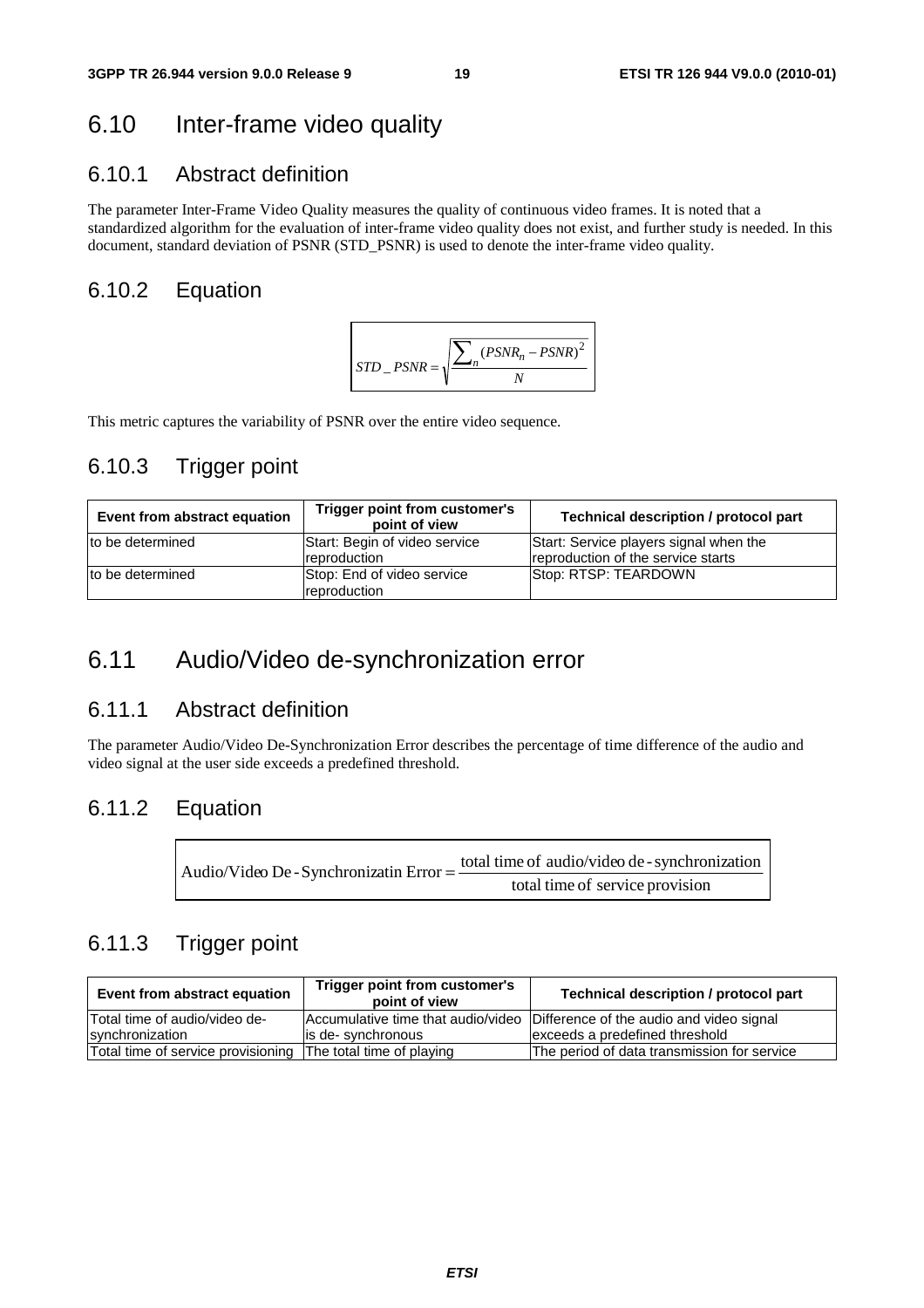# 7 SQoS parameters

## 7.1 SQoS parameters of each layer

SQoS parameters are defined according to one of three layers (Application, Transport and sub-Transport) as well as the network structure, SQoS parameters are first classified according to the layers.

Some parameters are selected according to protocol layers and give the definitions of each parameter. Most of the definitions are cited from documents of standards.

#### 7.1.1 Application

#### 7.1.1.1 Frame rate

Definition: The playing rate of frames, i.e. 30 frame/sec denotes a playing of 30 frames in one second.

#### 7.1.1.2 Frame loss ratio

Definition: Frame loss ratio indicates the extent of frame loss between the sender and receiver. Frame loss ratio=number of the unreceived frames / number of all sending frames.

#### 7.1.1.3 Frame error ratio

Definition: Frame error ratio=number of all error frame received/ number of all frames sent.

#### 7.1.1.4 Transaction rate

Definition: The average rate for servers to transact the data packet. Those servers may include: SGSN, GGSN, VLR, HLR, AuC, web server, media server, etc.

#### 7.1.1.5 Transaction delay

Definition: The sum of the time for a data packet to wait in queue and receive the service during the server transaction.

#### 7.1.2 Transport

#### 7.1.2.1 Bandwidth

Definition: The quantity of data transmitted per unit time in the network, usually expressed as bps.

#### 7.1.2.2 Transfer delay

Definition: dT, the transfer delay from Src to Dst at time T is defined by the statement: Src sent the first bit of a unit data to Dst at wire-time T and that Dst received the last bit of that packet at wire-time T+dT.

NOTE: If the transfer delay from Src to Dst at T is undefined (informally, infinite), this means that Src sent the first bit of a unit data to Dst at wire-time T and that Dst did not receive that unit data [4].

#### 7.1.2.3 Jitter

Definition: The differential time between the packet actual arrival time and its expected arrival time according to a standard clock.

#### 7.1.2.4 Packet loss ratio

Definition: Packet loss ratio=the number of unreceived packets/the number of packets sent.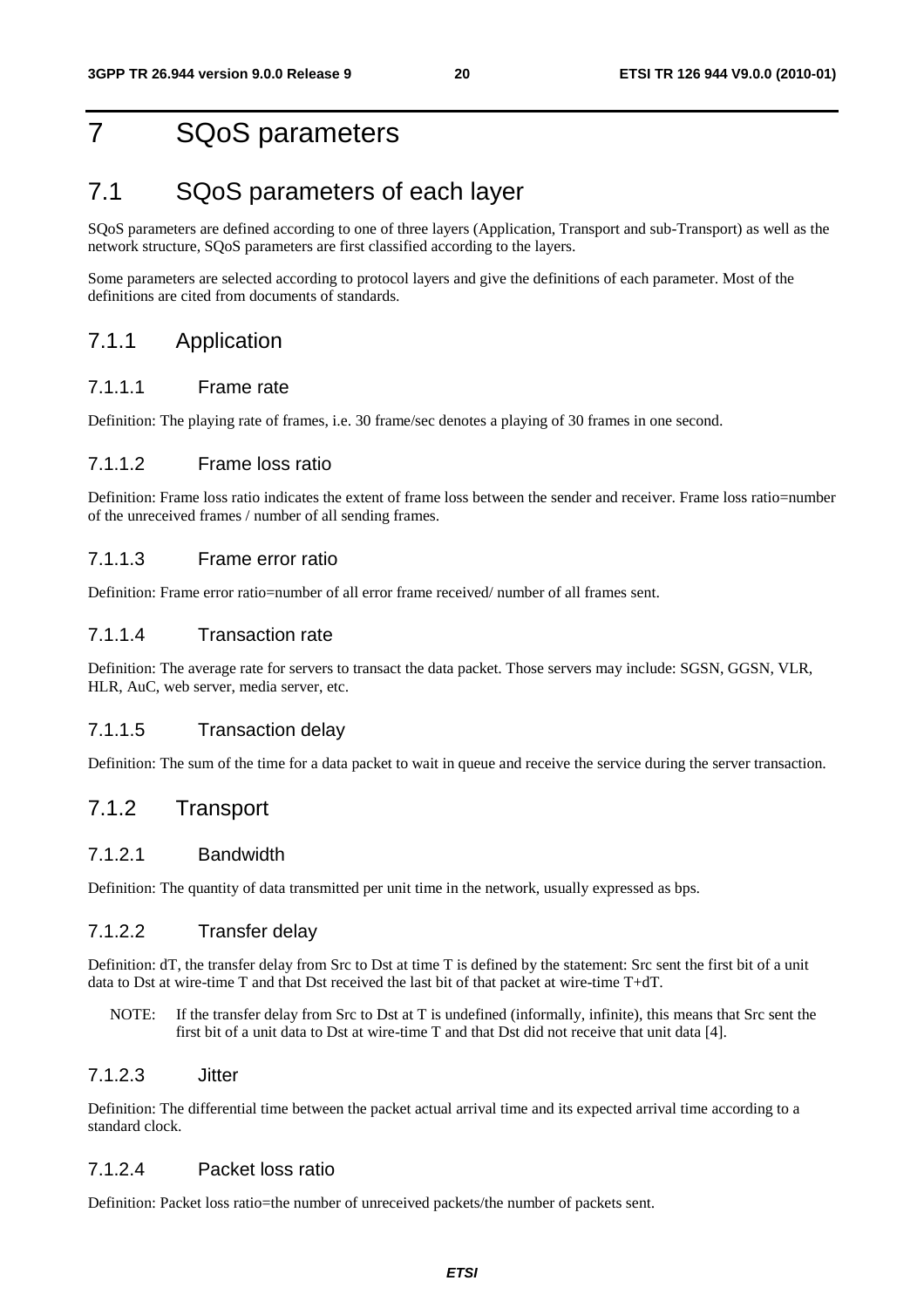#### 7.1.2.5 Packet error ratio

Definition: Packet error ratio the number of received frames that contain an error in the frame payload divided by the total number of transmitted frames.

### 7.1.3 Sub-transport

#### 7.1.3.1 Frame loss ratio

Definition: Frame loss ratio= the number of unreceived frames/the number of all sending frames.

#### 7.1.3.2 Residual frame error ratio

Definition: The residual frame error ratio is the number of undetected error frames divided by the total number of transmitted frames in one direction of a single virtual connection.

#### 7.1.3.3 Frame discard ratio

Definition: The number of received frames that are discarded because of a frame error divided by the total number of transmitted frames in one direction of a single virtual connection. Frame errors are defined as follows:

- 1) Frames those are too long or too short;
- 2) Frames that are not a multiple of 8 bits in length;
- 3) Frames with an invalid or unrecognized DLCI;
- 4) Frames with an abort sequence;
- 5) Frames with improper flag delimitation;
- 6) Frames that fail FCS [5].

#### 7.1.3.4 Residual bit ratio

Definition: Indicates the undetected bit error ratio in the delivered SDUs. If no error detection is requested, Residual bit error ratio indicates the bit error ratio in the delivered SDUs [1].

#### 7.1.3.5 Access delay

Definition: The delay time in queue of the station waiting for base station to assign a channel.

#### 7.1.3.6 Block ratio

Definition: The frequency of channel arrangement request failure.

#### 7.1.3.7 Soft handoff rate

Definition: The average rate for clients to handoff from one district to another.

# 7.2 SQoS parameters of each class

Some SQoS parameters are selected that is important enough for the five classes as table 1.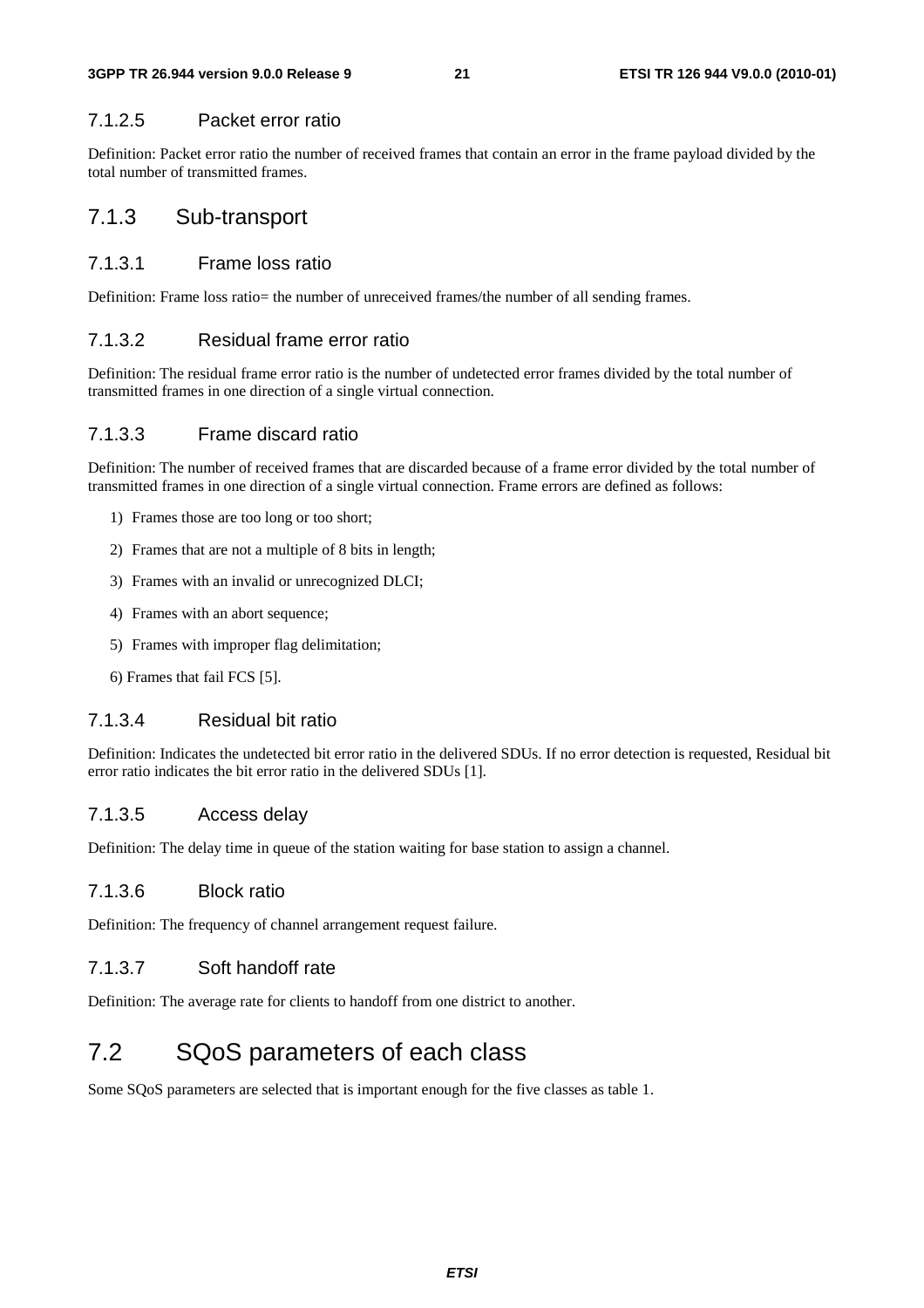| <b>Class</b>               | <b>SQoS parameters</b>          |  |  |  |
|----------------------------|---------------------------------|--|--|--|
| Client                     | 1)<br>Frame rate                |  |  |  |
|                            | Frame loss ratio<br>2)          |  |  |  |
|                            | Frame error ratio<br>3)         |  |  |  |
| lRadio access network      | 1)<br>Access delay              |  |  |  |
|                            | Soft handoff rate               |  |  |  |
|                            | <b>Block ratio</b><br>3)        |  |  |  |
| Wireless transport network | 1)<br><b>Bandwidth</b>          |  |  |  |
|                            | Transfer delay<br>2)            |  |  |  |
|                            | 3)<br>Jitter                    |  |  |  |
|                            | Packet loss ratio<br>(4         |  |  |  |
|                            | 5)<br>Frame loss ratio          |  |  |  |
|                            | $\vert 6)$<br>Frame error ratio |  |  |  |
|                            | Frame discard ratio<br>7)       |  |  |  |
|                            | Residual bit error ratio<br>8)  |  |  |  |
| Wired transport network    | 1)<br><b>Bandwidth</b>          |  |  |  |
|                            | Transfer delay<br>2)            |  |  |  |
|                            | 3)<br>Jitter                    |  |  |  |
|                            | Packet loss ratio<br>(4         |  |  |  |
|                            | Frame loss ratio<br>5)          |  |  |  |
|                            | 6)<br>Frame error ratio         |  |  |  |
|                            | Frame discard ratio<br>7)       |  |  |  |
|                            | Residual bit error ratio<br>8)  |  |  |  |
| <b>Transaction Node</b>    | 1)<br><b>Transaction rate</b>   |  |  |  |
|                            | Transaction delay<br>2)         |  |  |  |
|                            | 3)<br>Transaction capacity      |  |  |  |

#### **Table 1: SQoS parameters of each class**

# 7.3 SQoS parameters of each service

The general applicable SQoS parameters for each service (IMS, MBMS, PSS, and Video Telephone) are listed in table 2 according to both class and layers. A specific list of transaction node SQoS of each service is listed in table 3.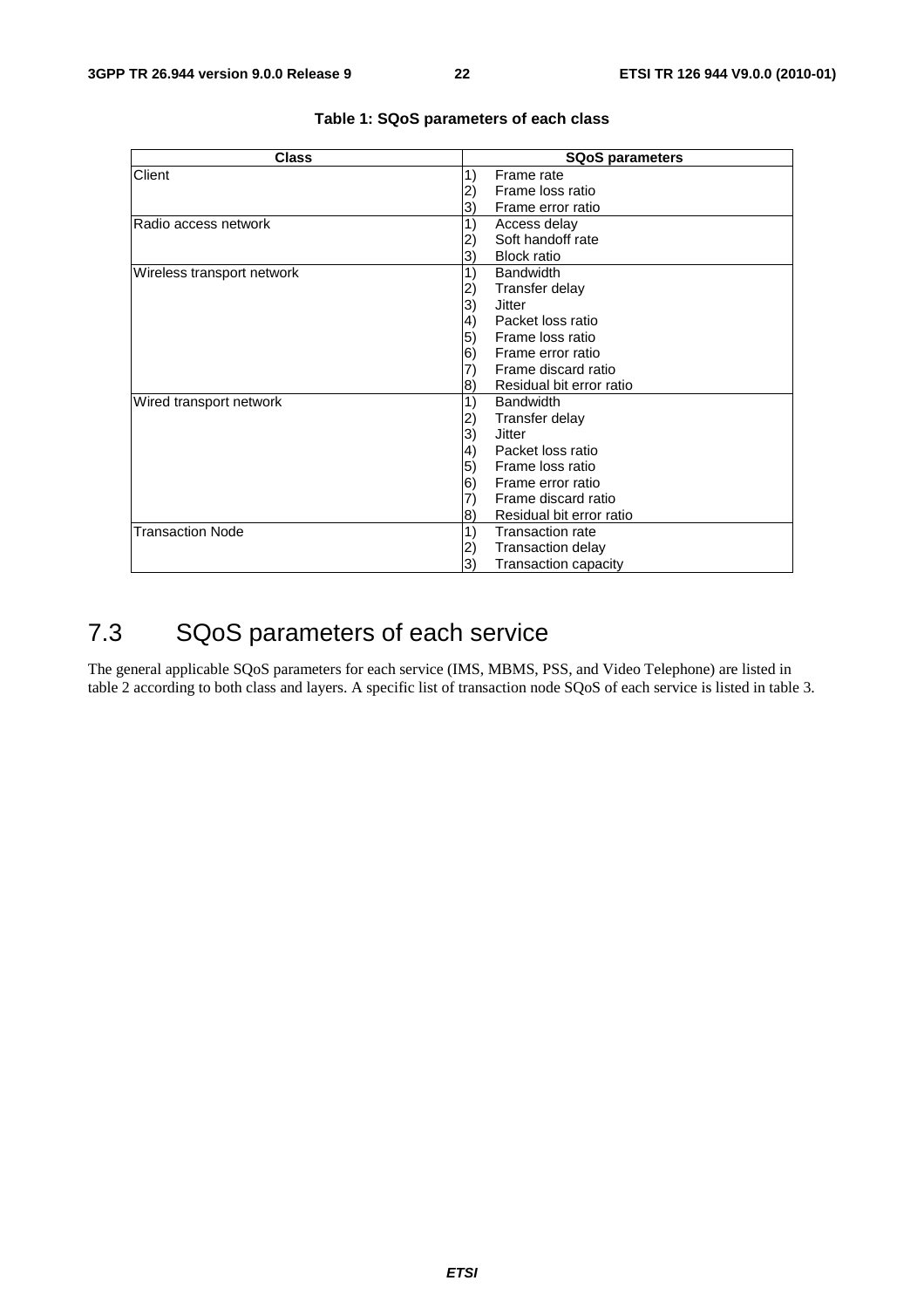| <b>Applicable SQoS parameters</b> |                          |                                                           |
|-----------------------------------|--------------------------|-----------------------------------------------------------|
| of IMS, MBMS, PSS, VT class       |                          |                                                           |
| Client                            | <b>Application Layer</b> | <b>IFrame</b> rate                                        |
|                                   |                          | Frame loss ratio,                                         |
|                                   |                          | Frame error ratio                                         |
|                                   | Transport Layer          |                                                           |
|                                   | Under transports         |                                                           |
| Radio access network              | <b>Application Layer</b> |                                                           |
|                                   | <b>Transport Layer</b>   |                                                           |
|                                   | Under transports         | <b>Block ratio</b>                                        |
|                                   |                          | Access delay                                              |
|                                   |                          | Soft handoff rate                                         |
| Wireless transport                | <b>Application Layer</b> |                                                           |
| <b>Network</b>                    | Transport Layer          | <b>Bandwidth</b>                                          |
|                                   |                          | <b>Transfer Delay</b>                                     |
|                                   |                          | Jitter                                                    |
|                                   |                          | Packet loss ratio                                         |
|                                   | Under transports         | Frame loss ratio, Frame error ratio, Frame discard ratio, |
|                                   |                          | Residual bit error ratio                                  |
| Wired transport                   | <b>Application Layer</b> | Bandwidth                                                 |
| <b>Network</b>                    | Transport Layer          | <b>Transfer Delay</b>                                     |
|                                   |                          | <b>Jitter</b>                                             |
|                                   |                          | Packet loss ratio                                         |
|                                   | Under transports         | Frame loss ratio, Frame error ratio, Frame discard ratio, |
|                                   |                          | Residual bit error ratio                                  |
| <b>Transaction Node</b>           | <b>Application Layer</b> | lTransaction rate                                         |
|                                   |                          | Transaction delay                                         |
|                                   |                          | Transaction capacity                                      |
|                                   | Transport Layer          |                                                           |
|                                   | Under transports         |                                                           |

| Table 2: General applicable SQoS parameters for service |  |  |  |  |
|---------------------------------------------------------|--|--|--|--|
|---------------------------------------------------------|--|--|--|--|

The SQoS metrics of each service are different in the transaction node class.

#### **Table 3: Specific SQoS parameters for transaction node of each service**

| <b>Service and SQoS</b>      | <b>PSS</b>                                                                     | <b>IMS</b>                                                                                                                                               | <b>MBMS</b>                                                                                               | <b>Video Telephony</b>                         |
|------------------------------|--------------------------------------------------------------------------------|----------------------------------------------------------------------------------------------------------------------------------------------------------|-----------------------------------------------------------------------------------------------------------|------------------------------------------------|
| Applicable Functional Entity | Base Station,<br>SGSN, GGSN,<br>VLR, HLR, AuC,<br>web server,<br>Imedia server | Base Station,<br><b>ISGSN,GGSN,</b><br>VLR, HLR,<br>AuCIP-CAN.P-<br> CSCF.I-CSCF.S-<br> CSCF,HSS,DHC<br>P.DNS.MGW.MG<br>ICF.BGCF.AS.MR<br><b>FC,MRFP</b> | Base Station,<br>SGSN, GGSN,<br>VLR, HLR, AuC,<br>BM-SC, CBC,<br>Data Sources<br>land Content<br>Provider | Base Station, SGSN,GGSN,<br>VLR, HLR, AuC, MGW |
| <b>SQoS Parameter</b>        | 1) Transaction rate<br>2)Transaction delay<br>3) Transaction capacity          |                                                                                                                                                          |                                                                                                           |                                                |

# 8 Mapping between ESQoS and SQoS

# 8.1 General

Firstly, a general mapping between ESQoS and SQoS parameters for all the new services is presented, and then the specific characters of them are given.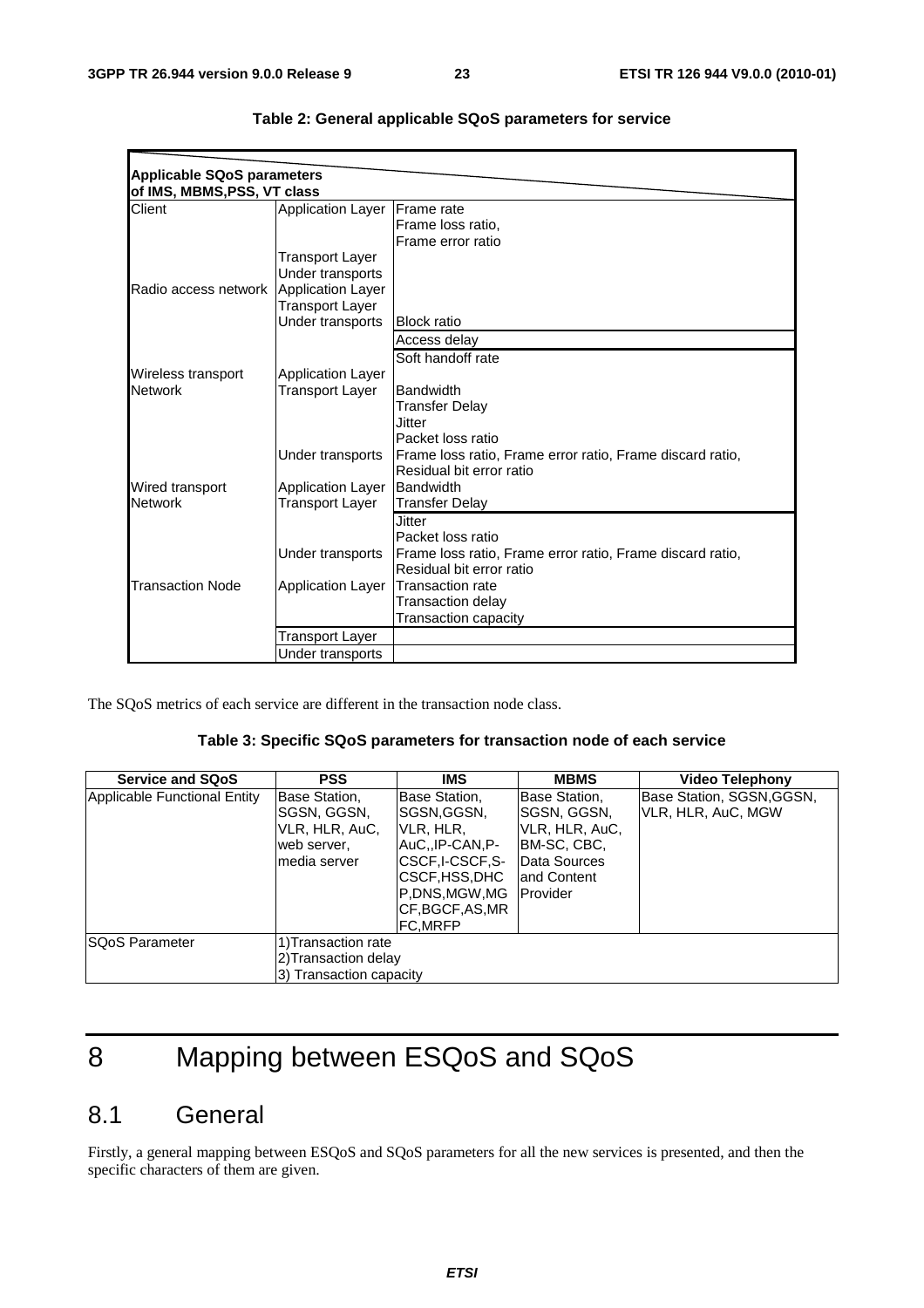#### **Table 4: the ESQoS and SQoS parameters mapping**

| <b>ESQoS</b>                    |                                                             |                                                                                             | Service Non-<br>Availability | <b>Service</b><br>failure<br>ratio | <b>Initial</b><br>connection<br>time | <b>Initial</b><br>buffering<br>time | Rebuffering<br>frequency | Rebuffering<br>time | <b>Audio</b><br>quality | Intra-<br>frame/inter-<br>frame Video | Audio/video de-<br>synchronization<br>error |
|---------------------------------|-------------------------------------------------------------|---------------------------------------------------------------------------------------------|------------------------------|------------------------------------|--------------------------------------|-------------------------------------|--------------------------|---------------------|-------------------------|---------------------------------------|---------------------------------------------|
| <b>SQoS</b>                     |                                                             |                                                                                             |                              |                                    |                                      |                                     |                          |                     |                         | quality                               |                                             |
| <b>Client</b>                   | Application                                                 | Frame rate<br>Frame loss ratio,<br>Frame error ratio                                        |                              |                                    |                                      |                                     |                          |                     |                         |                                       |                                             |
| Radio access<br><b>Inetwork</b> | Transports<br>Under transports<br>Application<br>Transports |                                                                                             |                              |                                    |                                      |                                     |                          |                     |                         |                                       |                                             |
|                                 | Under transports                                            | <b>Block ratio</b><br>Access delay<br>Soft handoff rate                                     |                              |                                    |                                      |                                     |                          |                     | N                       |                                       |                                             |
| <b>Wireless</b>                 | Application                                                 |                                                                                             |                              |                                    |                                      |                                     |                          |                     |                         |                                       |                                             |
| transport<br><b>Network</b>     | Transports                                                  | <b>Bandwidth</b><br><b>Transfer Delay</b><br><b>Jitter</b><br>Packet loss ratio             |                              |                                    |                                      |                                     |                          |                     |                         |                                       |                                             |
|                                 | Under transports                                            | Frame loss ratio, Frame<br>error ratio, Frame<br>discard ratio, Residual<br>bit error ratio |                              |                                    |                                      |                                     |                          |                     |                         |                                       |                                             |
| <b>Wired</b>                    | Application                                                 |                                                                                             |                              |                                    |                                      |                                     |                          |                     |                         |                                       |                                             |
| transport<br><b>Network</b>     | Transports                                                  | <b>Bandwidth</b><br><b>Transfer Delay</b><br><b>Jitter</b><br>Packet loss ratio             |                              |                                    |                                      |                                     |                          |                     |                         |                                       |                                             |
|                                 | Under transports                                            | Frame loss ratio, Frame<br>error ratio, Frame<br>discard ratio, Residual<br>bit error ratio |                              |                                    |                                      |                                     |                          |                     |                         |                                       |                                             |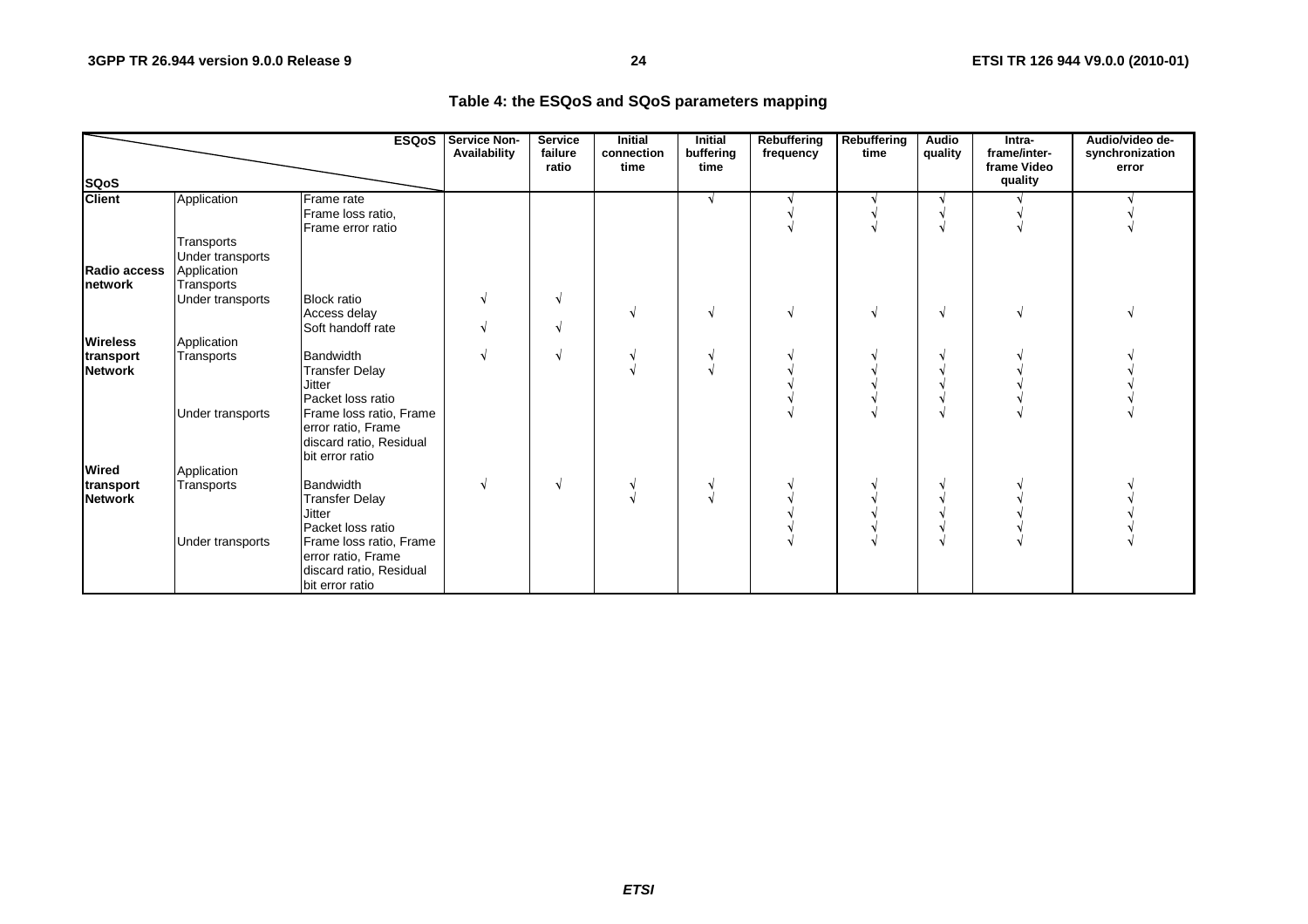|                    |             |             | <b>ESQoS</b>                | <b>Service Non-</b><br>Availability | Service<br>failure<br>ratio | <b>Initial</b><br>connection<br>time | Initial<br>buffering<br>time | Rebuffering<br>frequency | Rebuffering<br>time | Audio<br>quality | Intra-<br>frame/inter-<br>frame Video | Audio/video de-<br>synchronization<br>error |
|--------------------|-------------|-------------|-----------------------------|-------------------------------------|-----------------------------|--------------------------------------|------------------------------|--------------------------|---------------------|------------------|---------------------------------------|---------------------------------------------|
| <b>SQoS</b>        |             |             |                             |                                     |                             |                                      |                              |                          |                     |                  | quality                               |                                             |
| <b>Transaction</b> | Application | Base        | Transaction rate            |                                     |                             |                                      |                              |                          |                     |                  |                                       |                                             |
| Node               |             | Station     | Transaction delay           |                                     |                             |                                      |                              |                          |                     |                  |                                       |                                             |
|                    |             |             | Transaction capacity        |                                     |                             |                                      |                              |                          |                     |                  |                                       |                                             |
|                    |             | SGSN        | <b>Transaction rate</b>     |                                     |                             |                                      |                              |                          |                     |                  |                                       |                                             |
|                    |             |             | Transaction delay           |                                     |                             |                                      |                              |                          |                     |                  |                                       |                                             |
|                    |             |             | Transaction capacity        |                                     |                             |                                      |                              |                          |                     |                  |                                       |                                             |
|                    |             | <b>GGSN</b> | <b>Transaction rate</b>     |                                     |                             |                                      |                              |                          |                     |                  |                                       |                                             |
|                    |             |             | Transaction delay           |                                     |                             |                                      |                              |                          |                     |                  |                                       |                                             |
|                    |             |             | Transaction capacity        |                                     |                             |                                      |                              |                          |                     |                  |                                       |                                             |
|                    |             | <b>HLR</b>  | <b>Transaction rate</b>     |                                     |                             |                                      |                              |                          |                     |                  |                                       |                                             |
|                    |             |             | Transaction delay           |                                     |                             |                                      |                              |                          |                     |                  |                                       |                                             |
|                    |             |             | Transaction capacity        |                                     |                             |                                      |                              |                          |                     |                  |                                       |                                             |
|                    |             | <b>VLR</b>  | <b>Transaction rate</b>     |                                     |                             |                                      |                              |                          |                     |                  |                                       |                                             |
|                    |             |             | Transaction delay           |                                     |                             |                                      |                              |                          |                     |                  |                                       |                                             |
|                    |             |             | Transaction capacity        |                                     |                             |                                      |                              |                          |                     |                  |                                       |                                             |
|                    |             | AuC         | <b>Transaction rate</b>     |                                     |                             |                                      |                              |                          |                     |                  |                                       |                                             |
|                    |             |             | Transaction delay           |                                     |                             |                                      |                              |                          |                     |                  |                                       |                                             |
|                    |             |             | <b>Transaction capacity</b> |                                     |                             |                                      |                              |                          |                     |                  |                                       |                                             |

# 8.2 PSS

The specific transaction nodes that PSS involves are HLR, VLR, AuC, web servers and media servers, so these nodes are listed in table 5.

**Table 5: the ESQoS and SQoS parameters mapping of PSS** 

|                             |        |             | <b>ESQoS</b> Service Non-<br>Availability | <b>Service</b><br>failure | Initial<br>connection | Initial<br>buffering | Rebuffering<br>frequency | Rebuffering<br>time | <b>Audio</b><br>quality | Intra-frame/inter-<br>frame Video | Audio/video de-<br>synchronization |
|-----------------------------|--------|-------------|-------------------------------------------|---------------------------|-----------------------|----------------------|--------------------------|---------------------|-------------------------|-----------------------------------|------------------------------------|
| <b>SQoS</b>                 |        |             |                                           | ratio                     | time                  | time                 |                          |                     |                         | quality                           | error                              |
| Transaction Application Web |        | Transaction |                                           |                           |                       |                      |                          |                     |                         |                                   |                                    |
| Node                        | server | rate        |                                           |                           |                       |                      |                          |                     |                         |                                   |                                    |
|                             |        | Transaction |                                           |                           |                       |                      |                          |                     |                         |                                   |                                    |
|                             |        | delay       |                                           |                           |                       |                      |                          |                     |                         |                                   |                                    |
|                             |        | Transaction |                                           |                           |                       |                      |                          |                     |                         |                                   |                                    |
|                             |        | capacity    |                                           |                           |                       |                      |                          |                     |                         |                                   |                                    |
|                             | Media  | Transaction |                                           |                           |                       |                      |                          |                     |                         |                                   |                                    |
|                             | server | rate        |                                           |                           |                       |                      |                          |                     |                         |                                   |                                    |
|                             |        | Transaction |                                           |                           |                       |                      |                          |                     |                         |                                   |                                    |
|                             |        | delay       |                                           |                           |                       |                      |                          |                     |                         |                                   |                                    |
|                             |        | Transaction |                                           |                           |                       |                      |                          |                     |                         |                                   |                                    |
|                             |        | capacity    |                                           |                           |                       |                      |                          |                     |                         |                                   |                                    |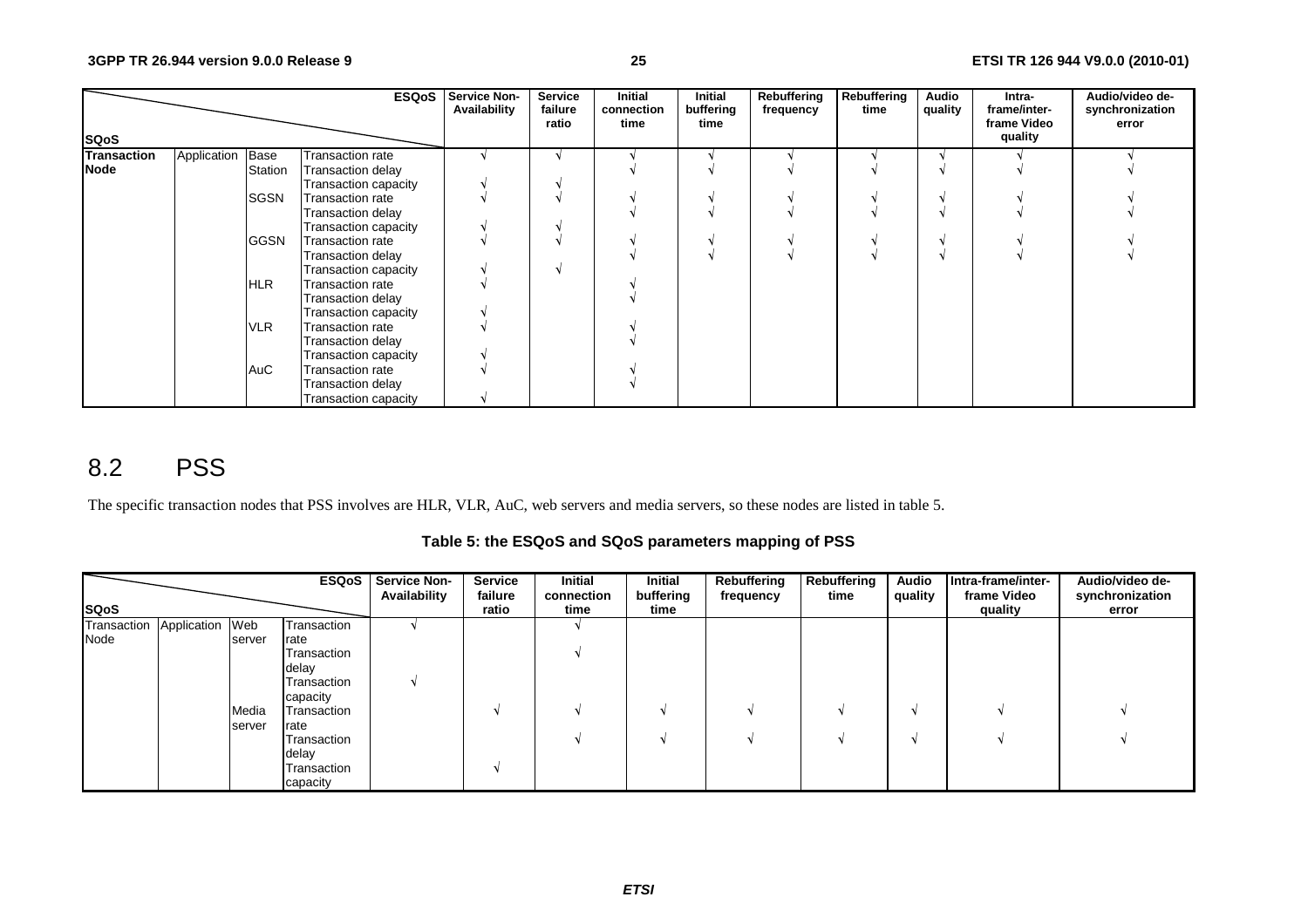# 8.3 MBMS

The specific transaction nodes that MBMS involves are BM-SC, CBC, Data Sources and Content Provider, so these nodes are listed in table 6.

|             |                               |            | ESQoS               | <b>Service Non-</b> | <b>Service</b>   | Initial            | Initial           | Rebuffering | <b>Rebuffering</b> | Audio   | Intra-                                 | Audio/video de-          |
|-------------|-------------------------------|------------|---------------------|---------------------|------------------|--------------------|-------------------|-------------|--------------------|---------|----------------------------------------|--------------------------|
| <b>SQoS</b> |                               |            |                     | Availability        | failure<br>ratio | connection<br>time | buffering<br>time | frequency   | time               | quality | frame/inter-<br>frame Video<br>quality | synchronization<br>error |
|             | Transaction Application BM-SC |            | Transaction         |                     |                  |                    |                   |             |                    |         |                                        |                          |
| Node        |                               |            | rate                |                     |                  |                    |                   |             |                    |         |                                        |                          |
|             |                               |            | Transaction         |                     |                  |                    |                   |             |                    |         |                                        |                          |
|             |                               |            | delay               |                     |                  |                    |                   |             |                    |         |                                        |                          |
|             |                               |            | Transaction         |                     |                  |                    |                   |             |                    |         |                                        |                          |
|             |                               |            | capacity            |                     |                  |                    |                   |             |                    |         |                                        |                          |
|             |                               | <b>CBC</b> | Transaction<br>rate |                     |                  |                    |                   |             |                    |         |                                        |                          |
|             |                               |            | Transaction         |                     |                  |                    |                   |             |                    |         |                                        |                          |
|             |                               |            | delay               |                     |                  |                    |                   |             |                    |         |                                        |                          |
|             |                               |            | Transaction         |                     |                  |                    |                   |             |                    |         |                                        |                          |
|             |                               |            | capacity            |                     |                  |                    |                   |             |                    |         |                                        |                          |
|             |                               | Data       | Transaction         |                     |                  |                    |                   |             |                    |         |                                        |                          |
|             |                               | Sources    | rate                |                     |                  |                    |                   |             |                    |         |                                        |                          |
|             |                               |            | Transaction         |                     |                  |                    |                   |             |                    |         |                                        |                          |
|             |                               |            | delay               |                     |                  |                    |                   |             |                    |         |                                        |                          |
|             |                               |            | Transaction         |                     |                  |                    |                   |             |                    |         |                                        |                          |
|             |                               |            | capacity            |                     |                  |                    |                   |             |                    |         |                                        |                          |
|             |                               | Content    | Transaction         |                     | N                |                    | N                 | N           |                    | N       |                                        |                          |
|             |                               | Provider   | rate                |                     |                  |                    |                   |             |                    |         |                                        |                          |
|             |                               |            | Transaction         |                     |                  |                    | N                 | M           |                    | N       |                                        |                          |
|             |                               |            | delay               |                     |                  |                    |                   |             |                    |         |                                        |                          |
|             |                               |            | Transaction         |                     | N                |                    |                   |             |                    |         |                                        |                          |
|             |                               |            | capacity            |                     |                  |                    |                   |             |                    |         |                                        |                          |

#### **Table 6: the ESQoS and SQoS parameters mapping of MBMS**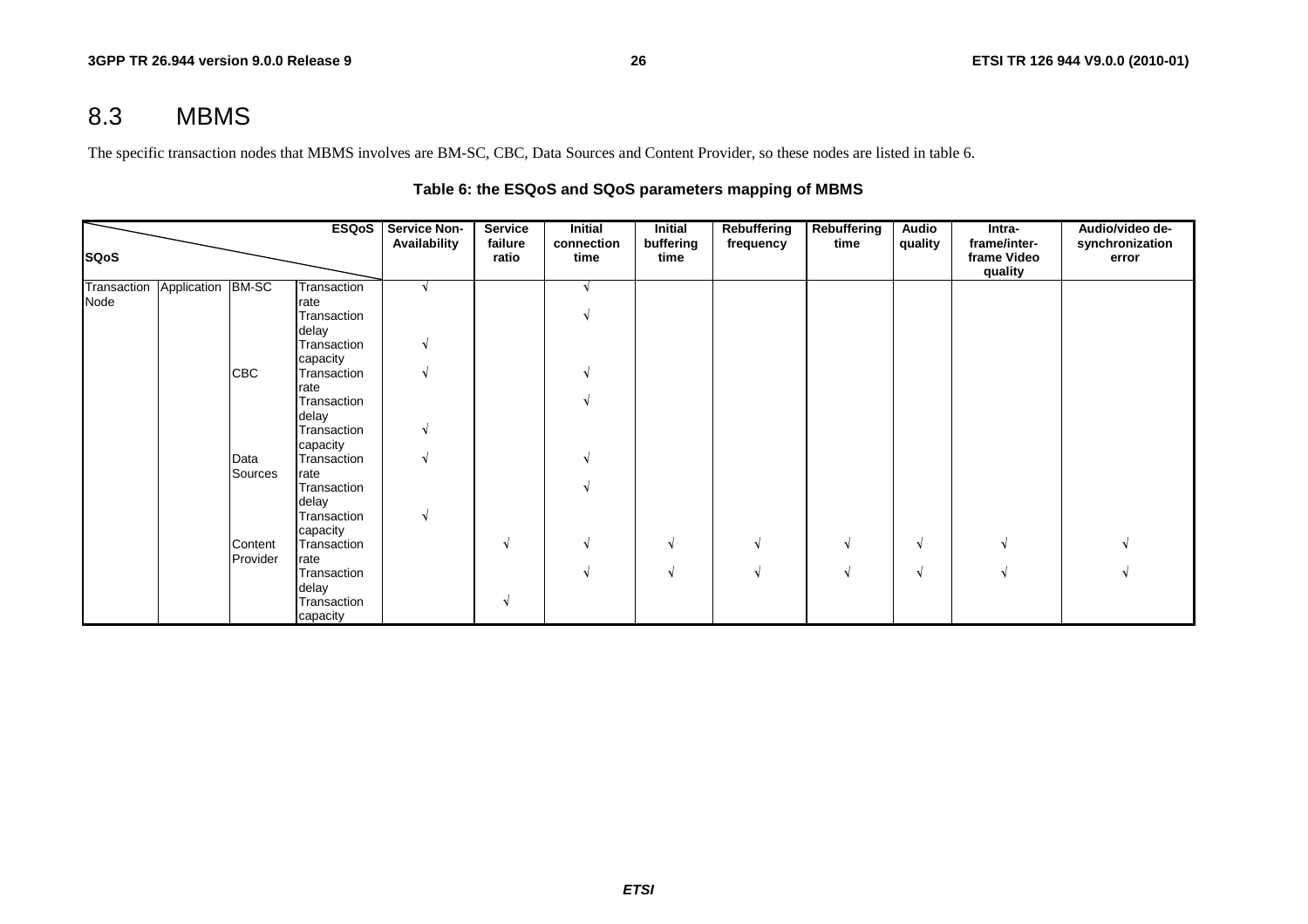# 8.4 Video telephony

The specific transaction nodes that Video Telephony involves are VLR and MGW, so these nodes are listed in table 7.

#### **Table 7: the ESQoS and SQoS parameters mapping of VT**

|                                         |  | <b>ESQoS</b> | <b>Service Non-</b><br>Availability | Service<br>failure | <b>Initial</b><br>connection | <b>Initial</b><br>buffering | Rebuffering<br>frequency | <b>Rebuffering</b><br>time | <b>Audio</b><br>quality | Intra-frame/inter-<br>frame Video | Audio/video de-<br>synchronization |
|-----------------------------------------|--|--------------|-------------------------------------|--------------------|------------------------------|-----------------------------|--------------------------|----------------------------|-------------------------|-----------------------------------|------------------------------------|
| <b>ISQoS</b>                            |  |              |                                     | ratio              | time                         | time                        |                          |                            |                         | quality                           | error                              |
| Transaction Application MGW Transaction |  |              |                                     |                    |                              |                             |                          |                            |                         |                                   |                                    |
| Node                                    |  | rate         |                                     |                    |                              |                             |                          |                            |                         |                                   |                                    |
|                                         |  | Transaction  |                                     |                    |                              |                             |                          |                            |                         |                                   |                                    |
|                                         |  | delay        |                                     |                    |                              |                             |                          |                            |                         |                                   |                                    |
|                                         |  | Transaction  |                                     |                    |                              |                             |                          |                            |                         |                                   |                                    |
|                                         |  | capacity     |                                     |                    |                              |                             |                          |                            |                         |                                   |                                    |

## 8.5 IMS

The specific transaction nodes that IMS involves are HLR, VLR, AuC, IP-CAN, P-CSCF, I-CSCF, S-CSCF, HSS, DHCP, DNS, MGW, MGCF, BGCF, AS, MRFC and MRFP, so these nodes are listed in table 8.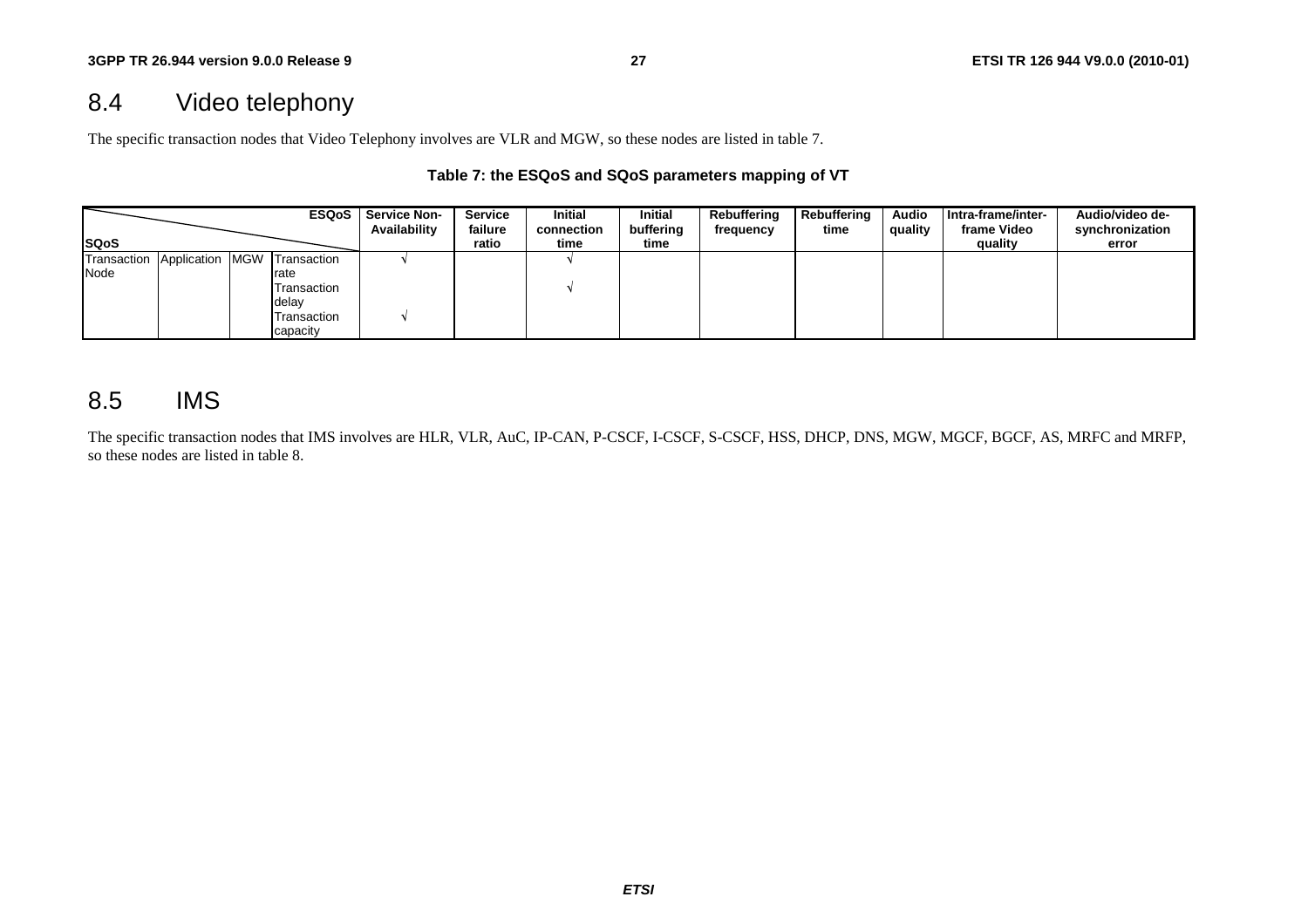|             |                                |               |                                                 | <b>ESQoS</b>   Service Non-<br>Availability | <b>Service</b><br>failure | <b>Initial</b>     | <b>Initial</b>    | Rebuffering | <b>Rebuffering</b> | <b>Audio</b> | Intra-<br>frame/inter- | Audio/video de-          |
|-------------|--------------------------------|---------------|-------------------------------------------------|---------------------------------------------|---------------------------|--------------------|-------------------|-------------|--------------------|--------------|------------------------|--------------------------|
| <b>SQoS</b> |                                |               |                                                 |                                             | ratio                     | connection<br>time | buffering<br>time | frequency   | time               | quality      | frame Video<br>quality | synchronization<br>error |
| Node        | Transaction Application IP-CAN |               | <b>Transaction rate</b><br>Transaction<br>delay | $\sqrt{}$                                   |                           | N                  |                   |             |                    |              |                        |                          |
|             |                                |               | Transaction<br>capacity                         | V                                           |                           |                    |                   |             |                    |              |                        |                          |
|             |                                | P-CSCF        | Transaction rate<br>Transaction<br>delay        | V                                           |                           |                    |                   |             |                    |              |                        |                          |
|             |                                |               | Transaction<br>capacity                         |                                             |                           |                    |                   |             |                    |              |                        |                          |
|             |                                | <b>I-CSCF</b> | Transaction rate<br>Transaction<br>delay        | $\sqrt{ }$                                  |                           |                    |                   |             |                    |              |                        |                          |
|             |                                |               | Transaction<br>capacity                         |                                             |                           |                    |                   |             |                    |              |                        |                          |
|             |                                | S-CSCF        | Transaction rate<br>Transaction<br>delay        |                                             |                           |                    |                   |             |                    |              |                        |                          |
|             |                                |               | Transaction<br>capacity                         |                                             |                           |                    |                   |             |                    |              |                        |                          |
|             |                                | <b>HSS</b>    | Transaction rate<br>Transaction<br>delay        | V                                           |                           |                    |                   |             |                    |              |                        |                          |
|             |                                | <b>DHCP</b>   | Transaction<br>capacity<br>Transaction rate     | $\sqrt{}$                                   |                           |                    |                   |             |                    |              |                        |                          |
|             |                                |               | Transaction<br>delay<br>Transaction             |                                             |                           |                    |                   |             |                    |              |                        |                          |
|             |                                | <b>DNS</b>    | capacity<br>Transaction rate                    |                                             |                           |                    |                   |             |                    |              |                        |                          |
|             |                                |               | Transaction<br>delay                            |                                             |                           |                    |                   |             |                    |              |                        |                          |
|             |                                | <b>MGW</b>    | Transaction<br>capacity<br>Transaction rate     | N                                           |                           |                    |                   |             |                    |              |                        |                          |
|             |                                |               | Transaction<br>delay                            |                                             |                           |                    |                   |             |                    |              |                        |                          |
|             |                                |               | Transaction<br>capacity                         |                                             |                           |                    |                   |             |                    |              |                        |                          |
|             |                                | <b>MGCF</b>   | Transaction rate<br>Transaction<br>delay        | $\sqrt{}$                                   |                           |                    |                   |             |                    |              |                        |                          |
|             |                                |               | Transaction<br>capacity                         | $\sqrt{}$                                   |                           |                    |                   |             |                    |              |                        |                          |
|             |                                | <b>BGCF</b>   | Transaction rate                                | N.                                          |                           | N                  |                   |             |                    |              |                        |                          |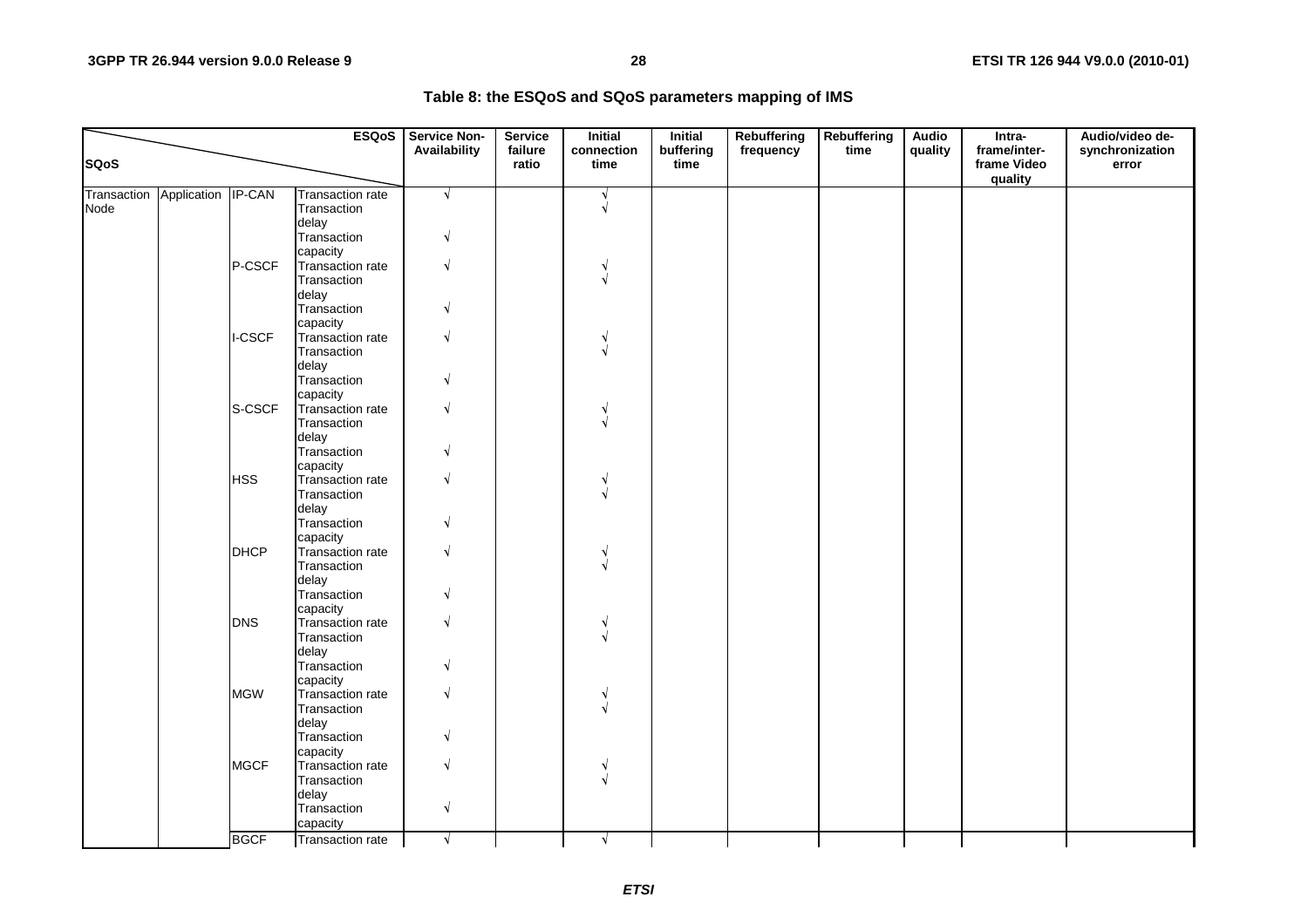| <b>SQoS</b> |             | <b>ESQoS</b>            | <b>Service Non-</b><br>Availability | <b>Service</b><br>failure<br>ratio | <b>Initial</b><br>connection<br>time | <b>Initial</b><br>buffering<br>time | Rebuffering<br>frequency | Rebuffering<br>time | <b>Audio</b><br>quality | Intra-<br>frame/inter-<br>frame Video<br>quality | Audio/video de-<br>synchronization<br>error |
|-------------|-------------|-------------------------|-------------------------------------|------------------------------------|--------------------------------------|-------------------------------------|--------------------------|---------------------|-------------------------|--------------------------------------------------|---------------------------------------------|
|             |             | Transaction             |                                     |                                    |                                      |                                     |                          |                     |                         |                                                  |                                             |
|             |             | delay                   |                                     |                                    |                                      |                                     |                          |                     |                         |                                                  |                                             |
|             |             | Transaction             | N                                   |                                    |                                      |                                     |                          |                     |                         |                                                  |                                             |
|             |             | capacity                |                                     |                                    |                                      |                                     |                          |                     |                         |                                                  |                                             |
|             | AS          | Transaction rate        |                                     |                                    |                                      |                                     |                          |                     |                         |                                                  |                                             |
|             |             | Transaction             |                                     |                                    |                                      |                                     |                          |                     |                         |                                                  |                                             |
|             |             | delay                   |                                     |                                    |                                      |                                     |                          |                     |                         |                                                  |                                             |
|             |             | Transaction             | N                                   |                                    |                                      |                                     |                          |                     |                         |                                                  |                                             |
|             |             | capacity                |                                     |                                    |                                      |                                     |                          |                     |                         |                                                  |                                             |
|             | <b>MRFC</b> | <b>Transaction rate</b> |                                     |                                    |                                      |                                     |                          |                     |                         |                                                  |                                             |
|             |             | Transaction             |                                     |                                    |                                      |                                     |                          |                     |                         |                                                  |                                             |
|             |             | delay                   |                                     |                                    |                                      |                                     |                          |                     |                         |                                                  |                                             |
|             |             | Transaction             |                                     |                                    |                                      |                                     |                          |                     |                         |                                                  |                                             |
|             |             | capacity                |                                     |                                    |                                      |                                     |                          |                     |                         |                                                  |                                             |
|             | <b>MRFP</b> | Transaction rate        | A.                                  |                                    |                                      |                                     |                          |                     |                         |                                                  |                                             |
|             |             | Transaction             |                                     |                                    |                                      |                                     |                          |                     |                         |                                                  |                                             |
|             |             | delay                   |                                     |                                    |                                      |                                     |                          |                     |                         |                                                  |                                             |
|             |             | Transaction             |                                     |                                    |                                      |                                     |                          |                     |                         |                                                  |                                             |
|             |             | capacity                |                                     |                                    |                                      |                                     |                          |                     |                         |                                                  |                                             |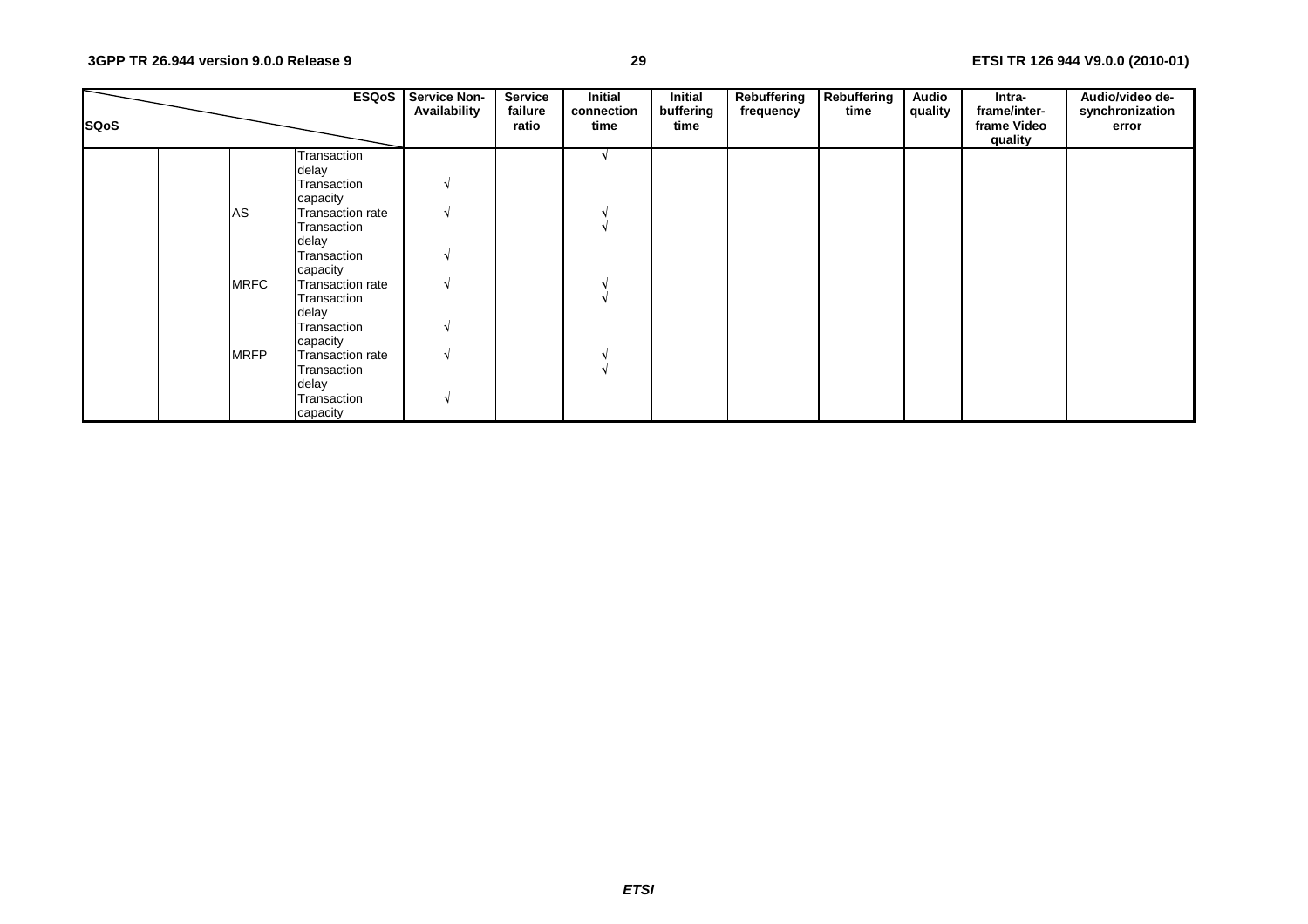# Annex A: PSS Performance Analysis with Theoretical Models

# A.1 Introduction

The "End-to-end Multimedia Services Performance Metrics" work item is conducting a research on the performance metrics for popular multimedia services, including streaming, multimedia broadcast multicast service (MBMS), video telephony and IP Multimedia subsystem Service (IMS), etc. This annex will support and justify the results in the present document.

In this annex, the performance evaluation for end-to-end multimedia services based on System QoS (SQoS) and end-to-End Service QoS (ESQoS) parameters is conducted, to provide the possible operational methods for operators/service providers to guarantee the quality of the provided services. The quantitative study of ESQoS and SQoS parameters would benefit both operators/service providers and end users as well. It would offer models and metrics for operators/service providers to better manage network capacity and deploy services. It would also guide operators/service providers to provide the best service in limited bandwidth with little latency and packet loss.

In this annex, packet-switched streaming service is taken as an example.

# A.2 Scope

Theoretical models are introduced to study the ESQoS and SQoS parameters. The inherent relationship between the ESQoS and SQoS parameters of PSS is described, which provide the possible operational methods for the operators/service providers to guarantee of the service performance.

First, some general models are proposed to study the performance parameters of the multimedia services. Then, the accurate and concrete models are created to figure out the relationships of the ESQoS and SQoS parameters.

Further, these methods and models can be extended to other multimedia services.

# A.3 References

The following documents contain provisions which, through reference in this text, constitute provisions of the present document.

- References are either specific (identified by date of publication, edition number, version number, etc.) or non-specific.
- For a specific reference, subsequent revisions do not apply.
- For a non-specific reference, the latest version applies. In the case of a reference to a 3GPP document (including a GSM document), a non-specific reference implicitly refers to the latest version of that document *in the same Release as the present document*.
- [1] CACC, Department of ECE, Duke University, Kishor S. Trivedi, Dharmaraja Selvamuthu, Xiaomin Ma: "Analytic Modeling of Handoffs in Wireless Cellular Networks", 2002.
- [2] MISCHA SCHWARTZ, broadband integrated networks, Prentice Hall, 1996.
- [3] Lin C. Performance evaluation of computer networks and computer systems, Tsinghua University Press, 2001.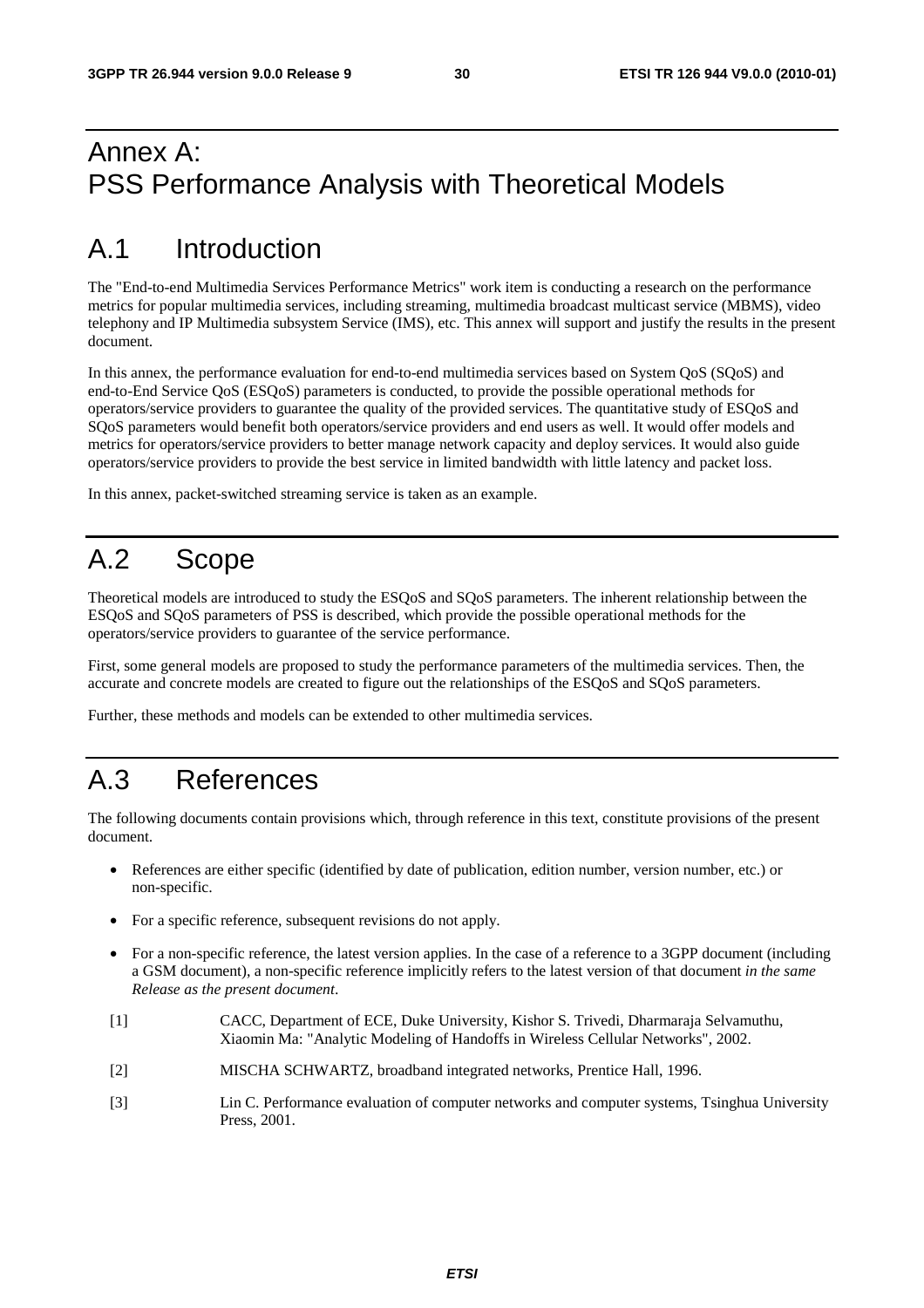# A.4 General models

Three classes of general models are presented including radio access network modelling, transport network modelling, node modelling. And there are two types of node models: simple node model and complex node model. These models can be used to study the performance metrics of various multimedia services and the network conditions. In this annex, queuing models are introduced to get the metrics, including the delay, failure ratio and loss ratio.

## A.4.1 Radio access network model

Some analytical models are introduced for the radio access network to evaluate some important parameters, such as the block ratio of new calls, the failure ratio of handoff calls.

### A.4.1.1 Model description

As an example, a queuing model can be used for Streaming Service in the access cell [1].

The new calls and handoff calls share a fixed numbers of channels in the cell, and the left channels are reserved. A new call will be connected if an idle channel is available among the sharing channels, otherwise the call is blocked. A handoff call will be connected if an idle channel is available in the cell, otherwise the call is failed.

For simplicity, assume that the arrival stream of new calls, the stream of handoff arrivals, the channel holding time for new calls and handoff calls are all of exponential distributions. Besides, the model also considers the platform failure and the base repeater failure. All failures are assumed to be mutually independent. Times to platform and base repeater failures and repair are assumed to be exponentially distributed.

The parameters' definitions are as follows:

| $\lambda_n$ :                         | the rate of arrival stream of new calls.      |
|---------------------------------------|-----------------------------------------------|
| $\lambda_h$ :                         | the rate of stream of handoff arrivals.       |
| $\mu_c$ :                             | the channel holding time for new calls.       |
| $\mu_n$ :                             | the channel holding time for handoff calls.   |
| $N_b$ :                               | the number of the base repeaters in the cell. |
| M:                                    | the channel number of each base repeater.     |
| g:                                    | the reserved resources.                       |
| $\frac{1}{\lambda_s}$ :               | mean time of platform failure.                |
| $\frac{1}{\mu_s}$ :                   | mean time of platform repair.                 |
| $\frac{1}{\lambda_b}$                 | mean time of base repeater failure.           |
| $\vert 1 \vert$<br>$\overline{\mu_b}$ | mean time of base repeater repair.            |

Now the system can be basically modelled as a queue, which can be presented by a Markov chain.

Solving the model, the block ratio of new calls and the failure ratio of handoff calls can be easily obtained.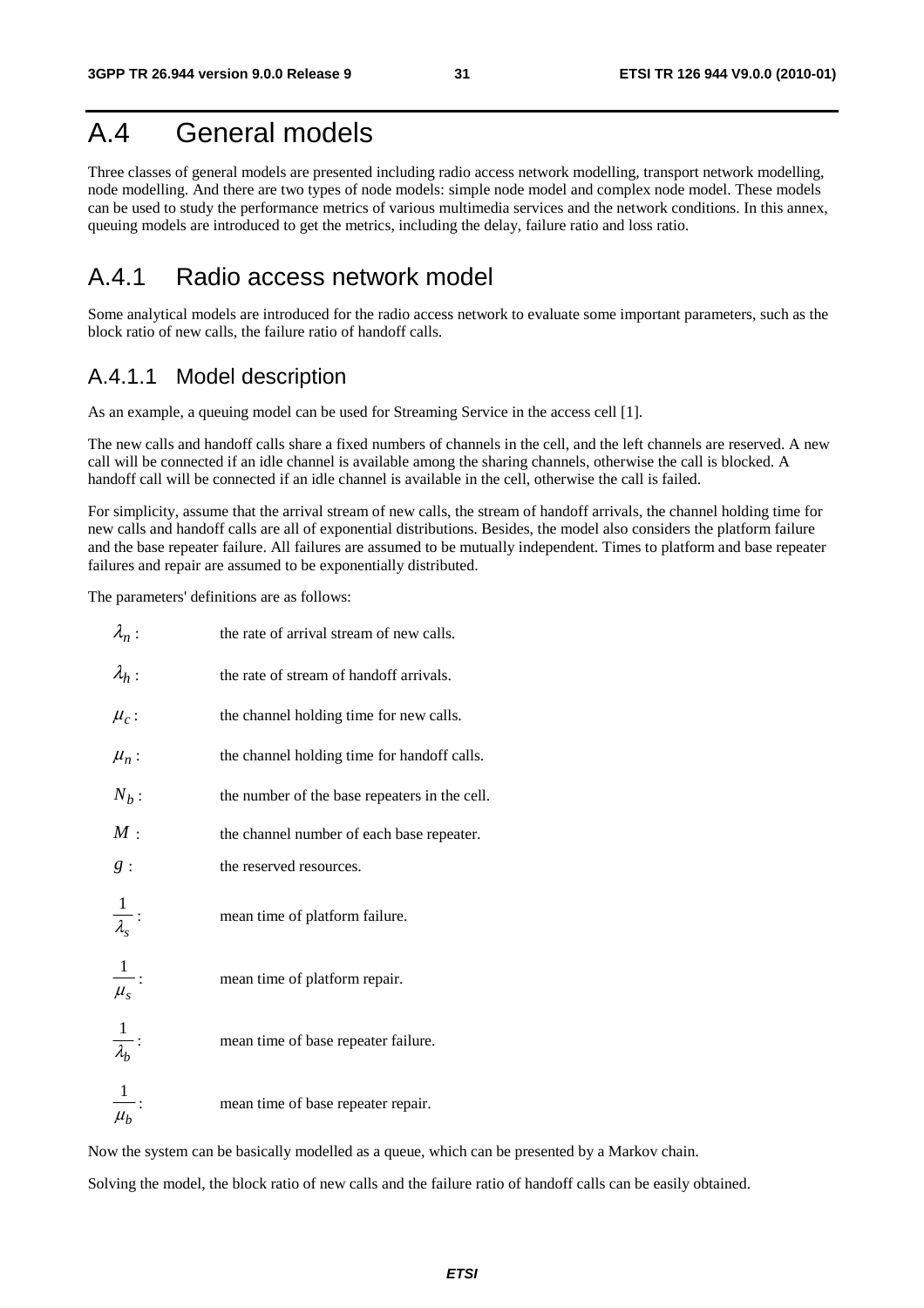A.4.1.2 The block ratio of new calls and the failure ratio of handoff calls Let:

$$
\lambda = \lambda_n + \lambda_h
$$

$$
\mu = \mu_c + \mu_h
$$

$$
A = \frac{\lambda}{\mu}
$$

$$
A_1 = \frac{\lambda_h}{\mu_c + \mu_h}
$$

Solving the Markov chain, it can be obtained:

$$
P_d(N,g) = \frac{A^{N-g}}{N!} A_1^g
$$
  
\n
$$
P_d(N,g) = \frac{A^n}{N!} A_1^m + \sum_{n=N-g}^{N} \frac{A^{N-g}}{n!} A_1^{n-(N-g)}
$$
  
\n
$$
P_b(N,g) = \frac{\sum_{n=N-g}^{N} A^{N-g}}{N!} A_1^{n-(N-g)}
$$
  
\n
$$
P_b(N,g) = \frac{A^{N-g}}{N!} A_1^m + \sum_{n=N-g}^{N} \frac{A^{N-g}}{n!} A_1^{n-(N-g)}
$$
  
\n
$$
= A^{N-g} \frac{\sum_{k=0}^{g} \frac{A_1^k}{(k+N-g)!}}{n!} A_1^{n-(N-g)}
$$
  
\n
$$
P(s,k;N_b) = \frac{A_s}{N!} A_s^m + \sum_{n=N-g}^{N} \frac{A^{N-g}}{n!} A_1^{n-(N-g)}
$$
  
\n
$$
P(s,k;N_b) = \frac{A_s}{N!} A_s^m + \sum_{n=N-g}^{N} \frac{A^{N-g}}{n!} A_1^{n-(N-g)}
$$
  
\n
$$
P(s,k;N_b) = \frac{A_s}{N!} A_s^m + \sum_{n=N-g}^{N} \frac{A^{N-g}}{n!} A_1^{n-(N-g)}
$$
  
\n
$$
P(s,k;N_b) = \frac{A_s}{N!} A_s^m + \sum_{n=N-g}^{N} \frac{A^{N-g}}{n!} A_1^{n-(N-g)}
$$
  
\n
$$
P(s,k;N_b) = \frac{A_s}{N!} A_1^m + \sum_{n=N-g}^{N} \frac{A^{N-g}}{n!} A_1^{n-(N-g)}
$$

$$
\left\{\n\begin{array}{c}\n\overline{\lambda_s + \mu_s} & \overline{k!} \left( \overline{\lambda_b} \right) \left[ \frac{1 + \sum_{j=1}^N j!} \overline{\lambda_b} \right] \right.\n\end{array}\n\right\}^{n} \cdot \n\begin{array}{c}\n\overline{\lambda_s - \lambda_s} \\
\frac{\mu_s}{\lambda_s + \mu_s} & \overline{k!} \left( \frac{\mu_b}{\lambda_b} \right)^k \left[ 1 + \sum_{j=1}^N \frac{1}{j!} \left( \frac{\mu_b}{\lambda_b} \right)^j \right]^{-1}, \quad \text{if } s = 1.\n\end{array}
$$

$$
A(N_b) =
$$
\n
$$
\begin{cases}\n\sum_{k=0}^{N_b} P(0, k; N_b) + \sum_{k=0}^{N_b} P(1, k; N_b) \frac{N_b - k}{N_b}, & w/o \text{ APS} \\
\sum_{k=0}^{N_b} P(0, k; N_b) + P(1, 0; N_b), & w/APS.\n\end{cases}
$$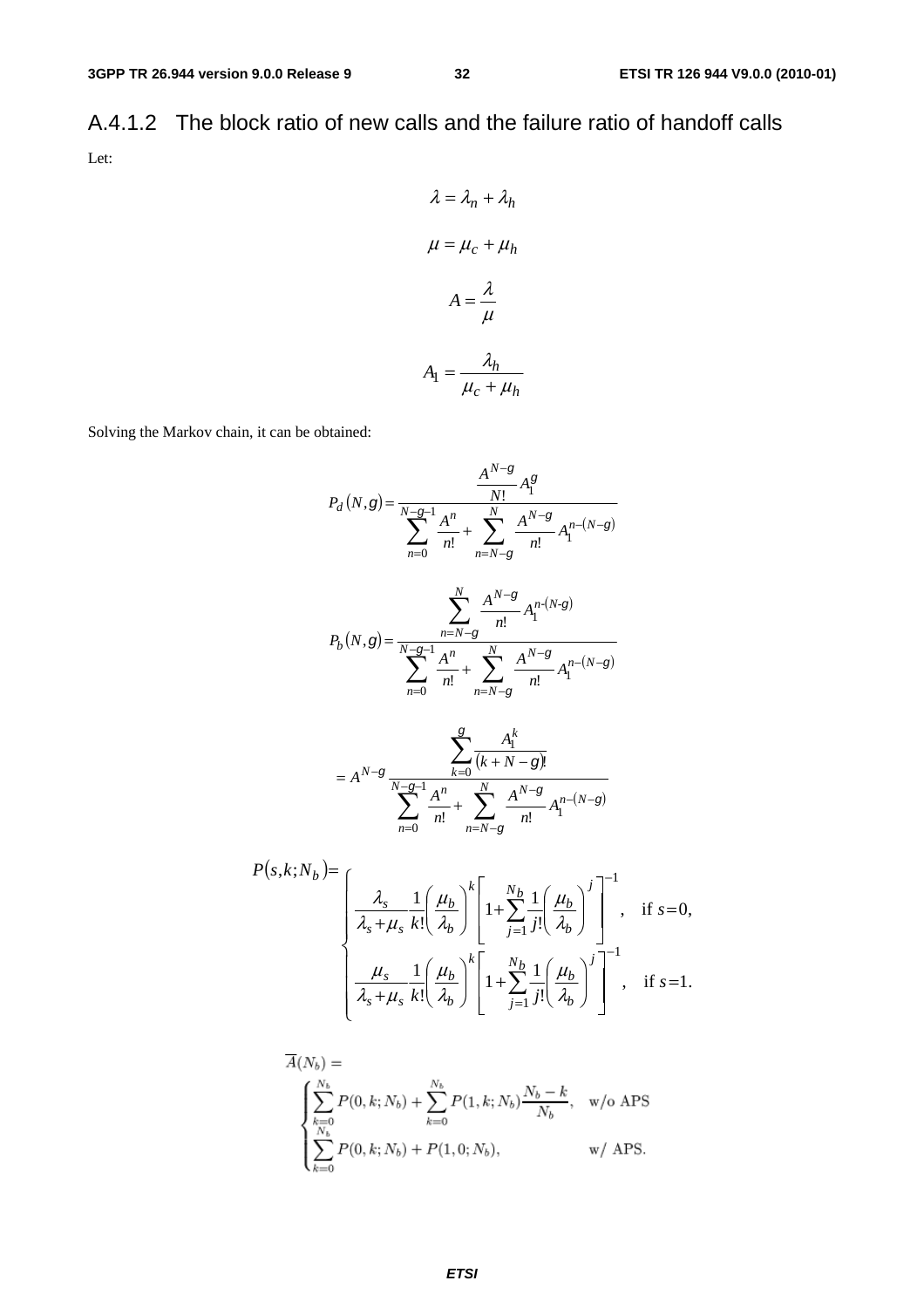$$
P_b^o(N_b, M, g) = \overline{A}(N_b)
$$
  
\n
$$
1(G > 0) \sum_{k=1}^G P(1, k; N_b) \left(\frac{k}{N_b}\right)
$$
  
\n
$$
+ \sum_{k=G+1}^{N_b} P(1, k; N_b) P_b(kM - 1, g) \left(\frac{k}{N_b}\right),
$$
  
\n
$$
1(G > 0) \sum_{k=1}^G P(1, k; N_b)
$$
  
\n
$$
+ \sum_{k=G+1}^{N_b} P(1, k; N_b) P_b(kM - 1, g),
$$
  
\n
$$
w / APS
$$

$$
P_d^o(N_b, M, g) = \overline{A}(N_b)
$$
  
+ 
$$
\begin{cases} \sum_{k=1}^{N_b} P(1, k; N_b) P_d(kM - 1, g) \frac{k}{N_b}, & \text{w/o APS} \\ \sum_{k=1}^{N_b} P(1, k; N_b) P_d(kM - 1, g), & \text{w/ APS.} \end{cases}
$$

Where  $I(e)$  is the indicator function:  $I(e) = 1$  if expression e is true; otherwise  $I(e) = 0$ ;

$$
G = \lfloor (g+1)/M \rfloor;
$$

0  $P_b^0(N_b, M, g)$  is the block ratio of new calls and  $P_a^0(N_b, M, g)$  is the failure ratio of handoff calls.

## A.4.2 Transport network model

There are two types of network: wireless network and wired network. First the average transfer delay of a packet in the wired network is analyzed. In the transfer delay model, the transfer time is ignored. Then consider the transfer time of a mount of data in the whole transport network.

The transport network is very complex and to get the transfer delay of a packet is not so easy. For simplicity, the transport network with a Jackson network is modeled and the average transfer delay of a packet is analyzed [2].

## A.4.2.1 Model description

It is assumed that the packet switching network as a Jackson network to analysis the average transfer delay of a packet in the network.

| ,,                                                                                    | THE total foad of the hetwork from outside. |  |  |  |  |  |
|---------------------------------------------------------------------------------------|---------------------------------------------|--|--|--|--|--|
| $\lambda_i$ :                                                                         | The load on link i.                         |  |  |  |  |  |
| L:                                                                                    | The number of links in the network.         |  |  |  |  |  |
| $M$ .                                                                                 | The average length of a packet.             |  |  |  |  |  |
| $R_i$ :                                                                               | The data transport rate of link i.          |  |  |  |  |  |
| The analysis to the transfer time is very simple. The parameters used are as follows. |                                             |  |  |  |  |  |

*D* : The size of the data to be transported.

γ : The total load of the network from outside.

*dwireless* The mean bandwidth in wireless network.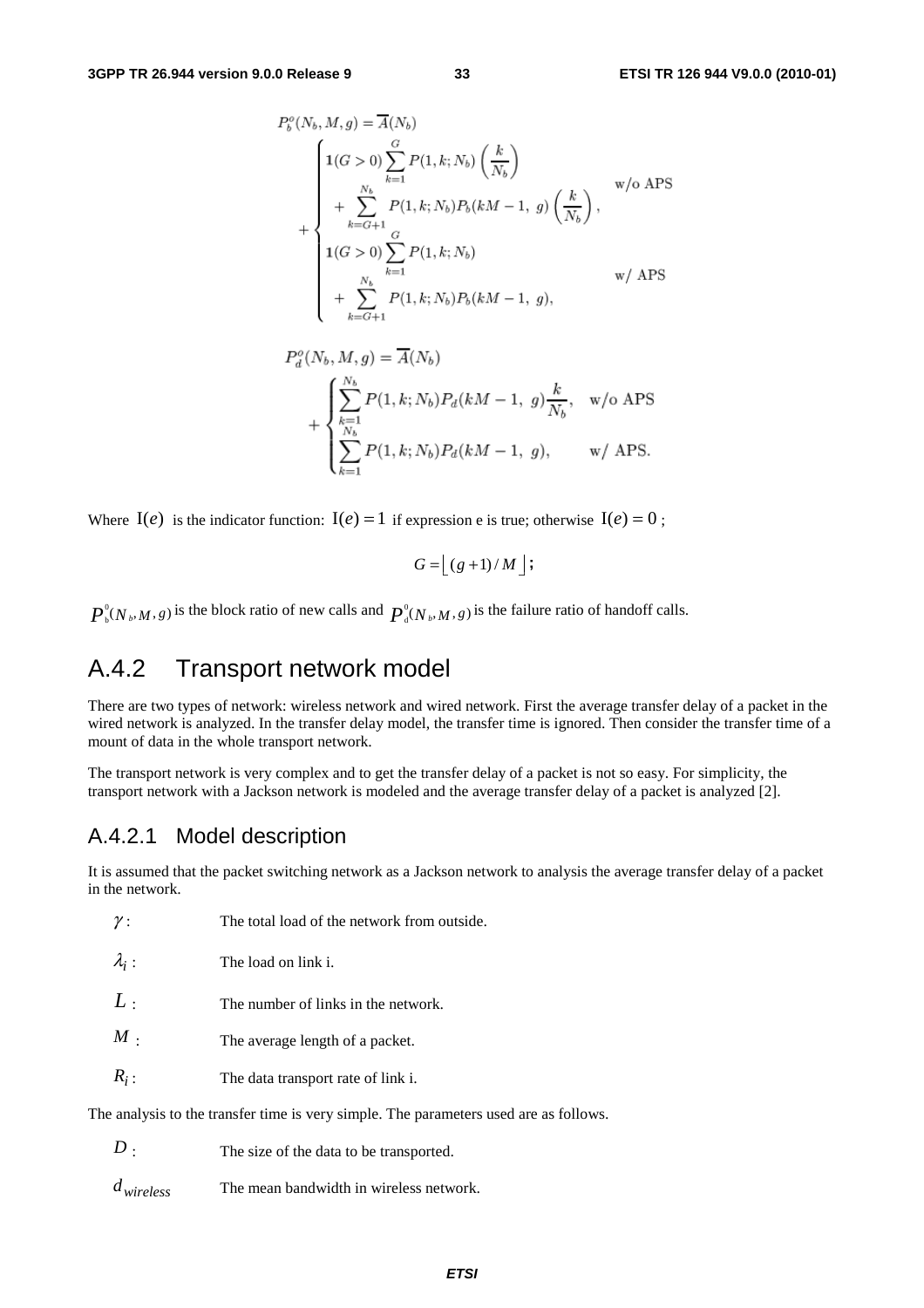*dwired* The mean bandwidth in wired network.

#### A.4.2.2 The mean transfer delay and the transfer time

Solving the transfer delay model, it can be obtained:

$$
T_{\text{tran\_delay}} = \frac{1}{\gamma} \sum_{i=1}^{L} \frac{M}{R_i - M \lambda_i}
$$

 $T_{\textit{tran\_delay}}$  is the mean transfer delay of a packet over the network.

It can be easily to get the transfer time:

$$
T_{\text{tran\_time}} = \frac{D}{d_{\text{wireless}}} + \frac{D}{d_{\text{wired}}}
$$

 $T_{\text{tran time}}$  is the transfer time of data D over the wireless and wired transport network.

#### A.4.3 Node model

The work "node" there means all the entities handling data in the network including the gateway, router, and server. There are four class of traffic in the network according to 3GPP. Among all the nodes, some just handle one class of traffic or some information requests and some need to handle all the four class of traffic. According to the class of data flow handled by each node, the nodes are classified into two kinds: simple nodes and complex nodes. A simple node only handles one class of traffic or some information requests and a complex node handles all the four class of traffic.

#### A.4.3.1 Simple node model

In all the nodes related to the streaming service, the web server, media server, HLR, VLR and AuC are considered as the simple node.

Because these nodes just handle one class of traffic or some information requests, so a simple node is modelled as a queuing system. Solving the mode the transaction delay and the data loss ratio in the node can be get.

#### A.4.3.1.1 Model description

Assume that the data unit arrival into the node is Poisson distributed, and the transaction time of a data unit is exponentially distributed. These data units are scheduled using FIFO algorithm. And the buffer size is B (data unit). The parameters are defined as follows:

| $\lambda$ . | The arrival rate of data units. |
|-------------|---------------------------------|
|             |                                 |

μ 1 The mean transaction time to a data unit of the node.

*B* : The buffer size in the node.

The model is as figure A.1.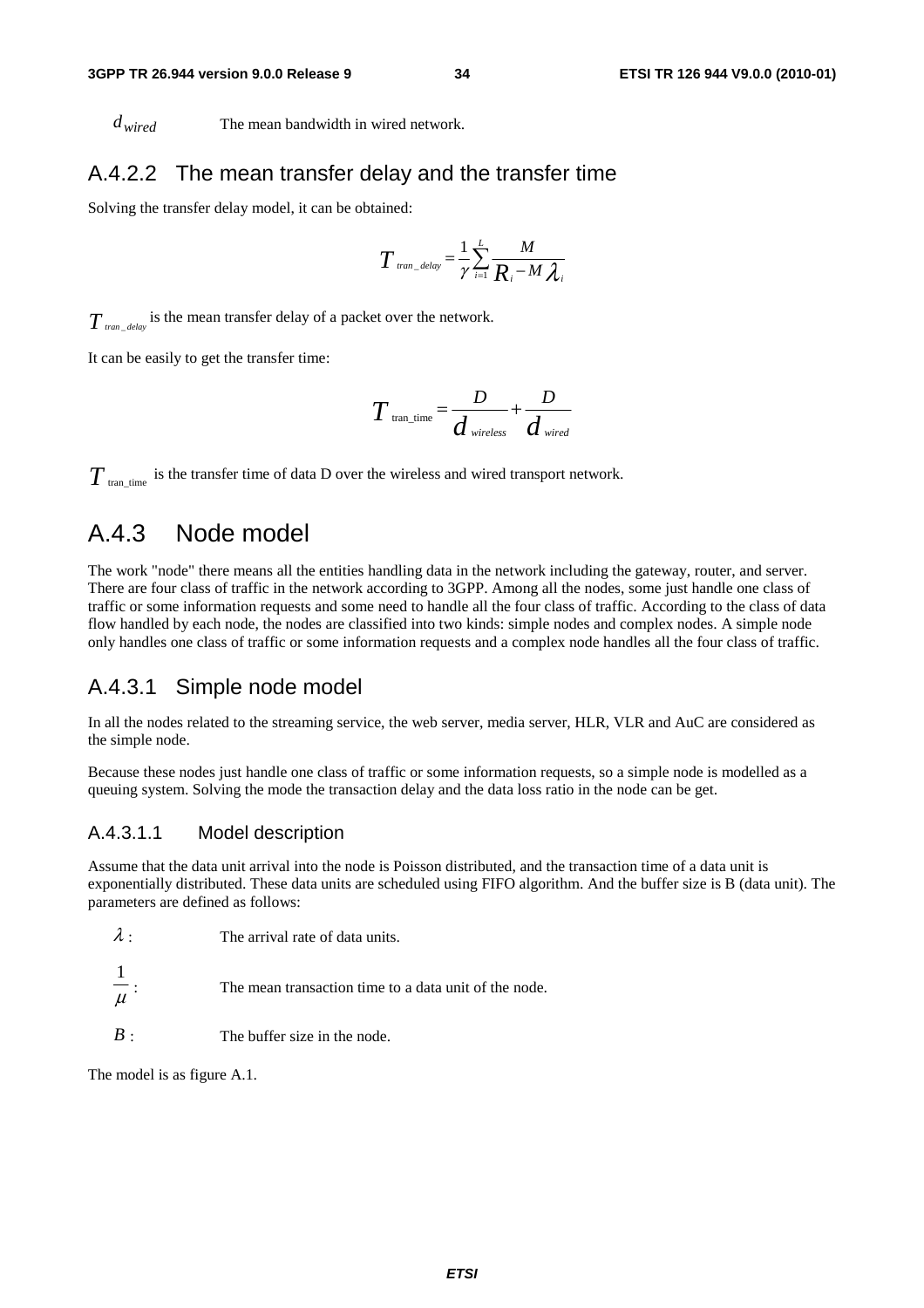

**Figure A.1: A queuing model of a simple node** 

#### A.4.3.1.2 The transaction delay and the data loss ratio

Solving the model, it can be obtained.

$$
T = \frac{\lambda}{\mu(\mu - \lambda)}
$$

$$
p_{B} = (1 - \rho)\rho^{B} = (1 - \frac{\lambda}{\mu})(\frac{\lambda}{\mu})
$$

*B*

 $T_w$  is the transaction delay and  $P_B$  is the data loss ratio.

## A.4.3.2 Complex node model

In all the nodes related to the streaming service, the BS, SGSN and GGSN are considered as the complex node.

These nodes need to handle four class of data flow: conversational class, streaming class, interactive class and background class. Their delay requirements are getting stricter, and the transfer priority in a node is according to the delay requirements. So the complex node is modeled as a queuing system with four queues and a single server. Solving the mode, the transaction delay and the data loss ratio in the node can be get.

#### A.4.3.2.1 Model description

In the conversational class the voice traffic is analyzed and in the streaming class the video traffic is analyzed.

#### **The voice traffic model**

In the book Broadband Integrated Networks, Mischa Schwartz points out two models: fluid flow model and MMPP (Markov-modulated Poisson Process) model. Here the MMPP model is adopted. The MMPP model is as follows [3].

The model is a queuing system and the data source is combined by several voice sources as figure A.2. Each voice source has two states: on and off. When the source is in the state on, it generates voice data with Poisson arrival or rather it is silent. The model is as figure A.3.



**Figure A.2: A queuing model for voice traffic** 



**Figure A.3: Two-state model**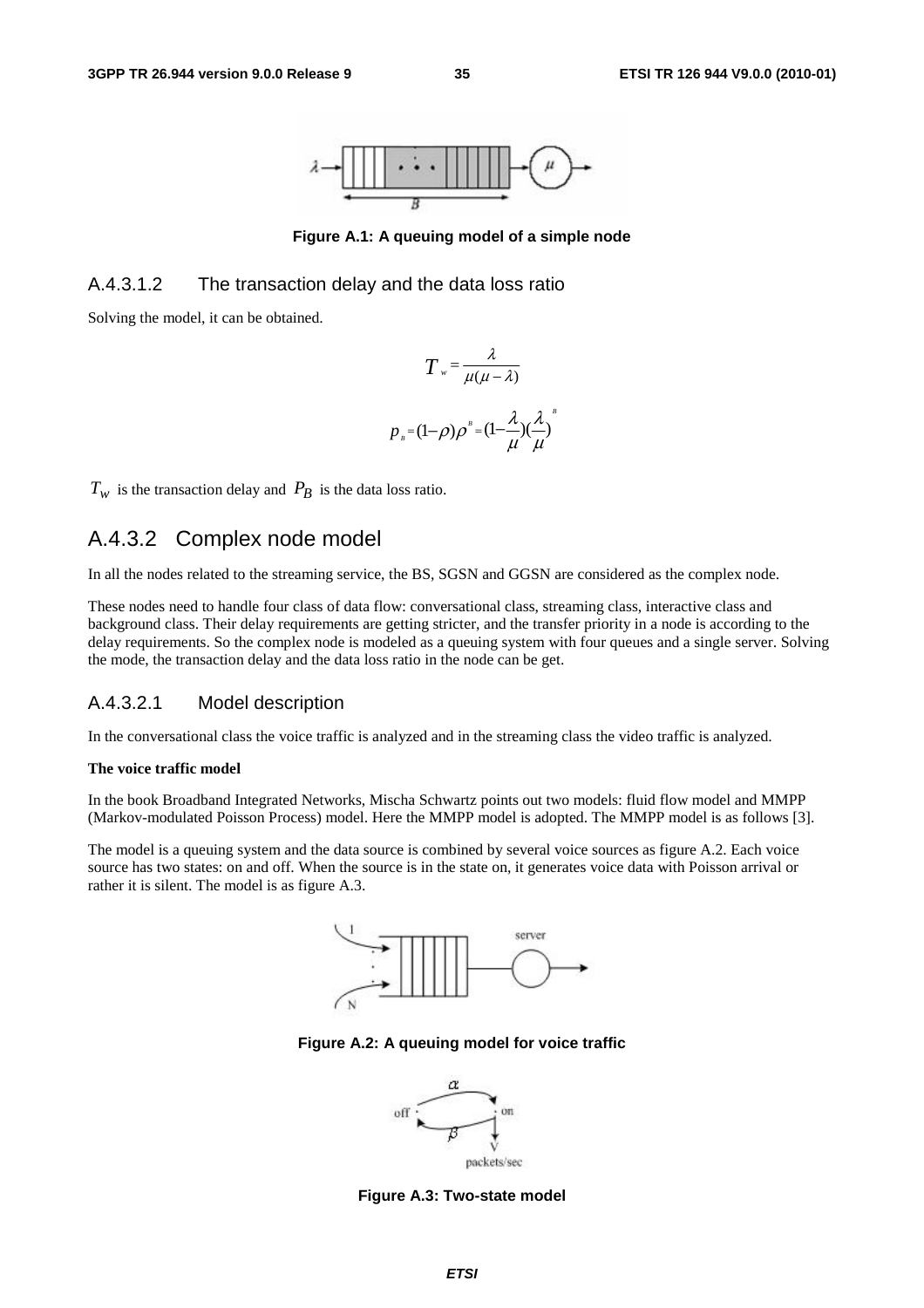The parameters are defined as follows:

| $\,N$ .    | The number of voice source in the voice model.                      |
|------------|---------------------------------------------------------------------|
| $\alpha$ . | The transfer rate from the off state to on state.                   |
| $\beta$ .  | The transfer rate from the on state to off state.                   |
|            | The mean output data rate when the voice source is in the on state. |

#### **The video traffic model**

Also adopting the way in the book "Broadband Integrated Networks", an equivalent process of the sum of M identical two state "minisources" for the video traffic of N video source is defined. The model is as figure A.4.



**Figure A.4: The model of video traffic** 

The traffics of interactive class and background class are both assumed to be Poisson arrival.

And because the protocol of the data link layer is ATM, so it is assumed that the transaction time to each class data of the node is a constant.

All the buffers are infinite.

So the model of a complex node is as figure A.5.



**Figure A.5: The model of a complex node** 

 $\alpha_1$ : The transfer rate of the conversational traffic from the off state the on state.

 $\alpha$ <sup>2</sup>: The transfer rate of the streaming traffic from the off state the on state.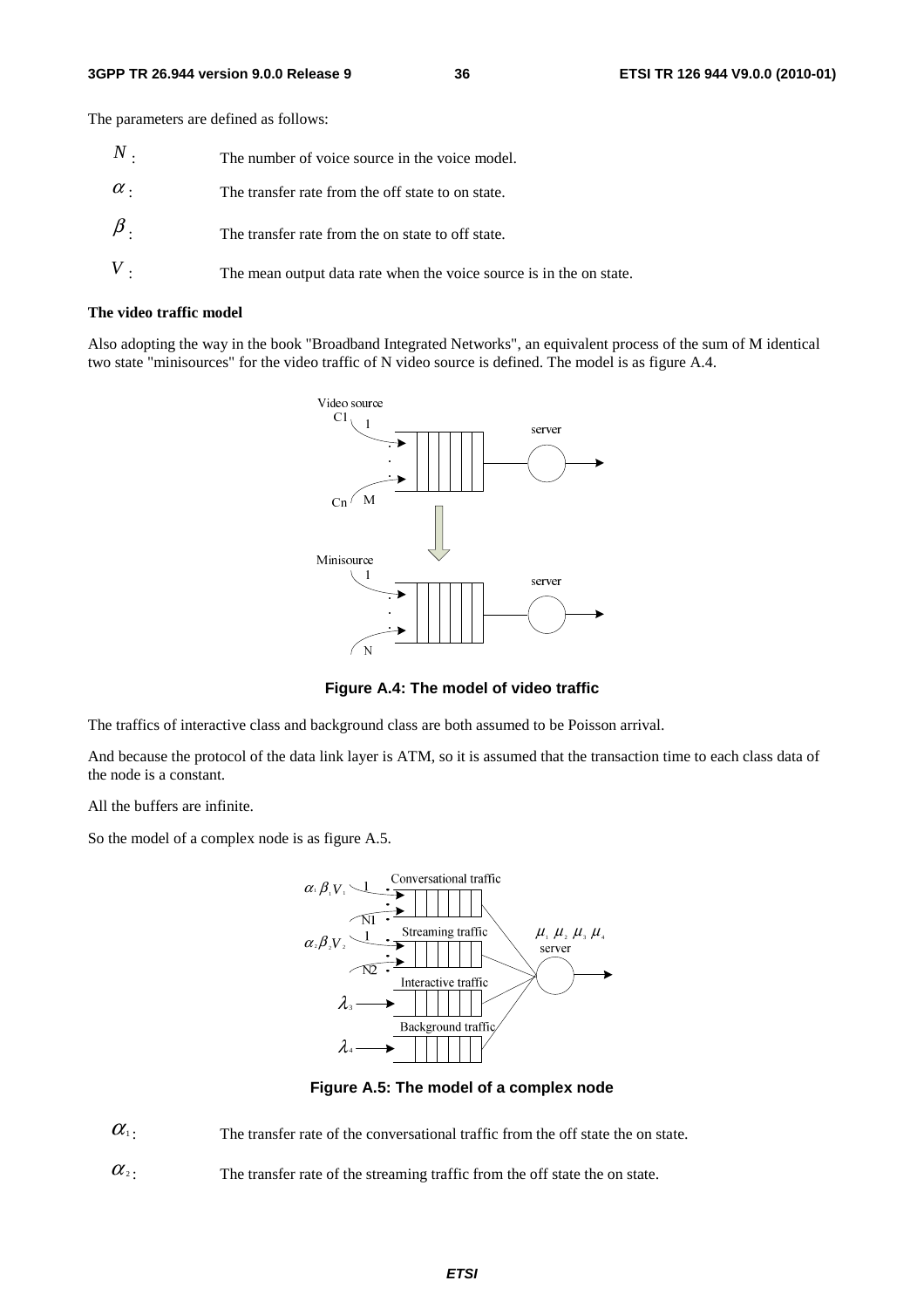| $\beta_{\scriptscriptstyle{\overline{1}}}$ . | The transfer rate of the conversational traffic from the on state to the off state. |
|----------------------------------------------|-------------------------------------------------------------------------------------|
| $\beta_{\scriptscriptstyle 2}$               | The transfer rate of the streaming traffic from the on state to the off state.      |
| $V_{\perp}$                                  | The output data rate when the voice source is in the on state                       |
| $V_{2}$ .                                    | The output data rate when the video source is in the on state                       |
| $\lambda_{3}$                                | The arrival rate of interactive traffic data units.                                 |
| $\lambda_{4}$                                | The arrival rate of background traffic data units.                                  |
| $\mu_{\scriptscriptstyle 1}$ .               | The transaction time of the node to the conversational traffic.                     |
| $\mu_{\scriptscriptstyle 2}$ .               | The transaction time of the node to the streaming traffic.                          |
| $\mu_{\scriptscriptstyle 3}$ .               | The transaction time of the node to the interactive traffic.                        |
| $\mu_{\scriptscriptstyle 4}$ .               | The transaction time of the node to the background traffic.                         |

#### A.4.3.2.2 The transaction delay

$$
T_{w} = \frac{1}{2} \sum_{i=1}^{4} \rho_{i} {}^{*}T_{si}
$$
\n
$$
T_{w1} = \frac{T_{w}}{1 - \rho_{1}}
$$
\n
$$
T_{w2} = \frac{T_{w} + \rho_{1} {}^{*}T_{w1}}{1 - \rho_{2} - \rho_{1}}
$$
\n
$$
T_{w3} = \frac{T_{w} + \rho_{2} {}^{*}T_{w2} + \rho_{1} {}^{*}T_{w1}}{1 - \rho_{3} - \rho_{2} - \rho_{1}}
$$
\n
$$
T_{w4} = \frac{T_{w} + \rho_{3} {}^{*}T_{w3} + \rho_{2} {}^{*}T_{w2} + \rho_{1} {}^{*}T_{w1}}{1 - \rho_{4} - \rho_{3} - \rho_{2} - \rho_{1}}
$$

 $T_{W1}$  is the transaction delay of the conversational traffic in the node.  $T_{W2}$  is the transaction delay of the streaming traffic in the node.  $T_{w3}$  is the transaction delay of the interactive traffic in the node.  $T_{w_4}$  is the transaction delay of the background traffic in the node.

*ETSI*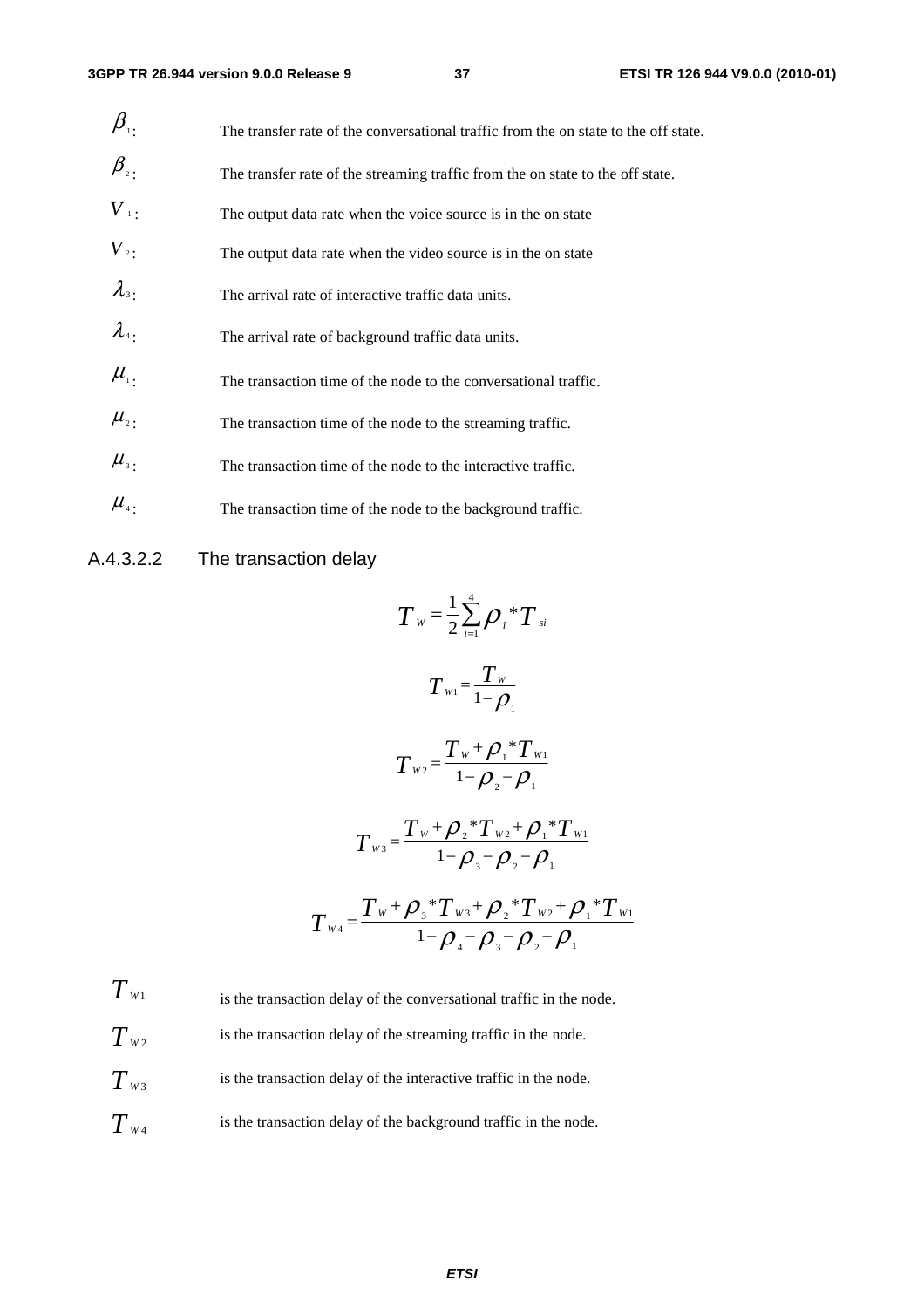# A.5 Modelling the relationship between ESQoS and SQoS

The models of this section aim to describe the relationship of each ESQoS parameter and their relative SQoS parameters pointed out in the present document. Not all the SQoS parameters are analyzed with these models. It only gives some example to justify how to get the mapping between the ESQoS and SQoS in the present document.

# A.5.1 Service Non-Availability

## A.5.1.1 Relative SQoS and other parameters

The parameters used for the service non-availability model are list in table A.1.

#### **Table A.1: the SQoS and other parameters in our model of service non-availability**

| class                   | layer                                                        | <b>SQoS</b>                                 | <b>Other parameters</b>                                                                                                                                                                                                                                                                                                                                                                                                                                                                    | <b>Model</b>                  | <b>Parameters to</b><br>calculate                               |
|-------------------------|--------------------------------------------------------------|---------------------------------------------|--------------------------------------------------------------------------------------------------------------------------------------------------------------------------------------------------------------------------------------------------------------------------------------------------------------------------------------------------------------------------------------------------------------------------------------------------------------------------------------------|-------------------------------|-----------------------------------------------------------------|
| Radio access<br>network | Under transports                                             | <b>Block ratio</b><br>Soft handoff rate     | The channel number<br>The reserved channel<br>number<br>The rate of arrival<br>stream of new calls<br>The channel holding<br>time for new calls<br>The channel holding<br>time for handoff calls<br>The number of the<br>base repeaters in the<br>cell<br>The channel number of<br>each base repeater<br>The reserved<br>resources<br>Mean time of platform<br>failure<br>Mean time of platform<br>repair<br>Mean time of base<br>repeater failure<br>Mean time of base<br>repeater repair | Radio access<br>network model | the block ratio of new<br>calls<br>$P_{\,\rm access\_fail}$ ure |
| Transaction<br>node     | Base station,<br>SGSN, GGSN,<br>HLR, VLR, AuC,<br>Web server | Transaction rate<br>Transaction<br>capacity | <b>Buffer size</b>                                                                                                                                                                                                                                                                                                                                                                                                                                                                         | Node model                    | Transaction failure ratio<br>$P$ web_failure                    |

The first three columns are from the present document.

Other columns means the parameters affected the ESQoS also, but they are not SQoS parameters.

The general models used in our model are list in the column model. And the parameter to be analyzed are list behind the model column.

The radio access network and the web server for service non-availability without the wireless and wired network failure and the transaction nodes in the network are analyzed.

The parameters' locations used in our model are as figure A.6.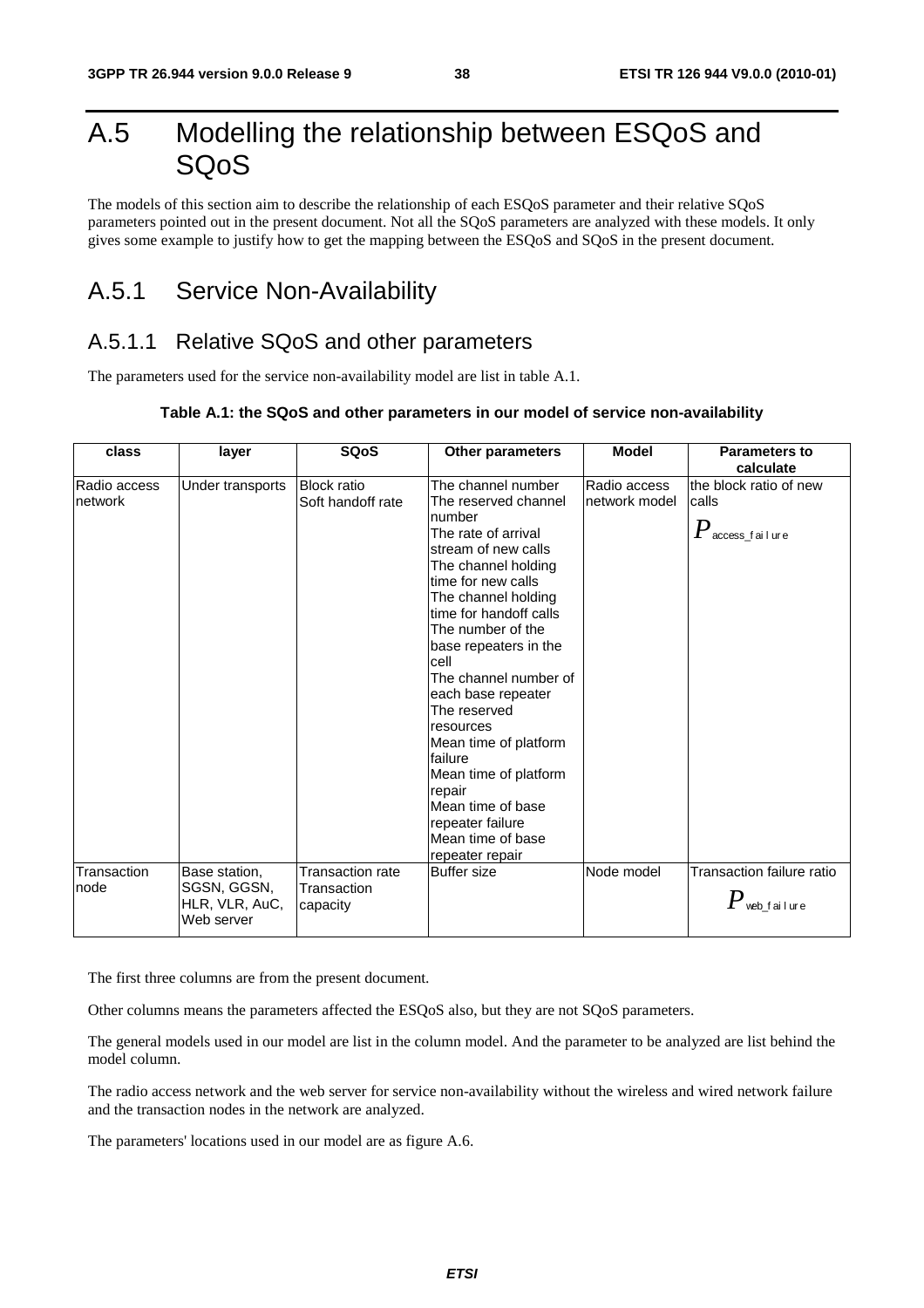



NOTE: The parameter transaction rate and transaction capacity can be got by testing the transaction node. And the buffer size can also be easily got from the node.

The soft handoff rate, the new call arrival rate, new call holding time and handoff call holding time are statistical parameters. They can be got from the cell's statistical data of the cell.

The mean time of platform failure, mean time of platform repair, mean time of base repeater failure and the mean time of base repeater repair can be got by analysing the base station's performance. It is not included in our work. The base repeater's number and the channel number of base repeaters are the cell's setting parameters.

### A.5.1.2 Model description

Ignoring the wireless and wired network failure, the failure ratio of a data unit transferred in the network can be expressed as follows:

$$
p_{\text{failure}} = p_{\text{access\_failure}} + p_{\text{web\_failure}}
$$

$$
P_{access\_failure} = \overline{A}(N_b)
$$
\n
$$
+ \begin{cases}\n1(G > 0) \sum_{k=1}^{G} P(1, k; N_b) \left(\frac{k}{N_b}\right) & \text{w/o APS} \\
+ \sum_{k=G+1}^{N_b} P(1, k; N_b) P_b(kM - 1, g) \left(\frac{k}{N_b}\right), & \text{w/o APS} \\
1(G > 0) \sum_{k=1}^{G} P(1, k; N_b) & \text{w/APS} \\
+ \sum_{k=G+1}^{N_b} P(1, k; N_b) P_b(kM - 1, g), & \text{w/APS}\n\end{cases}
$$

$$
p_{\text{web\_failure}} = (1 - \rho)\rho^B = (1 - \frac{\lambda}{\mu})(\frac{\lambda}{\mu})^B
$$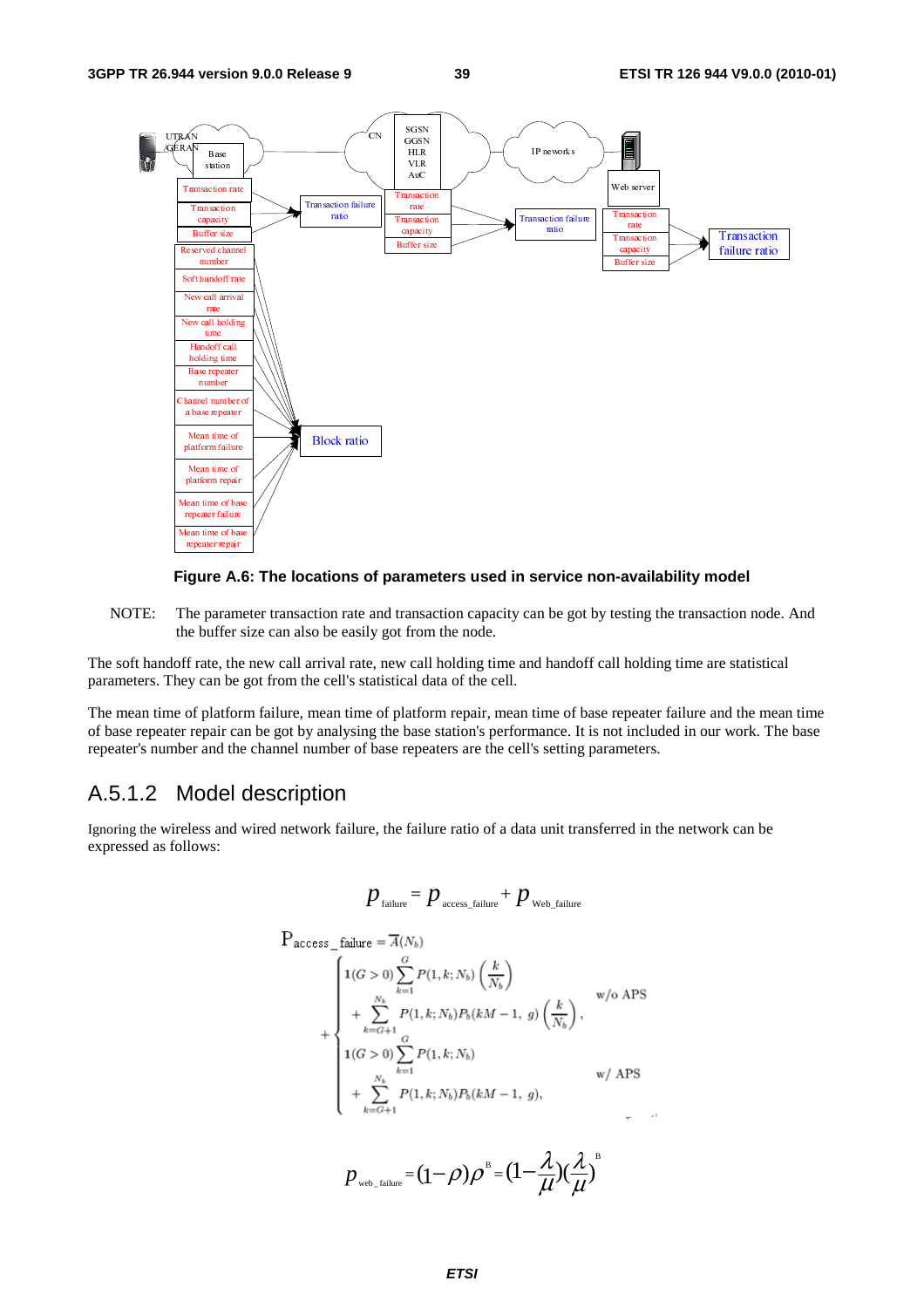All the parameters' definitions are from clause 4.

In the base station, the service non-availability can be changed by adjusting some parameters as table A.2.

#### **Table A.2: The simple relation between service non-availability and other parameters in the base station**

| Parameters                                    | Service non-availability |
|-----------------------------------------------|--------------------------|
| Transaction rate $\uparrow$                   |                          |
| Transaction capacity $\uparrow$               |                          |
| Buffer size $\uparrow$                        |                          |
| Reserved channel number $\uparrow$            |                          |
| Soft handoff rate $\uparrow$                  |                          |
| New call arrival rate $\uparrow \uparrow$     |                          |
| Handoff call holding time $\uparrow$          |                          |
| New call holding time $\uparrow$              |                          |
| Base repeater number 1                        |                          |
| Channels number of a base repeater $\uparrow$ |                          |
| Mean time of platform failure $\uparrow$      |                          |
| Mean time of platform repair $\uparrow$       |                          |
| Mean time of base repeater failure $\uparrow$ |                          |
| Mean time of base repeater repair $\uparrow$  |                          |
| means value increases;                        |                          |
| means value decreases.                        |                          |

In the transaction node (SGSN, GGSN, VLR, HLR, AuC, web server), the service non-availability can be changed by adjusting some parameters as table A.3.

#### **Table A.3: The simple relation between service non-availability and other parameters in the transaction nodes**

| <b>Parameters</b>               | Service non-availability |  |
|---------------------------------|--------------------------|--|
| Transaction rate $\uparrow$     |                          |  |
| Transaction capacity $\uparrow$ |                          |  |
| Buffer size $\uparrow$          |                          |  |
| means value increases;          |                          |  |
| means value decreases.          |                          |  |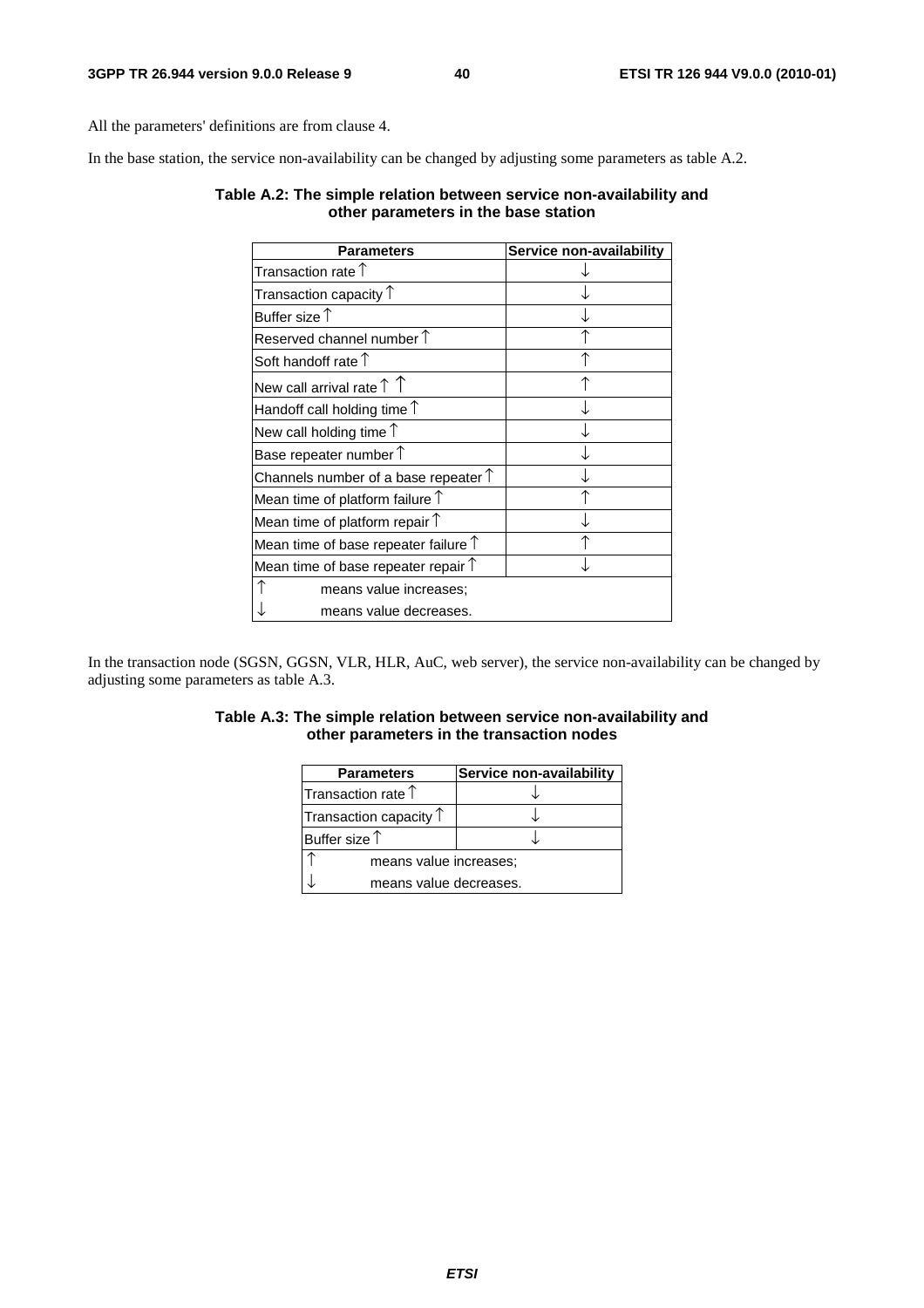# A.5.2 Service Failure Ratio

## A.5.2.1 Relative SQoS and other parameters

The parameters affect the service failure ratio are list in table A.4.

#### **Table A.4: the SQoS and other parameters in the model of service failure ratio**

| class                   | layer                                                          | <b>SQoS</b>                                    | <b>Other parameters</b>                                                                                                                                                                                                                                                                                                                                                                                                      | <b>Model</b>                  | <b>Parameters to</b><br>calculate                                           |
|-------------------------|----------------------------------------------------------------|------------------------------------------------|------------------------------------------------------------------------------------------------------------------------------------------------------------------------------------------------------------------------------------------------------------------------------------------------------------------------------------------------------------------------------------------------------------------------------|-------------------------------|-----------------------------------------------------------------------------|
| Radio access<br>network | Under transports                                               | <b>Block ratio</b><br>Soft handoff<br>rate     | The rate of arrival<br>stream of new calls<br>The channel holding<br>time for new calls<br>The channel holding<br>time for handoff calls<br>The number of the base<br>repeaters in the cell<br>The channel number of<br>each base repeater<br>The reserved resources<br>Mean time of platform<br>failure<br>Mean time of platform<br>repair<br>Mean time of base<br>repeater failure<br>Mean time of base<br>repeater repair | Radio access<br>network model | the failure ratio of<br>handoff calls<br>$\pmb{P}_\text{handoff\_f}$ ailure |
| Transaction<br>node     | Base station,<br>SGSN, GGSN,<br>HLR, VLR, AuC,<br>Media server | Transaction<br>rate<br>Transaction<br>capacity | <b>Buffer size</b>                                                                                                                                                                                                                                                                                                                                                                                                           | Node model                    | <b>Transaction failure</b><br>$\pmb{P}_{\text{media\_f} \text{ai lure}}$    |

The radio access network and the media server for service failure ratio are analyzed, ignoring the wireless and wired network failure and the transaction nodes in the network.

The first three columns are from the present document.

Other columns means the parameters affected the QoE ESQoS also, but they are not SQoS parameters.

The general models used in our model are list in the column model. And the parameter to be analyzed are list behind the model column.

The radio access network and the media server for service failure ratio are analyzed without the wireless and wired network failure and the transaction nodes in the network.

The parameters' locations used in our model are as figure A.7.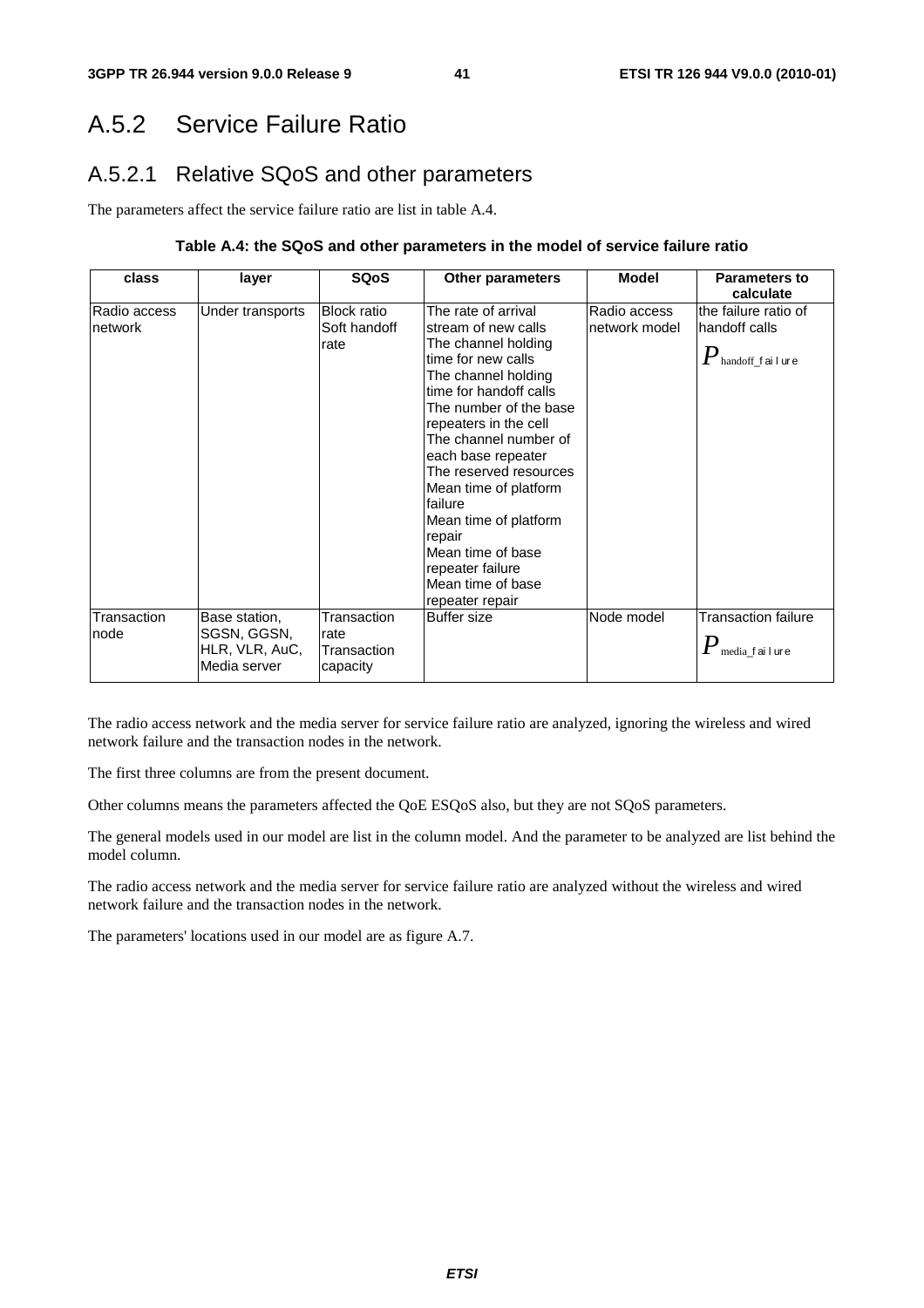

#### **Figure A.7: The locations of parameters used in service failure ratio model**

NOTE: The parameter transaction rate and transaction capacity can be got by testing the transaction node. And the buffer size can also be easily got from the node.

The soft handoff rate, the new call arrival rate, new call holding time and handoff call holding time are statistical parameters. They can be got from the cell's statistical data.

The mean time of platform failure, mean time of platform repair, mean time of base repeater failure and the mean time of base repeater repair can be got by analysing the base station's performance. It is not included in our work. The base repeater's number and the channel number of base repeaters are the cell's setting parameters.

#### A.5.2.2 Model description

Ignoring the wireless and wired network failure, the failure ratio of a data unit transferred in the network can be expressed as follows:

$$
p_{\text{failure}} = p_{\text{handoff\_failure}} + p_{\text{median\_failure}}
$$
\n
$$
P_{\text{handoff\_failure}} = \overline{A}(N_b)
$$
\n
$$
+ \begin{cases} \sum_{k=1}^{N_b} P(1, k; N_b) P_d(kM - 1, g) \frac{k}{N_b}, & \text{w/o APS.} \\ \sum_{k=1}^{N_b} P(1, k; N_b) P_d(kM - 1, g), & \text{w/APS.} \end{cases}
$$
\n
$$
p_{\text{median\_failure}} = (1 - \rho) \rho^B = (1 - \frac{\lambda}{\mu})(\frac{\lambda}{\mu})^B
$$

All the parameters' definitions are from clause 4.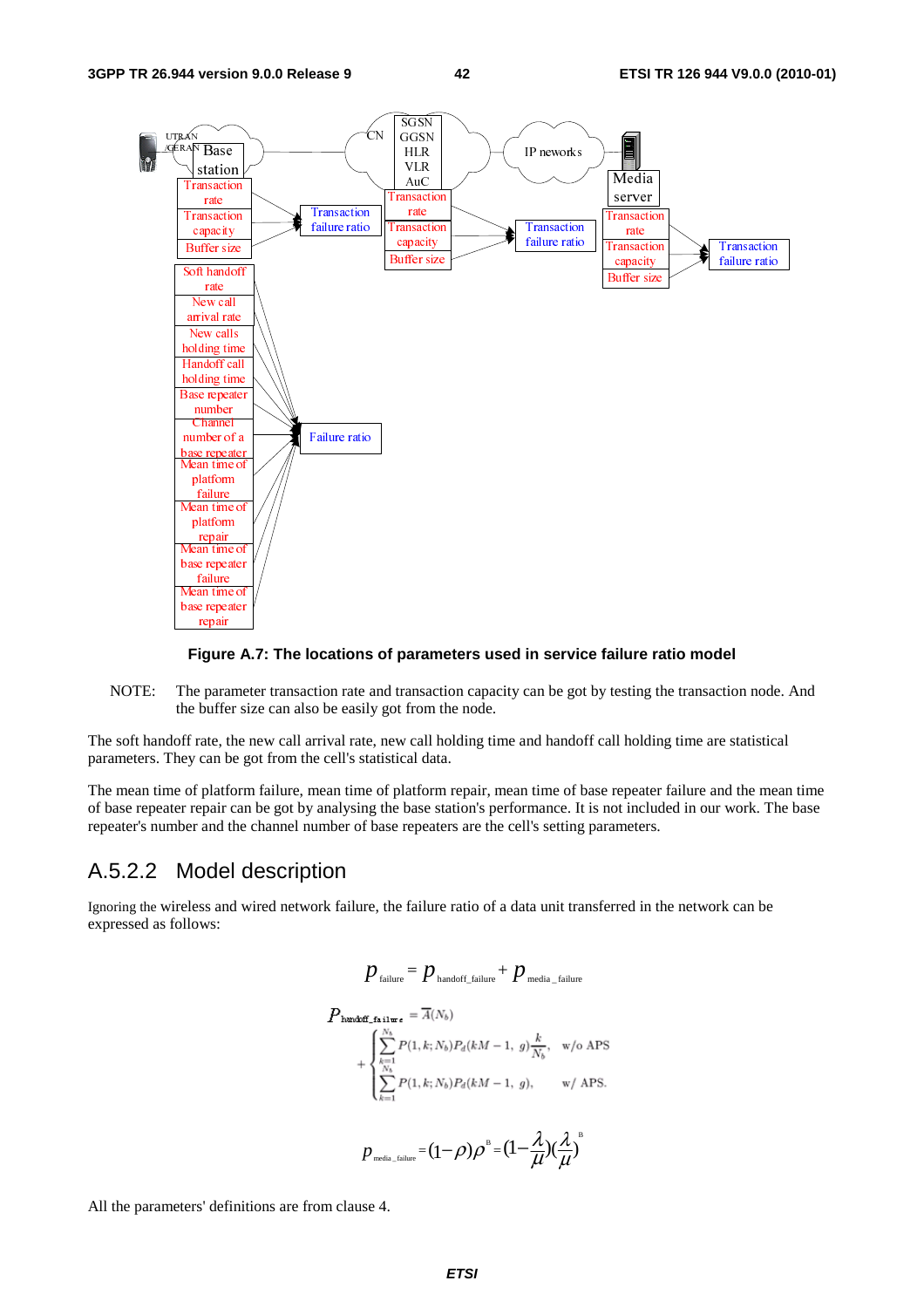In the base station, the service failure ratio can be changed by adjusting some parameters as table A.5.

| <b>Parameters</b>                             | Service non-availability |
|-----------------------------------------------|--------------------------|
| Transaction rate $\uparrow$                   |                          |
| Transaction capacity $\uparrow$               |                          |
| Buffer size $\uparrow$                        |                          |
| Soft handoff rate $\uparrow$                  |                          |
| New call arrival rate $\uparrow$              |                          |
| Handoff call holding time $\uparrow$          |                          |
| New call holding time $\uparrow$              |                          |
| Base repeater number 1                        |                          |
| Channels number of a base repeater $\uparrow$ |                          |
| Mean time of platform failure $\uparrow$      |                          |
| Mean time of platform repair $\uparrow$       |                          |
| Mean time of base repeater failure $\uparrow$ |                          |
| Mean time of base repeater repair $\uparrow$  |                          |
| means value increases;                        |                          |
| means value decreases.                        |                          |

**Table A.5: The simple relation between service failure ratio and other parameters in the base station** 

In the transaction node (SGSN, GGSN, VLR, HLR, AuC, media server), the service failure ratio can be changed by adjusting some parameters as table A.6.

#### **Table A.6: The simple relation between service failure ratio and other parameters in the transaction nodes**

| <b>Parameters</b>               | Service failure ratio |  |
|---------------------------------|-----------------------|--|
| Transaction rate $\uparrow$     |                       |  |
| Transaction capacity $\uparrow$ |                       |  |
| Buffer size $\uparrow$          |                       |  |
| means value increases;          |                       |  |
| means value decreases.          |                       |  |

An example is given to understand the further explain about the relationship.

In the radio access network, to decrease the service non-availability, both of the soft handoff rate and the new call arrival rate can be decreased. The two parameters are both related to the cell's radius.

Increase the total channel number or decrease the reserved channel number can also decrease the service non-availability. The total channel number can be computed from the base repeater number and the channels number of a repeater. The mean time of the repeater's failure and the mean time of repair also affect the total channel number.

To increase the mean time platform failure or decrease the mean time of repair also decreases the service nonavailability.

In these transaction nodes, developing the performance (the transaction rate, transaction capacity and the buffer size) of them will decrease the service non-availability and the service failure ratio.

Adjusting the value of the soft hand rate, new call arriving rate, base repeater number, channels number of a base repeater, mean time of platform failure, mean time of platform repair, mean time of base repeater failure, mean time of base repeater repair, transaction rate, transaction capability and buffer size has the same effect on the service nonavailability and the service failure ratio. But decreasing the reserved channel number will decrease the service nonavailability and increase the service failure ratio.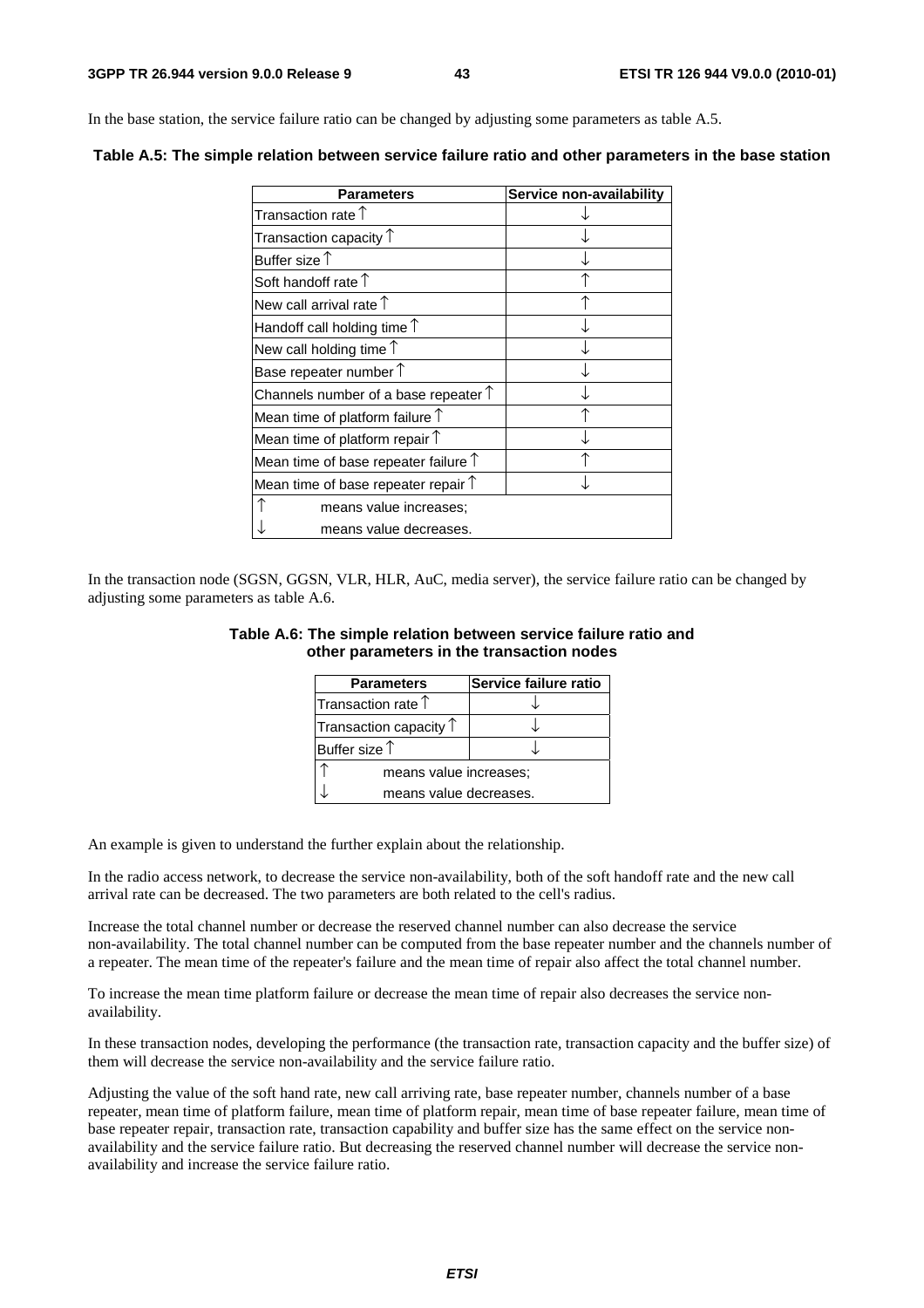# A.5.3 Initial Connection Time

# A.5.3.1 Relative SQoS and other parameters

The parameters affect the initial connection time are list in table A.7.

#### **Table A.7: the SQoS and other parameters in our model of initial connection time**

| class                            | layer                                                                                            | <b>SQoS</b>                                 | Other parameters                                                                                                                                                                                                                            | <b>Model</b>               | <b>Parameters to</b><br>calculate                                                                                                                                                                    |
|----------------------------------|--------------------------------------------------------------------------------------------------|---------------------------------------------|---------------------------------------------------------------------------------------------------------------------------------------------------------------------------------------------------------------------------------------------|----------------------------|------------------------------------------------------------------------------------------------------------------------------------------------------------------------------------------------------|
| client                           | Application                                                                                      |                                             | Frame size                                                                                                                                                                                                                                  |                            |                                                                                                                                                                                                      |
| Wireless<br>transport<br>network | Transports                                                                                       | <b>Bandwidth</b><br>Transport<br>delay      | The total transport data size during<br>The connection procedure (related to<br>the protocols)                                                                                                                                              | Transport<br>network model | <b>Transfer time</b><br>$T$ tran_t i me                                                                                                                                                              |
| Wired transport<br>network       | Transports                                                                                       | <b>Bandwidth</b><br>Transport<br>delay      | The total load from outside<br>The load on one link<br>The links number<br>The average length of packet<br>The link's data transport rate<br>The total transport data size during<br>The connection procedure (related to<br>the protocols) | Transport<br>network model | Transfer time<br>$T$ tran_t i me<br>Transfer delay<br>$T$ tran_delay                                                                                                                                 |
| Transaction<br>node              | <b>Base</b><br>station,<br>SGSN,<br>GGSN,<br>HLR, VLR,<br>AuC, Web<br>server,<br>Media<br>server | Transaction<br>delay<br>Transaction<br>rate | <b>Buffer size</b>                                                                                                                                                                                                                          | Node model                 | Transaction<br>delay<br>$T$ BS_delay<br>$T$ sgSN_delay<br>$T$ GGSN_delay<br>$T$ vlr._delay<br>$T$ HLR_delay<br>$T$ AuC_delay<br>$T_{\scriptscriptstyle\rm web\_delay}$<br>$T_{\rm \; median\_delay}$ |

The transfer delay and time of wireless /wired networks, the related transaction delay of transaction nodes for initial connection time are analyzed, disregarding radio access network's delay.

The parameters' locations used in our model are as figure A.8.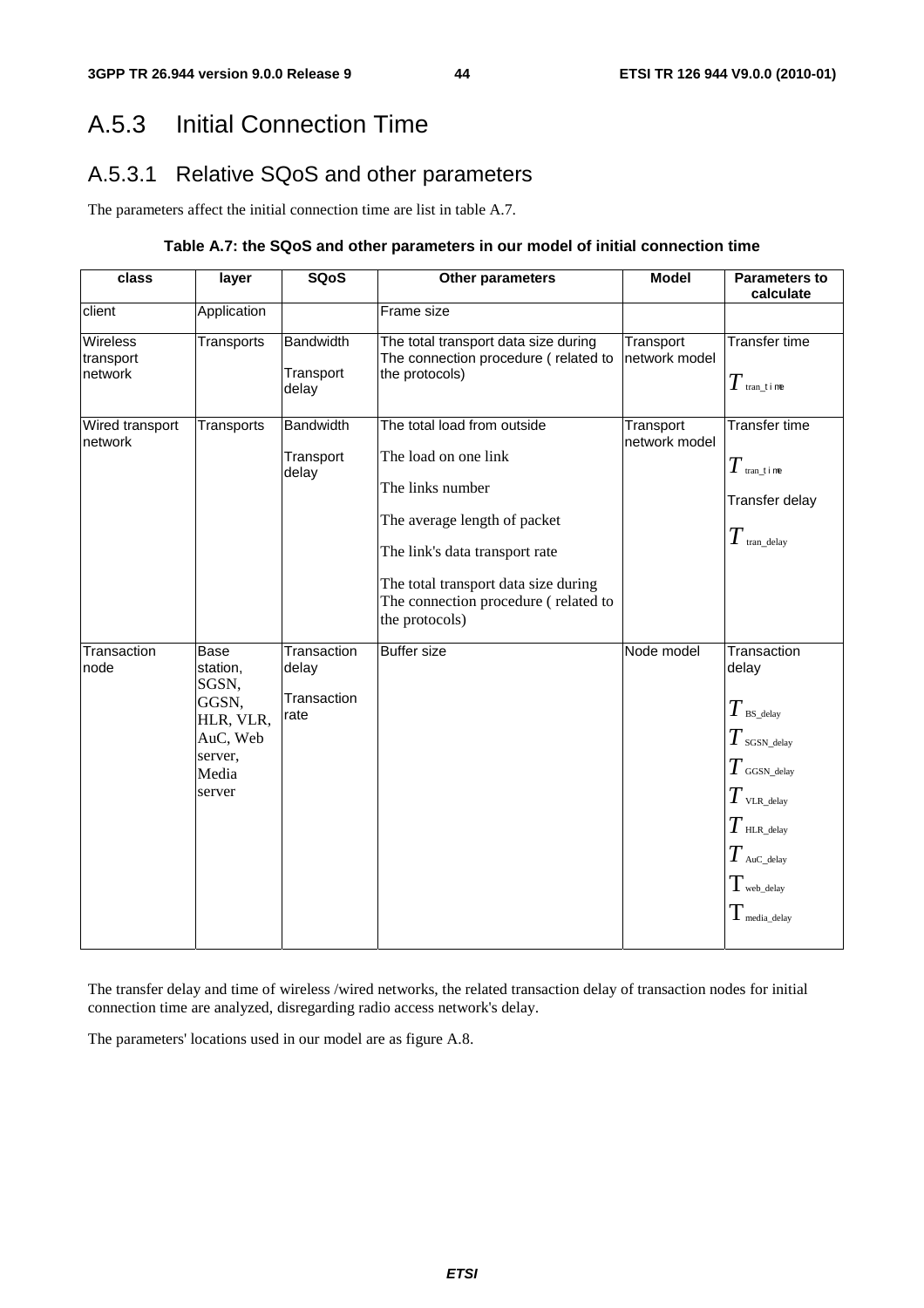

**Figure A.8: The locations of parameters used in service initial connection time model** 

NOTE: The parameter transaction rate and transaction capacity can be got by testing the transaction node. And the buffer size in the transaction node can also be easily got from the node.

The total data size during the connection procedure depends on the frame size in the client and the protocols used. It includes the data for the initiation between client and the server and the first frame data.

The data transport rate of one link and links number are the network's framework parameters.

The load on one link, total load on the network and average length of packet can be got from the network's statistical data.

#### A.5.3.2 Model description

The initial connection time ( $T$  <sub>connect</sub>) can be considered as a function of the transfer delay and the transfer time in network and the transaction delay in all the relative transaction nodes. The expression can be get as follows:

$$
T_{\text{connect}} = \nF(T_{\text{tran\_delay}}, T_{\text{tran\_time}}, T_{\text{BS\_delay}}, T_{\text{SGSN\_delay}}, T_{\text{GGSN\_delay}}, T_{\text{VLR\_delay}}, T_{\text{HL\_delay}}, T_{\text{Auc\_delay}}, T_{\text{web\_delay}}, T_{\text{median}})
$$

And  $T_{\text{connect}}$  varies in the same manner as all the parameters.

$$
T_{\text{tran\_delay}} = \frac{1}{\gamma} \sum_{i=1}^{L} \frac{M}{R_i - M \lambda_i}
$$

$$
T_{\text{tran\_time}} = \frac{D}{d_{\text{wireless}}} + \frac{D}{d_{\text{wire}}
$$

 $T$ <sub>BS\_delay  $T$ <sub>SGSN\_delay</sub>  $T$ <sub>GGSN\_delay</sub> can be got from formula  $T$ <sub>server\_delay1</sub> =  $\frac{T_w + \rho_z * T_{w_2} + \rho_1 * T_{w_1}}{1 - \rho_z - \rho_z - \rho_z}$ </sub> 3  $\mu_2$   $\mu_1$  $T_{w_2}$ +  $Q^*$  $T_{\text{server\_delay1}} = \frac{T_w + \rho_{2} * T_{w2} + \rho_{1} * T_w}{1 - \rho_{3} - \rho_{2} - \rho_{1}}$ 

$$
T_{\text{VLR\_delay}} \sum_{\text{HLR\_delay}} T_{\text{Auc\_delay}} \sum_{\text{web\_delay}} T_{\text{median}} \sum_{\text{c} \text{at } \text{long}} \text{can be got from formula}
$$
  

$$
T_{\text{server\_delay}} = \frac{\lambda}{\mu(\mu - \lambda)}.
$$

All the parameters' definitions are from clause 4.

In the client, the initial connection time can be changed by adjusting some parameters as table A.8.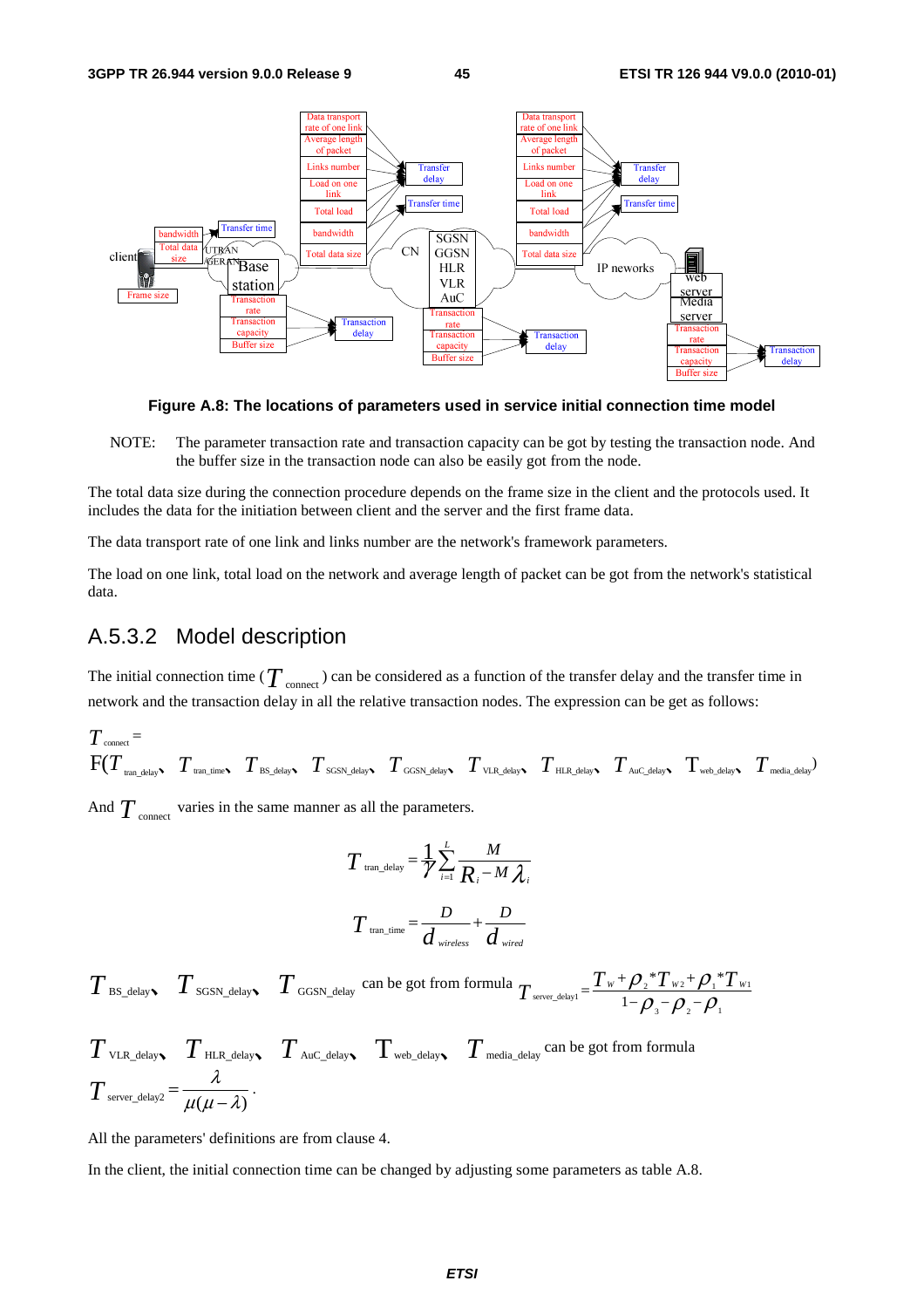#### **Table A.8: The simple relation between initial connection time and other parameters in the client**

|               | <b>Parameters</b> Initial connection time |
|---------------|-------------------------------------------|
| Buffer size 1 |                                           |
|               | means value increases;                    |
|               | means value decreases.                    |

In the wireless network, the initial connection time can be changed by adjusting some parameters as table A.9.

#### **Table A.9: The simple relation between initial connection time and other parameters in the wireless network**

| <b>Parameters</b>      | Initial connection time |  |
|------------------------|-------------------------|--|
| Bandwidth $\uparrow$   |                         |  |
| Total data size 1      |                         |  |
| means value increases; |                         |  |
| means value decreases. |                         |  |

In the wired network, he initial connection time can be changed by adjusting some parameters as table A.10.

| <b>Parameters</b>                          | Initial connection time |  |
|--------------------------------------------|-------------------------|--|
| Bandwidth $\uparrow$                       |                         |  |
| Total data size $\uparrow$                 |                         |  |
| Total load $\mathop{\uparrow}$             |                         |  |
| Load on one link $\uparrow$                |                         |  |
| Links number $\uparrow$                    |                         |  |
| Average length of packet $\uparrow$        |                         |  |
| Data transport rate of one link $\uparrow$ |                         |  |
| means value increases:                     |                         |  |
| means value decreases.                     |                         |  |

#### **Table A.10: The simple relation between initial connection time and other parameters in the wired network**

In the transaction nodes (base station, SGSN, GGSN, VLR, HLR, AuC, media server), the initial connection time can be changed by adjusting some parameters as table A.11.

| Table A.11: The simple relation between initial connection time and |                                            |  |
|---------------------------------------------------------------------|--------------------------------------------|--|
|                                                                     | other parameters in the transactions nodes |  |

| <b>Parameters</b>               | Initial connection time |  |
|---------------------------------|-------------------------|--|
| Transaction rate $†$            |                         |  |
| Transaction capacity $\uparrow$ |                         |  |
| Buffer size $\uparrow$          |                         |  |
| means value increases;          |                         |  |
| means value decreases.          |                         |  |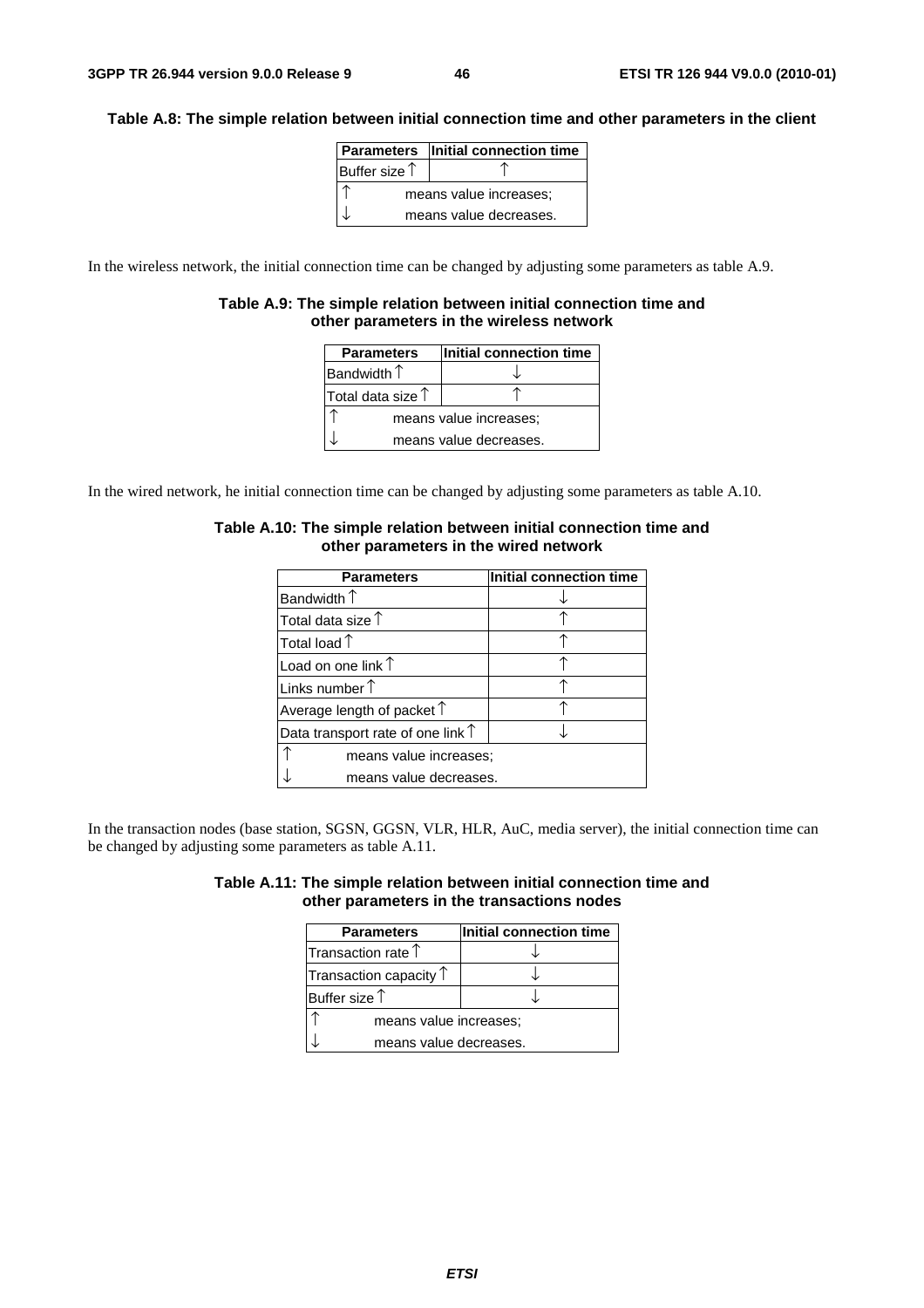# A.5.4 Initial Buffering Time

## A.5.4.1 Relative SQoS and other parameters

The parameters affect the initial buffering time are list in table A.12.

#### **Table A.12: the SQoS and other parameters in our model of initial buffering time**

| class                                   | layer                                                        | <b>SQoS</b>                                 | <b>Other parameters</b>                                                                                                                                                                                                                     | <b>Model</b>               | <b>Parameters to</b><br>calculate                                                                     |
|-----------------------------------------|--------------------------------------------------------------|---------------------------------------------|---------------------------------------------------------------------------------------------------------------------------------------------------------------------------------------------------------------------------------------------|----------------------------|-------------------------------------------------------------------------------------------------------|
| client                                  | Application                                                  | Frame rate                                  | Frame size<br><b>Buffer size</b>                                                                                                                                                                                                            |                            |                                                                                                       |
| <b>Wireless</b><br>transport<br>network | Transports                                                   | <b>Bandwidth</b><br>Transport<br>delay      | The total transport data size during<br>The connection procedure (related<br>to the protocols)                                                                                                                                              | Transport<br>network model | Transfer time<br>$T$ tran_t i me                                                                      |
| Wired transport<br>network              | Transports                                                   | <b>Bandwidth</b><br>Transport<br>delay      | The total load from outside<br>The load on one link<br>The links number<br>The average length of packet<br>The link's data transport rate<br>The total transport data size during<br>The connection procedure (related<br>to the protocols) | Transport<br>network model | Transfer time<br>$T$ tran_t i me<br>Transfer delay<br>$\mathbf{I}$ tran delay                         |
| Transaction<br>node                     | <b>Base</b><br>station,<br>SGSN,<br>GGSN,<br>Media<br>server | Transaction<br>delay<br>Transaction<br>rate | <b>Buffer size</b>                                                                                                                                                                                                                          | Node model                 | Transaction<br>delay<br>$T$ BS_delay<br>i $T$ sgSN_delay<br>$T$ GGSN_delay<br>$\mathbf 1$ media_delay |

The transfer delay and time of wireless /wired networks, the related transaction delay of transaction node for initial buffering time are analyzed, ignoring delay of radio access network.

The parameters' locations used in our model are as figure A.9.



#### **Figure A.9: The locations of parameters used in service initial buffering time model**

NOTE: The parameter transaction rate and transaction capacity can be got by testing the transaction node. And the buffer size in the transaction node can also be easily got from the node.

The total data size during the connection procedure depends on the buffer size in the client and the protocols used. Why the frame size and frame rate are listed here? Because they affect the buffer size the system set.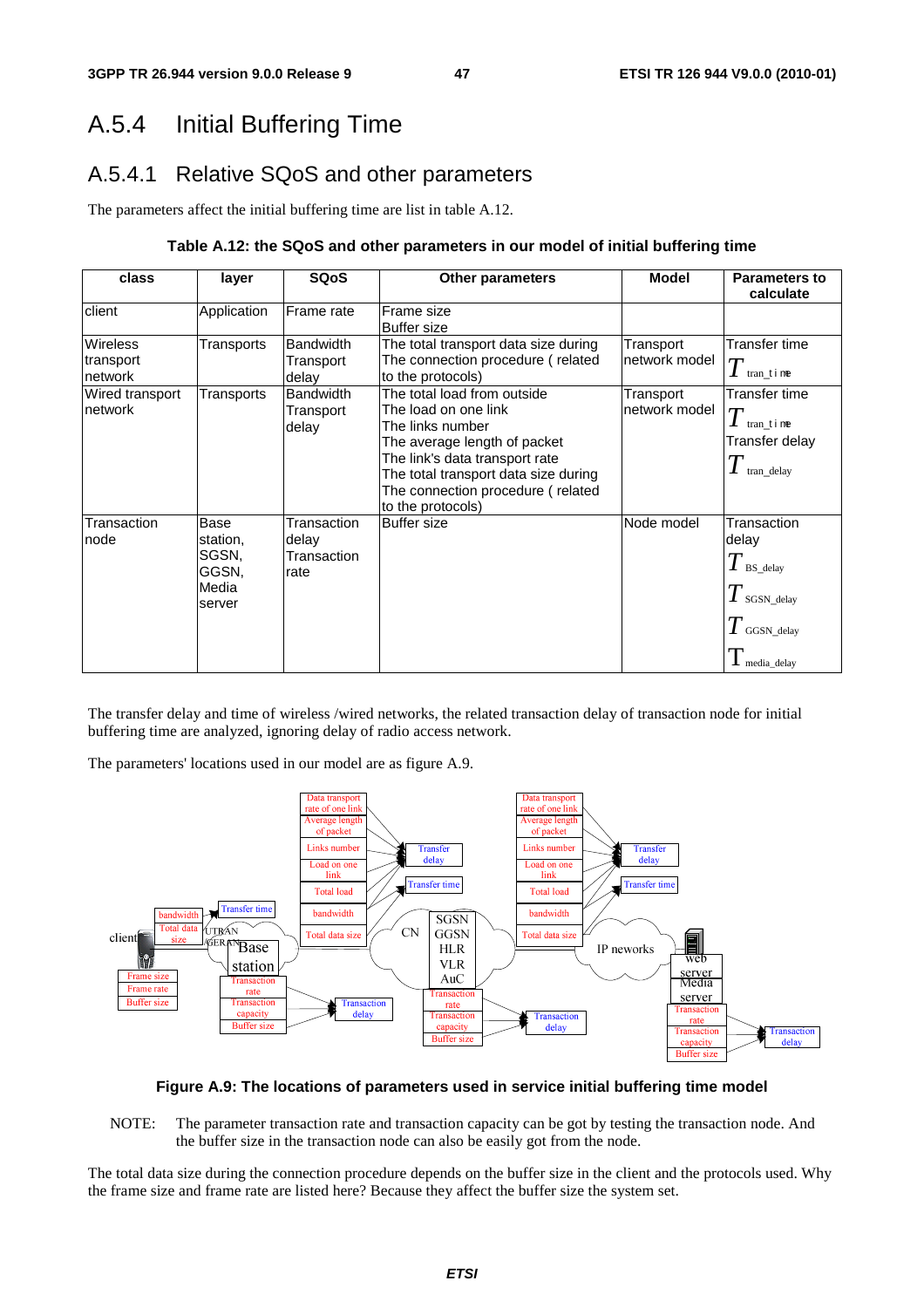#### **3GPP TR 26.944 version 9.0.0 Release 9 48 ETSI TR 126 944 V9.0.0 (2010-01)**

The data transport rate of one link and links number are the network's framework parameters.

The load on one link, total load on the network and average length of packet can be got from the network's statistical data.

### A.5.4.2 Model description

The initial connection time ( $T_{\text{buffering}}$ ) can be considered as a function of the transfer delay and the transfer time in network and the transaction delay in all the relative transaction nodes. The expression can be get as follows:

 $T_{\text{buffering}} = \text{F}(T_{\text{tran delay}} \mid T_{\text{tran time}} \mid T_{\text{BS delay}} \mid T_{\text{SGSN delay}} \mid T_{\text{GGSN delay}} \mid T_{\text{median}})$ 

And  $T_{\text{buffering}}$  varies in the same manner as all the parameters.

$$
T_{\text{tran\_delay}} = \frac{1}{\gamma} \sum_{i=1}^{L} \frac{M}{R_i - M \lambda_i}.
$$

$$
T_{\text{tran\_time}} = \frac{D}{d_{\text{wireless}}} + \frac{D}{d_{\text{wireed}}}
$$

 $T$  BS\_delay  $T$  SGSN\_delay  $T$  GGSN\_delay can be got from formula  $T$  server\_delay1 =  $\frac{T_W + \rho_2 T_W + \rho_1 T_W}{1 - \rho_1 - \rho_2}$ 3  ${\cal F}$  2  ${\cal F}$  1  $*T_{w}$ + $\mathcal{O}.*$  $T_{\text{server\_delay1}} = \frac{T_w + \rho_{_2} * T_{w_2} + \rho_{_1} * T_w}{1 - \rho_{_3} - \rho_{_2} - \rho_{_1}}$ 

$$
T_{\text{median}}
$$
 can be got from formula  $T_{\text{server\_delay2}} = \frac{\lambda}{\mu(\mu - \lambda)}$ .

All the parameters' definitions are from section 4.

In the client, the initial buffering time can be changed by adjusting some parameters as table A.13.

#### **Table A.13: The simple relation between initial buffering time and other parameters in the client**

|                        | <b>Parameters</b> Initial connection time |
|------------------------|-------------------------------------------|
| Buffer size $\uparrow$ |                                           |
|                        | means value increases;                    |
|                        | means value decreases.                    |

In the wireless network, the initial buffering time can be changed by adjusting some parameters as table A.14.

#### **Table A.14: The simple relation between initial buffering time and other parameters in wireless network**

| <b>Parameters</b>          | Initial connection time |  |  |  |
|----------------------------|-------------------------|--|--|--|
| Bandwidth $\uparrow$       |                         |  |  |  |
| Total data size $\uparrow$ |                         |  |  |  |
| means value increases;     |                         |  |  |  |
|                            | means value decreases.  |  |  |  |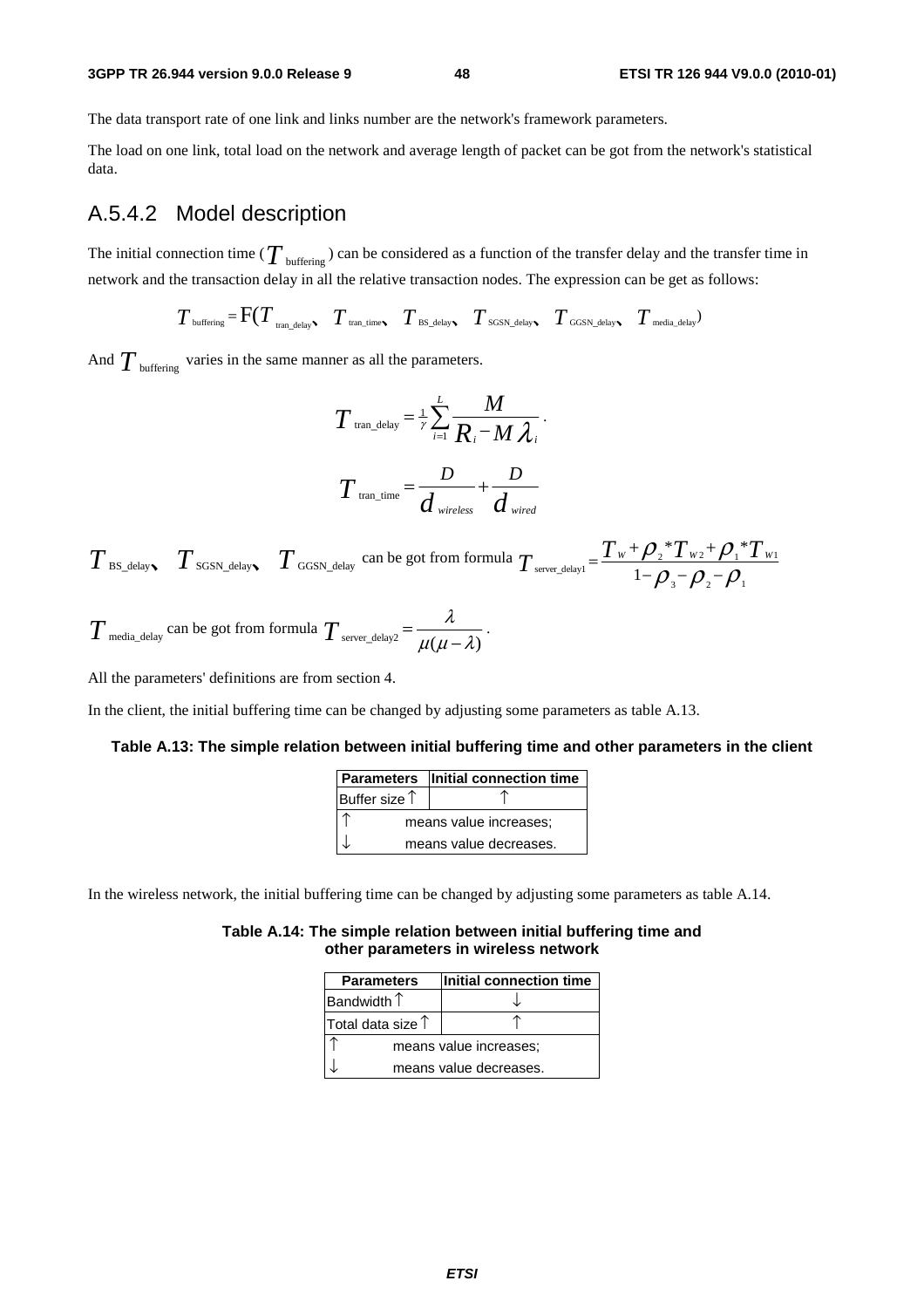In the wired network, the initial buffering time can be changed by adjusting some parameters as table A.15.

**Table A.15: The simple relation between initial buffering time and other parameters in wired network** 

| <b>Parameters</b>                          | Initial connection time |  |  |  |
|--------------------------------------------|-------------------------|--|--|--|
| Bandwidth $\uparrow$                       |                         |  |  |  |
| Total data size 1                          |                         |  |  |  |
| Total load $\uparrow$                      |                         |  |  |  |
| Load on one link $\uparrow$                |                         |  |  |  |
| Links number $\uparrow$                    |                         |  |  |  |
| Average length of packet $\uparrow$        |                         |  |  |  |
| Data transport rate of one link $\uparrow$ |                         |  |  |  |
| means value increases;                     |                         |  |  |  |
| means value decreases.                     |                         |  |  |  |

In the transaction nodes (base station, SGSN, GGSN, VLR, HLR, AuC, media server), the initial buffering time can be changed by adjusting some parameters as table A.16.

#### **Table A.16: The simple relation between initial buffering time and other parameters in the transaction nodes**

| <b>Parameters</b>               | Initial connection time |  |  |  |
|---------------------------------|-------------------------|--|--|--|
| Transaction rate $\uparrow$     |                         |  |  |  |
| Transaction capacity $\uparrow$ |                         |  |  |  |
| Buffer size $\uparrow$          |                         |  |  |  |
|                                 | means value increases;  |  |  |  |
| means value decreases.          |                         |  |  |  |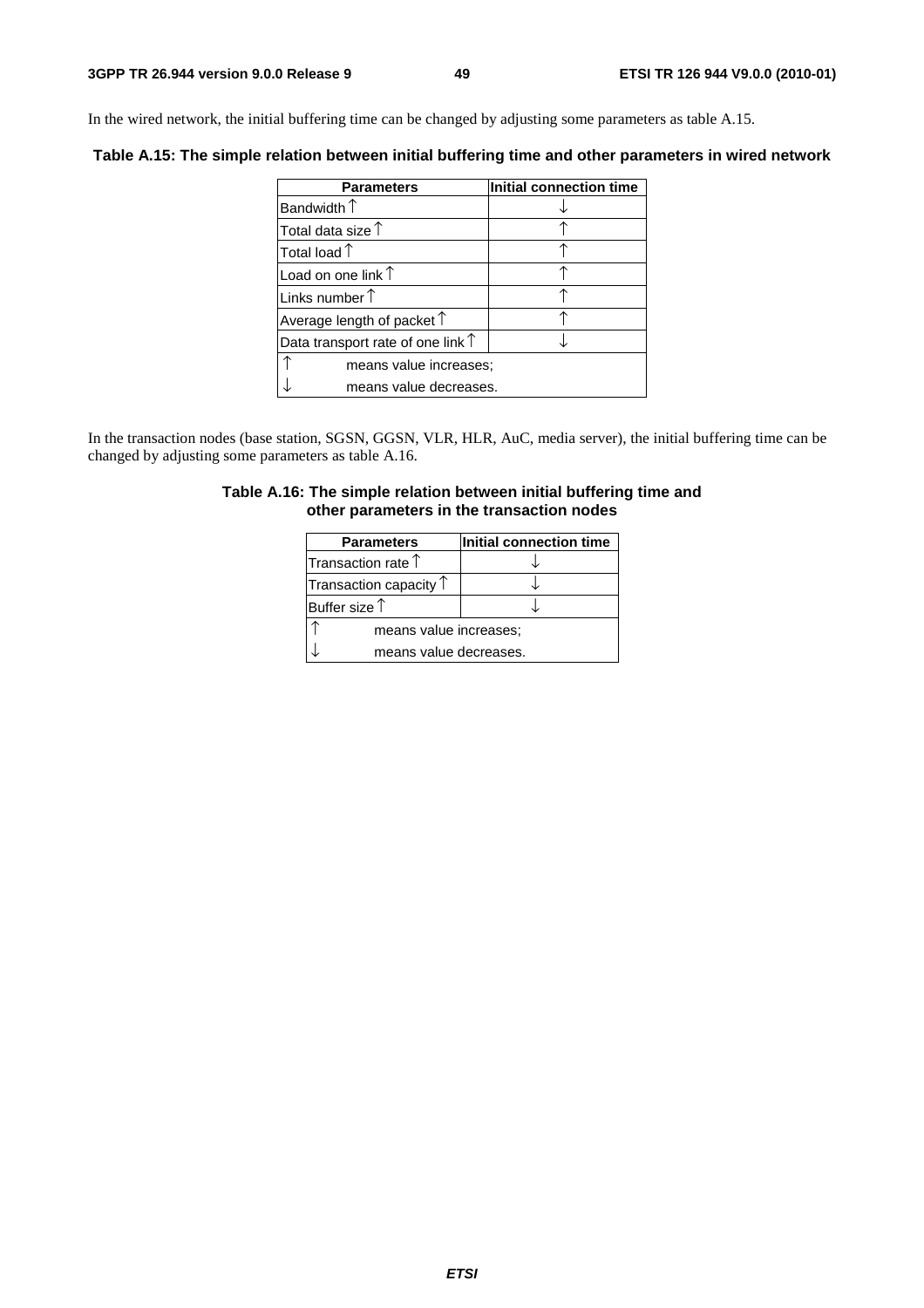# A.5.5 Re-Buffering Frequency

## A.5.5.1 Relative SQoS and other parameters

The rebuffering is a important metric to reflect the network's condition. The majority of SQoS parameters affect it.

The model analyse the SQoS parameters' effect in the application and transports layers.

**Table A.17: the SQoS and other parameters in our model of service rebuffering frequency** 

| class              | layer         | <b>SQoS</b>                             | <b>Other parameters</b> | <b>Model</b>      |
|--------------------|---------------|-----------------------------------------|-------------------------|-------------------|
| client             | Application   | Frame rate                              | Frame size              | Model the whole   |
|                    |               | Frame loss ratio                        | <b>Buffer size</b>      | transport process |
|                    |               | Frame error ratio                       |                         |                   |
| Radio access       | Under         | Access delay                            | Channels                |                   |
| network            | transports    |                                         |                         |                   |
| Wireless transport | Transports    | <b>Bandwidth</b>                        |                         |                   |
| network            |               | Transport delay                         | condition               |                   |
|                    |               | Jitter                                  |                         |                   |
|                    |               | Packet loss ratio                       |                         |                   |
|                    | Under         | Frame loss ratio, Frame error ratio,    |                         |                   |
|                    | transports    | Frame discard ratio, Residual bit error |                         |                   |
|                    |               | ratio                                   |                         |                   |
| Wired transport    | Transports    | <b>Bandwidth</b>                        | network load,           |                   |
| network            |               | Transport delay                         | network framework       |                   |
|                    |               | Jitter                                  |                         |                   |
|                    |               | Packet loss ratio                       |                         |                   |
|                    | Under         | Frame loss ratio, Frame error ratio,    |                         |                   |
|                    | transports    | Frame discard ratio, Residual bit error |                         |                   |
|                    |               | ratio                                   |                         |                   |
| Transaction node   | Base station, | Transaction delay                       | <b>Buffer size</b>      |                   |
|                    | SGSN.         | <b>Transaction rate</b>                 |                         |                   |
|                    | GGSN,         |                                         |                         |                   |
|                    | Media server  |                                         |                         |                   |

### A.5.5.2 Model description

Assumed the send data is initially distributed of  $F_0(t)$ . After the transportation, affected by the frame loss rate, the frame error rate, bandwidth and delay, the data is distributed of  $F(t)$  at the end. Here delay means transfer delay and transaction delay. The model is as figure A.10.

![](_page_50_Figure_11.jpeg)

**Figure A.10: the model of transportation**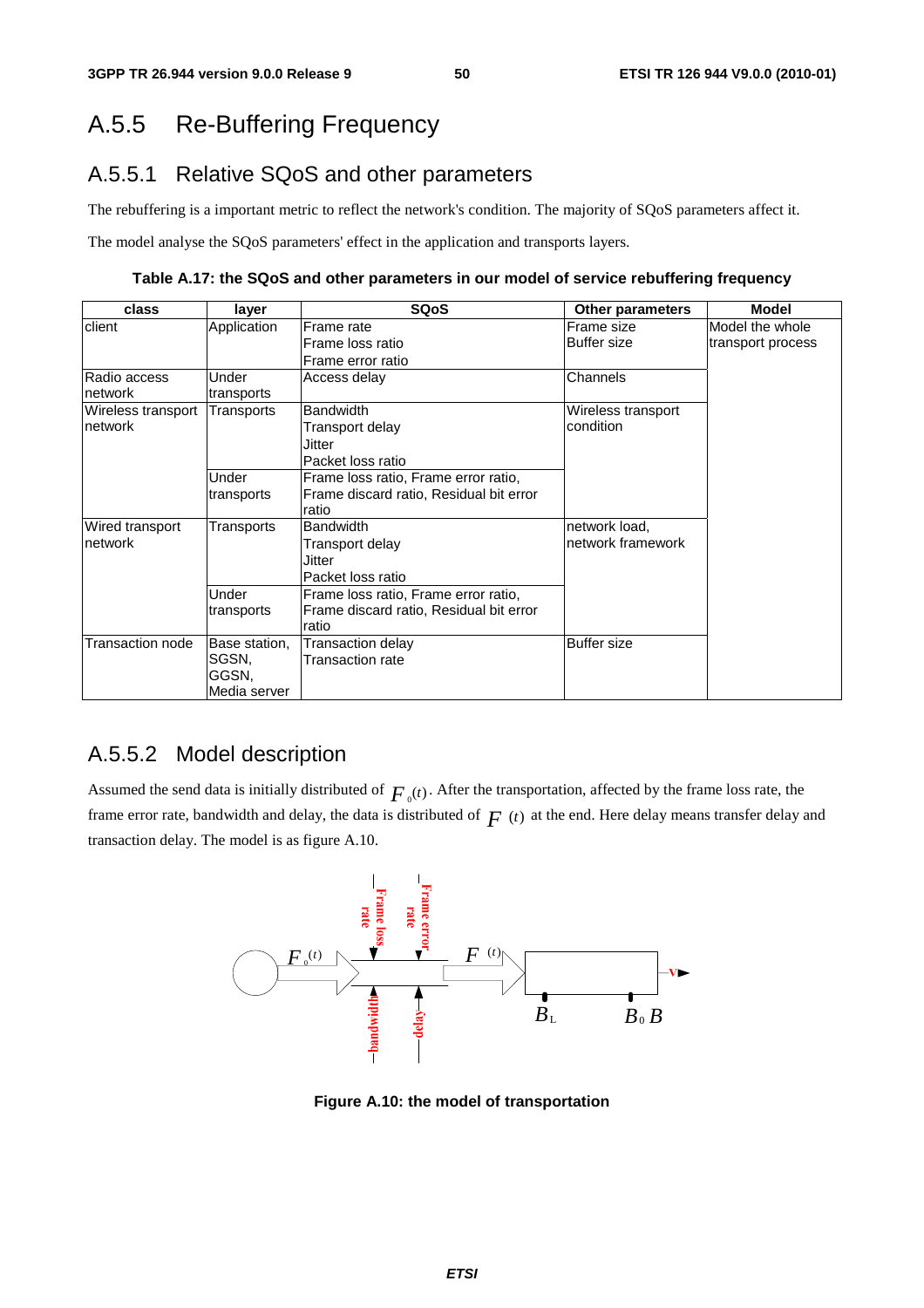The effect of frame loss rate and frame error rate on the send data are the same. So it can be assume that the data become  $F_{\mu}(t)$  after affected by the frame loss rate and frame error rate. And it become  $F_{\mu}(t)$  after affected by the change of bandwidth, then become  $F(t)$  because of the delay at last. The functions  $F_1(t)$ ,  $F_2(t)$ ,  $F(t)$  can be analyzed after our simulation.

The initial data size in the buffer  $B$ . When the data in the buffer exceed  $B_0$ , the player starts to play, and when data is less than  $B<sub>i</sub>$ , the rebuffering starts. The frame rate is V when it is playing.

 $F(t)$  means the amount of arrival data, so  $F(t)$  is a monotonic increasing function. So its inverse function exists.

When  $B+(F(t)-v^*t) < B_+$ , the system start rebuffering. And  $B_0-(B+(F(t)-v^*t)) \leq F(t')-F(t)$ , where  $t'$  is the time when the rebuffering finishes.

$$
F^{-1}(B_0-(B-v^*t)) \leq t'
$$

So the rebuffering frequency is:

$$
\frac{\sum \mathbf{I}(B+(F(t)-v^*t)
$$

 $I(e)$  is the indicator function:  $I(e) = 1$  if expression e is true; otherwise  $I(e) = 0$ .

 $\mathcal{T}_{\text{test}}$  is the total time to test.

# A.5.6 Re-Buffering Time

#### A.5.6.1 Relative SQoS and other parameters

The model is the same as clause 5.5.

#### A.5.6.2 Model description

The rebuffering time of this time is:

$$
t^-t = F^{-1}(B_0-(B-v^*t)) - t
$$

And the mean rebuffering time is:

$$
\frac{\displaystyle\sum_{B+(F(t)-v^*t)
$$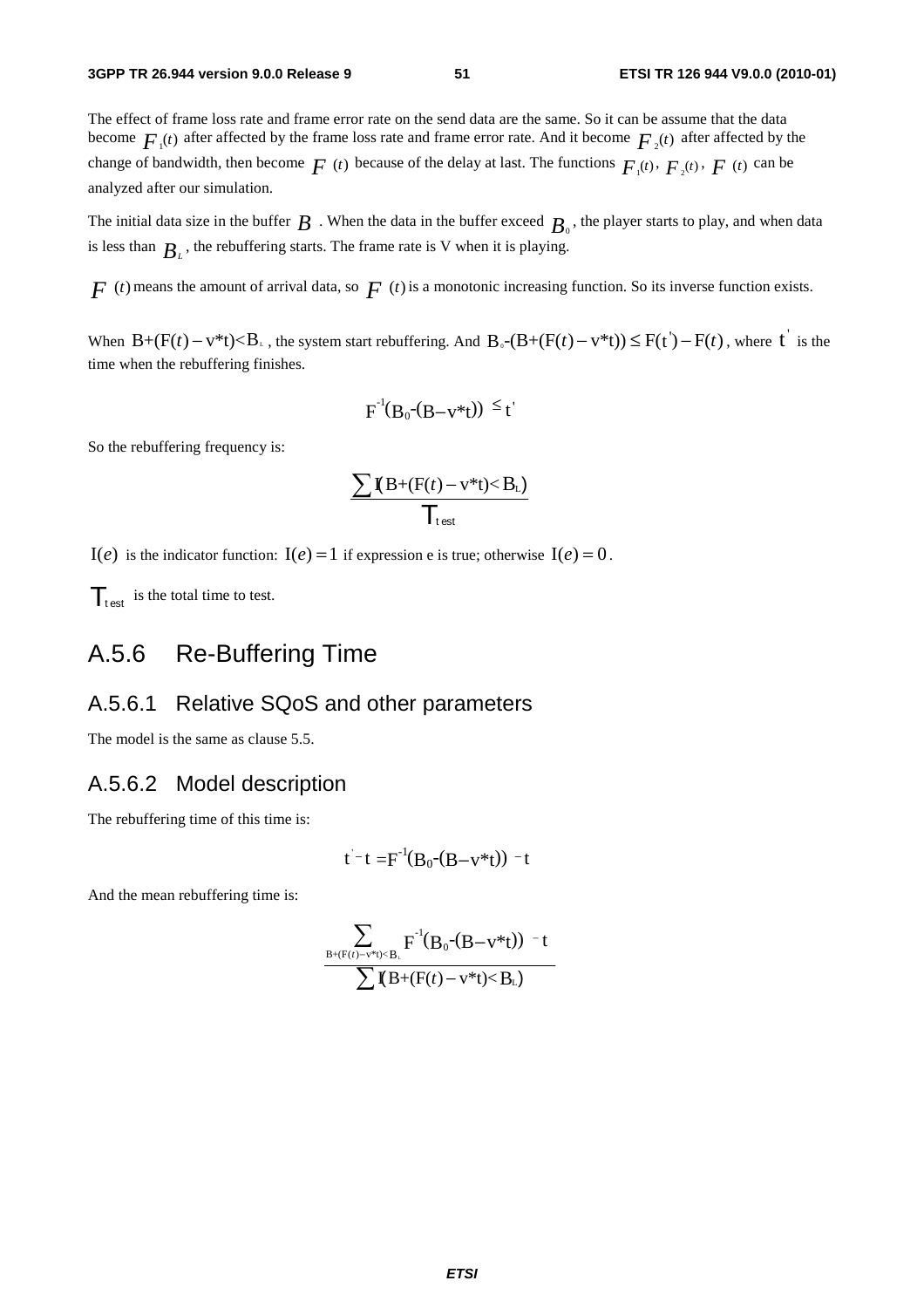# Annex B: Analysis of QoE

# B.1 Introduction

The SA4 "End-to-end Multimedia Services Performance Metrics" work item is conducting a research on the performance metrics for popular multimedia services, including streaming, multimedia broadcast multicast service (MBMS), video telephony and IP Multimedia subsystem Service (IMS), etc. This annex is an extension to the present document, which will support and justify the results in the present document.

In this annex, a subjective test is conducted to acquire the QoE. And the results of the test are listed in the following sections.

And also, in this annex, packet-switched streaming service is taken as an example.

# B.2 Process

From the user perspective, the service performance indicators cannot be defined only according to researcher's experience. It should be acquired by user investigation as well as experience.

## B.2.1 Collection of QoE

The selected testers are kept unknown about any indicators. After watching given audio/video multimedia contents with different quality levels and experiencing those services, they take down the performance indicators only with their feeling and experience.

Then according to their record and description, the scope of QoE is determined.

The common user's requirements of service performance are collected and classified as our QoE, disregarding the measurability.

See clause 3.1.

## B.2.2 Weightiness of Selected QoE

With DSCQS (see ITU-R Recommendation BT.500), testers are asked to mark each service and content in comparison with the reference. Those services and contents are provided with different quality levels of each selected indicator.

# B.3 Results

## B.3.1 Collection of QoE

- Service Non-Access.
- Service Failure.
- Service Setting-up Time.
- Re-Buffering.
- Image corruption.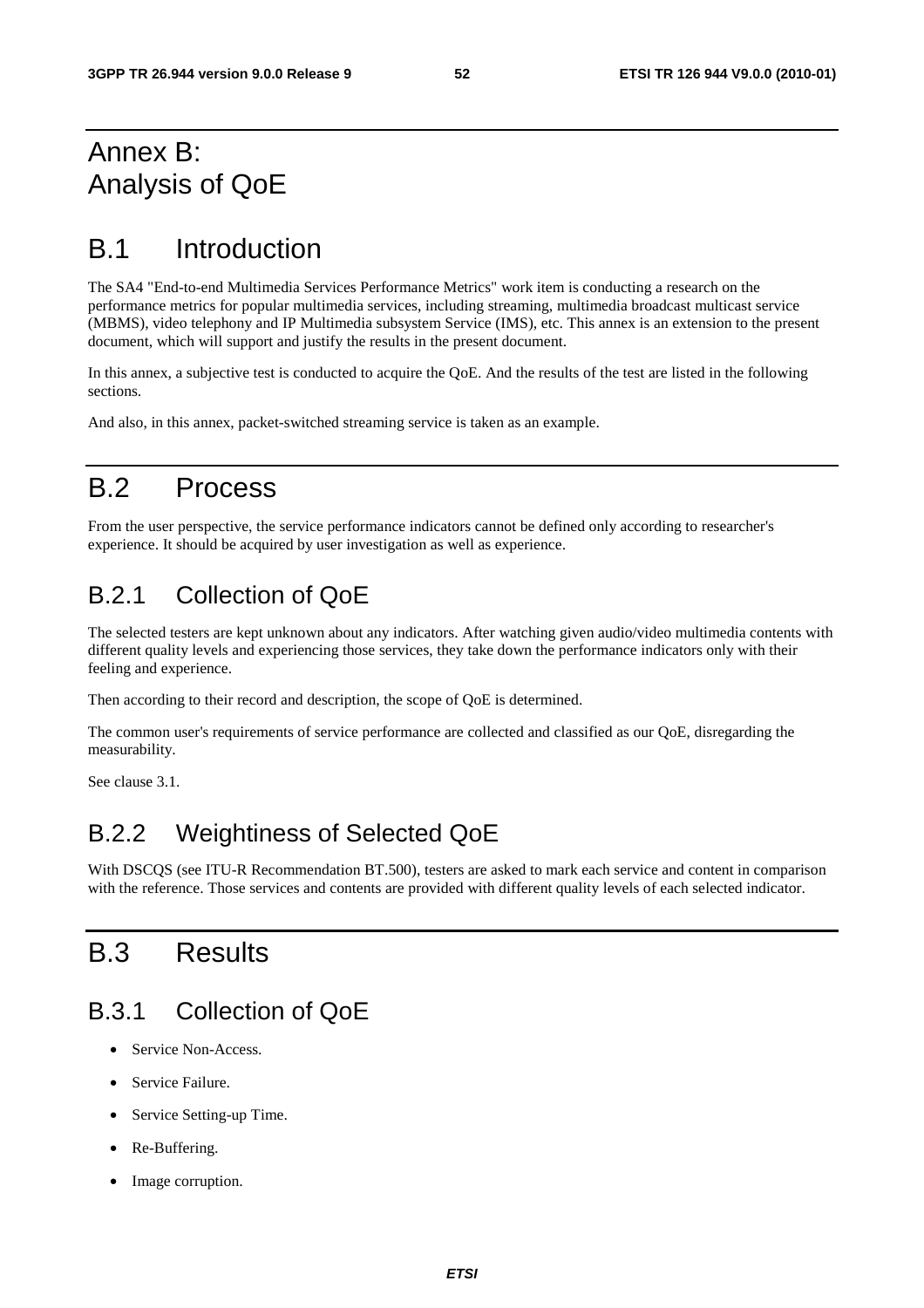- Blurriness.
- Blockiness.
- Colour Reproduction Accuracy.
- Edge Noise.
- Freeze image.
- Incontinuous Image with block.
- Audio Quality.
- Audio/Video Synchronization Error.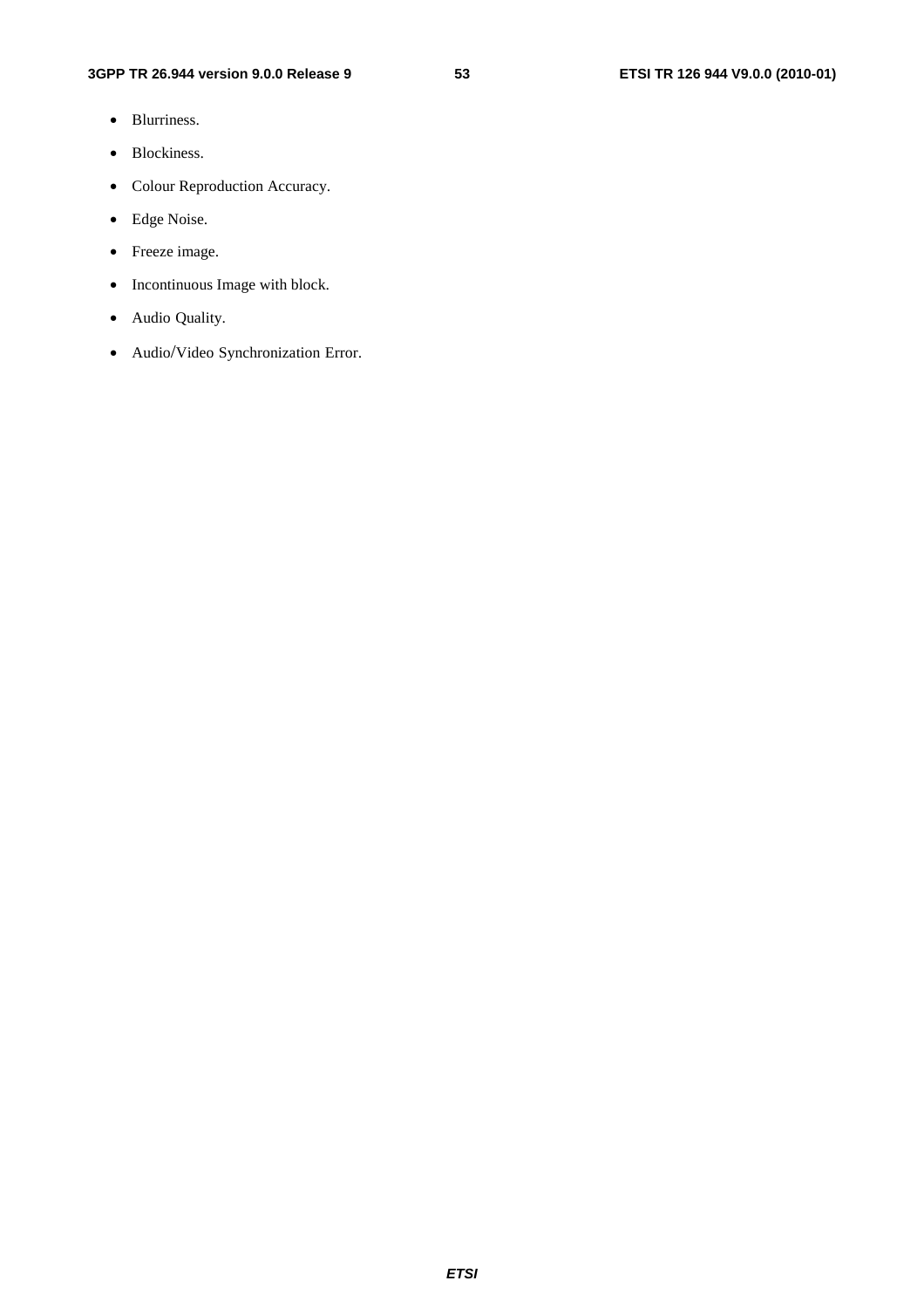# B.3.2 Comparison of Weightiness among Selected QoE **Parameters**

![](_page_54_Figure_4.jpeg)

**Figure B.1**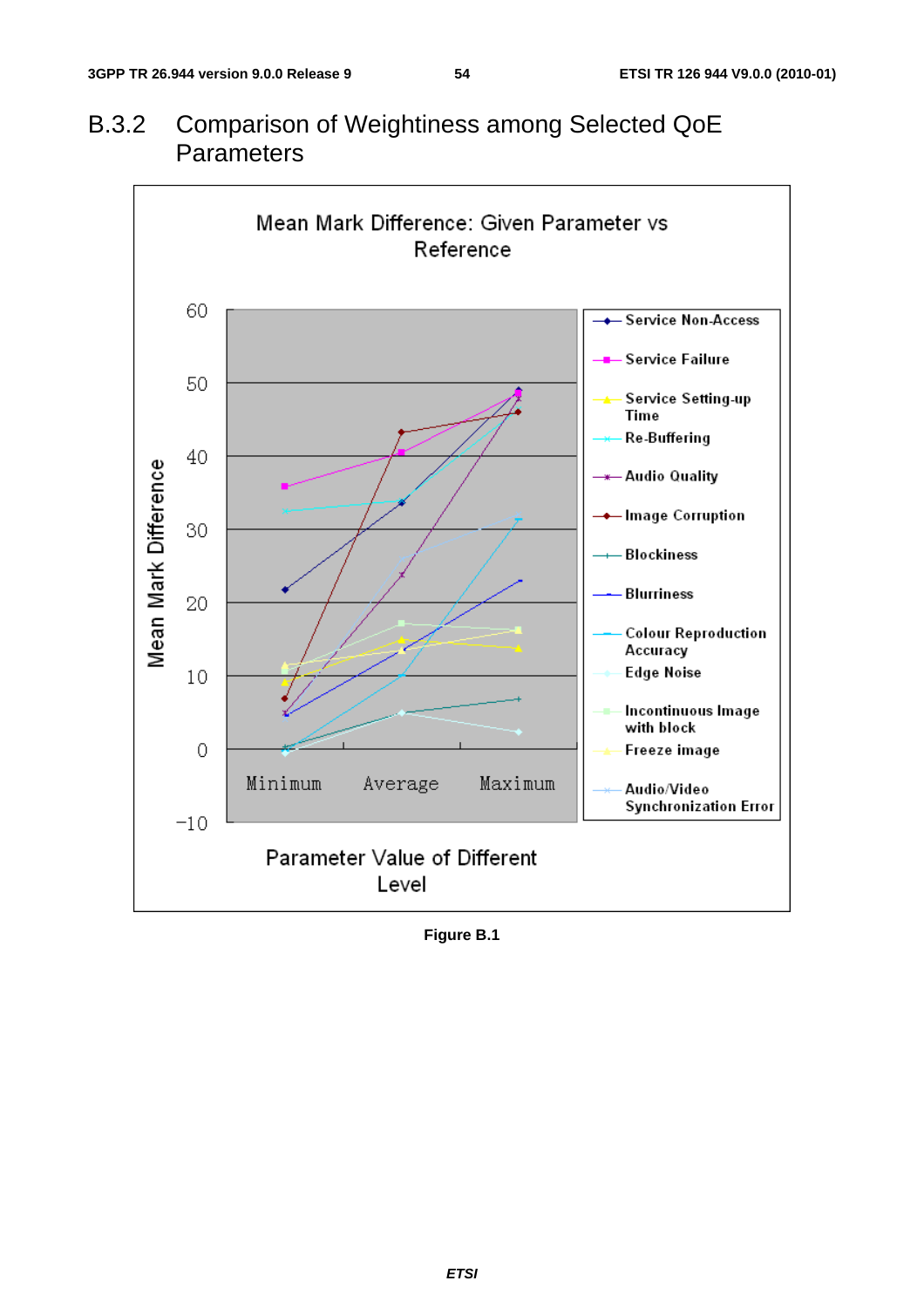# Annex C: Comparison with TS 102 250 of ETSI STQ Mobile

# C.1 Introduction

The SA4 "End-to-end Multimedia Services Performance Metrics" work item is conducting a research on the performance metrics for popular multimedia services, including streaming, multimedia broadcast multicast service (MBMS), video telephony and IP multimedia subsystem service (IMS), etc. This annex is an extension to the present document, which will support and justify the results in the present document.

In this annex, a comprehensive comparison of work between E2EMSPM and ETSI STQ Mobile is conducted to justify the work of E2EMSPM. And the results of the analysis are listed in the following sections.

# C.2 References

The following documents contain provisions which, through reference in this text, constitute provisions of the present document.

- References are either specific (identified by date of publication, edition number, version number, etc.) or non-specific.
- For a specific reference, subsequent revisions do not apply.
- For a non-specific reference, the latest version applies. In the case of a reference to a 3GPP document (including a GSM document), a non-specific reference implicitly refers to the latest version of that document *in the same Release as the present document*.
- [1] ETSI TS 102 250-1 (V1.1.1 10/2003): "Speech Processing, Transmission and Quality Aspects (STQ); QoS aspects of popular services in GSM and 3G networks; Part 1: Identification of Quality of Service aspects".
- [2] ETSI TS 102 250-2 (V1.4.1 03/2006): "Speech Processing, Transmission and Quality Aspects (STQ); QoS aspects of popular services in GSM and 3G networks; Part 2: Definition of Quality of Service parameters and their computation".
- [3] ETSI TS 102 250-3 (V1.3.2 09/2005): "Speech Processing, Transmission and Quality Aspects (STQ); QoS aspects of popular services in GSM and 3G networks; Part 3: Typical procedures for Quality of Service measurement equipment".
- [4] ETSI TS 102 250-4 (V1.1.1 10/2003): "Speech Processing, Transmission and Quality Aspects (STQ); QoS aspects of popular services in GSM and 3G networks; Part 4: Requirements for Quality of Service measurement equipment".
- [5] ETSI TS 102 250-5 (V1.3.1 11/2005): "Speech Processing, Transmission and Quality Aspects (STQ); QoS aspects of popular services in GSM and 3G networks; Part 5: Definition of typical measurement profiles".
- [6] ETSI TS 102 250-6 (V1.2.1 10/2004): "Speech Processing, Transmission and Quality Aspects (STQ); QoS aspects of popular services in GSM and 3G networks; Part 6: Post processing and statistical methods".
- [7] 3GPP TS 23 107 (V6.4.0 03/2006): "3rd Generation partnership Project; Technical Specification Group Services and System Aspects; Quality of Service (QoS) Concept and architecture (Release 6)".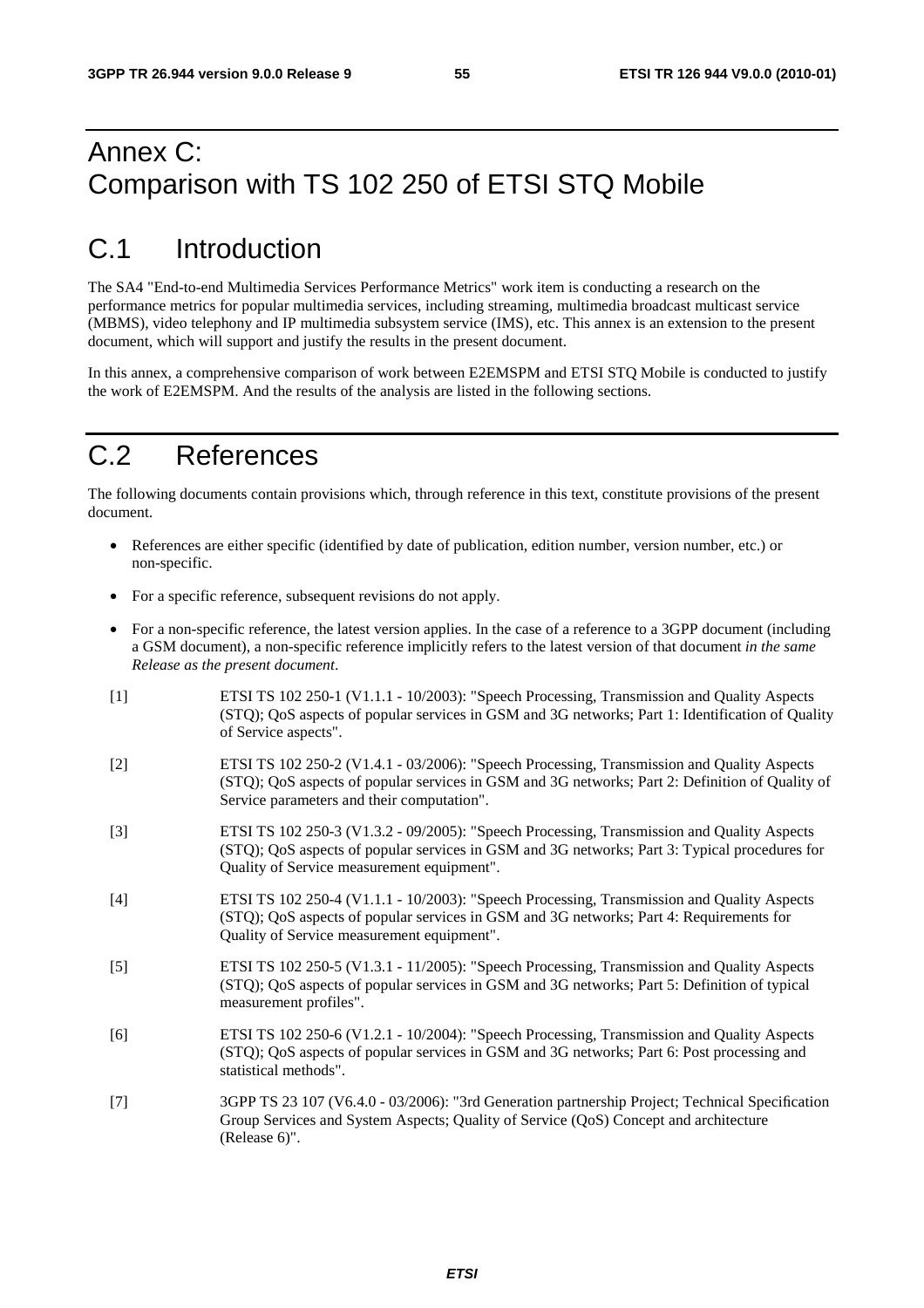# C.3 Comparison with 3GPP E2EMSPM and ETSI STQ Mobile

In this part, the difference is illuminated between 3GPP E2EMSPM and ETSI STQ Mobile on multimedia services from the following points of view.

## C.3.1 Research Scope

### C.3.1.1 Framework

E2EMSPM has a systematic framework of End-to-end Multimedia Services Performance Metrics is as figure C.1.

![](_page_56_Figure_8.jpeg)

#### **Figure C.1: Systematic Framework of End-to-end Multimedia Services Performance Indicators**

ETSI STQ Mobile focuses on the similar area of End-to-End Service QoS.

## C.3.1.2 Quality of experience

Client Radio access Horizontal<br>
Horizontal<br>
Horizontal<br>
imilar area of End-to-End Service QoS.<br> **Clience**<br> **Clience**<br> **Clience**<br> **Clience**<br> **Clience**<br> **Clience**<br> **Clience**<br> **Clience**<br> **Clience**<br> **Clience**<br> **Clience**<br> **Clie** International<br>**Transferience**<br>The correl<br>and correl<br>and correl<br>and correl<br>and correl<br>Supply 2011<br>and correl<br>Supply 2013<br>Supply 2013<br>Supply 2013<br>Supply 2013<br>Supply 2013<br>Supply 2013<br>Supply 2013<br>Supply 2013<br>Supply 2013<br>Supply The Mobile strategy and the services Perture of the service of the service control of the service cannot be a service of the service of the service of the service of the service of the service of the service of the service network<br>
ices Performance Indi<br>
IS 102 250-2 specifies th<br>
rean measurement results<br>
the service. Although Qo<br>
innot be defined only acc<br>
rience.<br>
s QoE, disregarding the<br>
l' for service analysis vary E2EMSPM brings up the concept of Quality of Experience (QoE). Yet ETSI STQ Mobile specifies the use of perceptual models for the evaluation of content quality, whenever applicable (e.g. TS 102 250-2 specifies the use of ITU-R Recommendation P.862.2 for speech quality evaluation).

The judgement of measurement results (e.g. target setting) and the correlation between measurement results and actual customer satisfaction are out of the scope of ETSI STQ Mobile.

QoE is how a user perceives the quality of service - how satisfied he or she is with the service. Although QoE is a subjective metric, it is important to quantify it. From the user's perspective, QoE cannot be defined only according to researcher's experience. It should be acquired by user investigation as well as experience.

The common user's requirements to different services are collected and classified as QoE, disregarding the measurability. Users have different requirements for different services. So the QoE for service analysis vary with the types of services.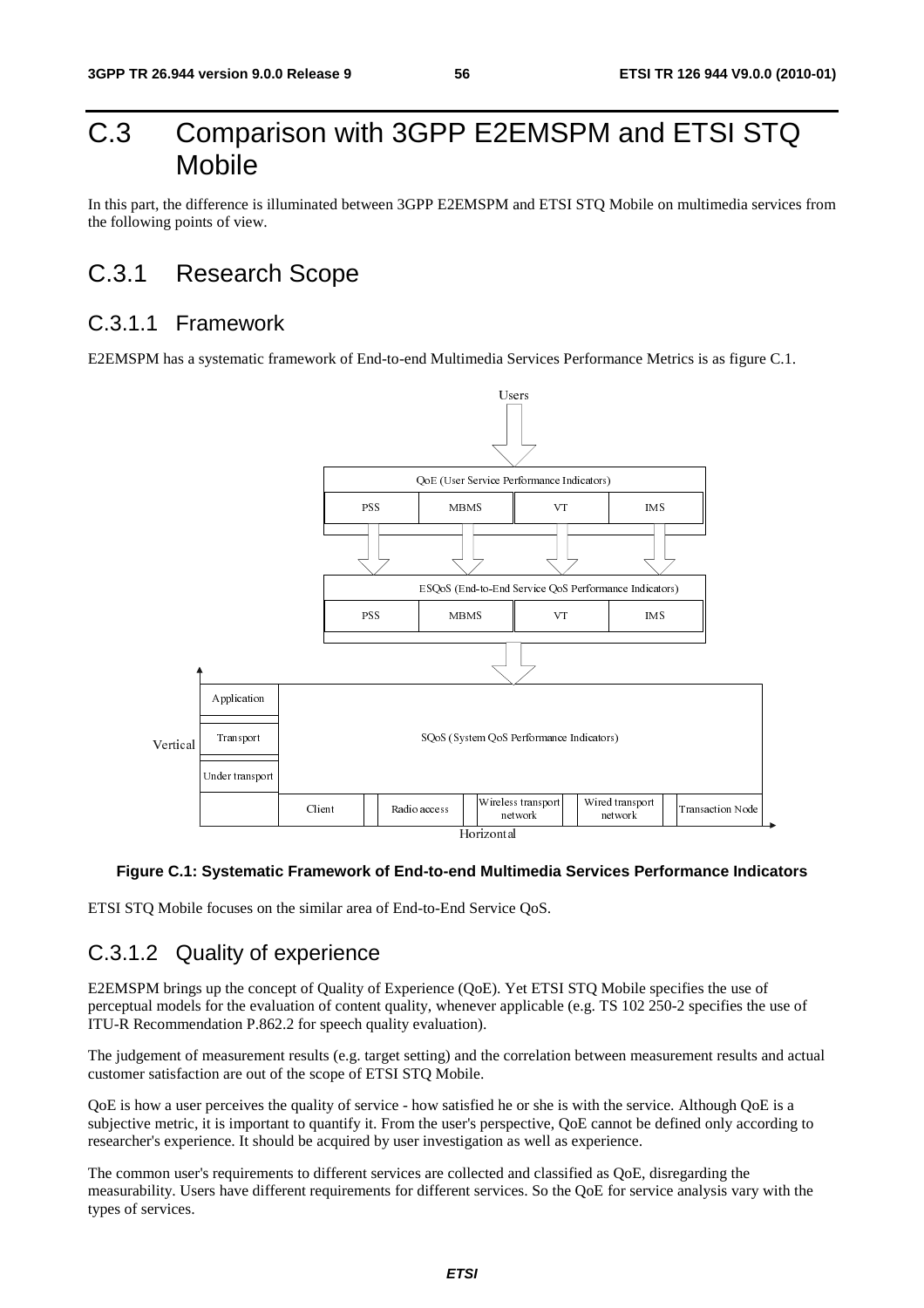## C.3.1.3 End-to-End Service Quality of Service

E2EMSPM considers service-related metrics of End-to-End Service Quality of Service (ESQoS). The measurements and provisioning of ESQoS are defined in terms of service capability and resource availability. ESQoS is generally used to specify services' quality considered by operators and service providers. The ability to measure ESQoS will give the operator some sense of the service's performance to the overall level of customer satisfaction.

ETSI STQ Mobile TS 102 250-2 [2] draws some steps in overall service QoS definition and analysis of mobile services. STQ takes the following QoS aspects from service perspective which are used for each service to define service QoS parameters.

- Network Availability.
- Network Accessibility.
- Service Accessibility.
- Service Integrity.
- Service Retainability.

Figure C.2 shows the model for quality of service parameters in ETSI STQ Part 2. The model has four layers.

![](_page_57_Figure_12.jpeg)

#### **Figure C.2: ETSI STQ Mobile QoS aspects and the corresponding QoS parameters**

So when end-to-end service QoS is concerned, both ETSI STQ Mobile and E2EMSPM have the similar study area on this topic. There are perfect and reasonable definitions of service QoS parameters in the TS of ETSI STQ. Part of the outputs of ETSI STQ Mobile should be introduced to E2EMSPM's End-to-End Service QoS area for reference.

### C.3.1.4 System Quality of Service

Generally, "UMTS Quality of Service (QoS) Concept and architecture" by 3GPP [8] is often referenced. It is a standard, describing UMTS bearers' structure, their management functions, and defines service quality classes and their attributes.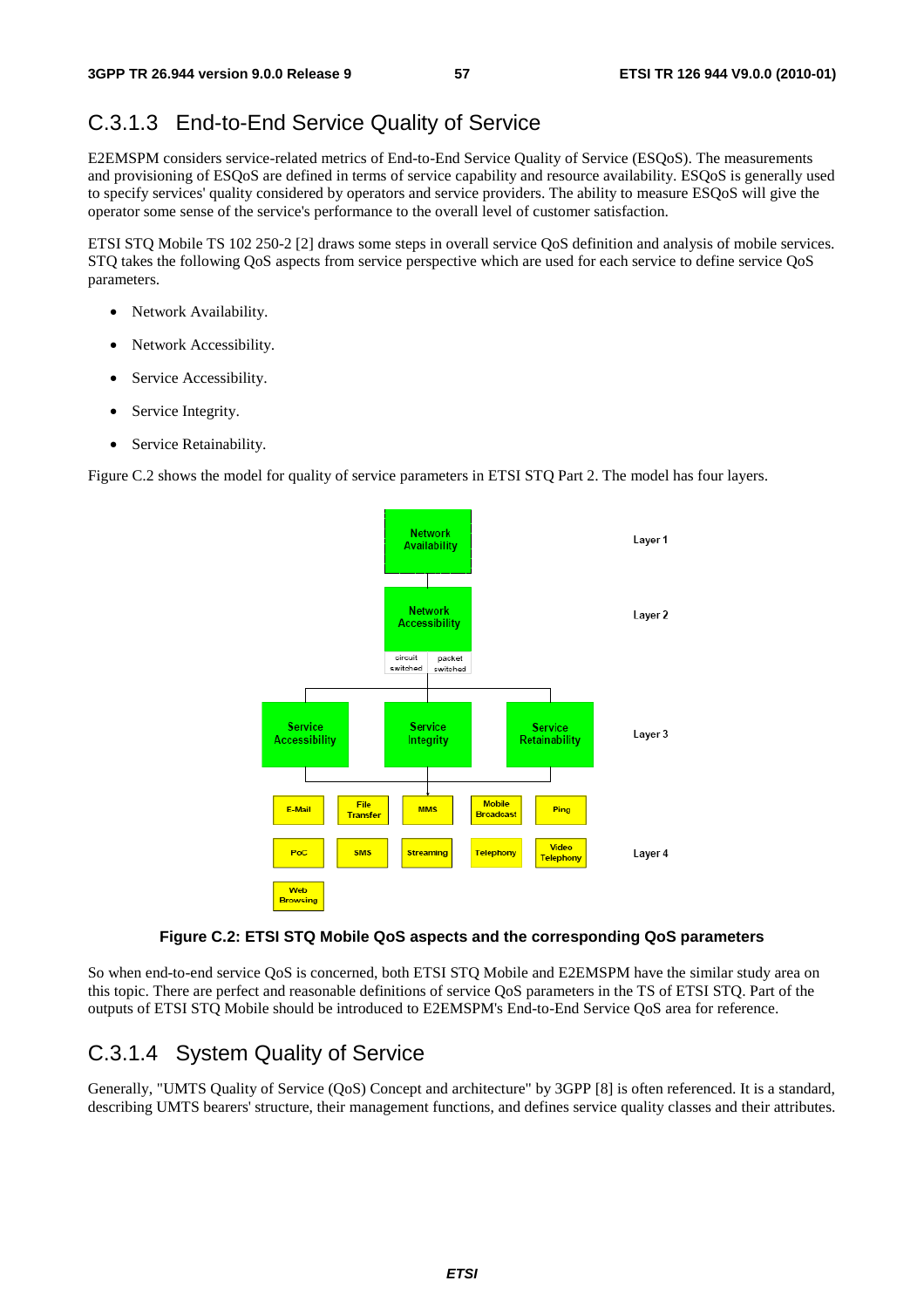System Quality of Service (SQoS) defined in E2EMSPM is intrinsically a technical concept and is a subset of UMTS QoS. Compared with ESQOS, SQoS denotes the point-to-point QoS, which is specially related to the units and links of network systems. SQoS can be viewed as the QoS consideration from the viewpoint of network operators. It is measured and expressed in terms of network units and network links, which usually has little meaning to a user. Although a better network SQoS in many cases will result in better ESQoS, fulfilling all traffic SQoS parameters might not guarantee the satisfaction of the user or a high ESQoS.

In E2EMSPM the System QoS parameters are classified to five classes horizontally according to the different phases along with the whole network connection, including radio access network, wireless transport network, wired transport network, client transaction and network node transaction as shown in figure C.3. Some analytical models are introduced for every special section to evaluate some important parameters.

SQoS is out of the scope of ETSI STQ Mobile.

![](_page_58_Figure_6.jpeg)

**Figure C.3: Network phases to analyse System Qos** 

## C.3.1.5 Mapping of End-to-End Service QoS and System QoS

E2EMSPM introduces the theoretical models to study the relationship of End-to-End Service QoS and System QoS. The inherent relationship between the End-to-End Service QoS and System QoS parameters of PSS is described, which provide the possible operational methods for the operators/service providers to guarantee the service performance. E2EMSPM also gives some example to justify how we get the mapping between the End-to-End Service QoS and System QoS.

The relationship of End-to-End Service QoS and System QoS is beyond the scope of ETSI STQ Mobile.

# C.3.2 Research Method

#### C.3.2.1 Statistics Model Analysis

Extensive studies involving high-speed network measurements indicate that the multimedia traffic in high-speed networks have self-similar and impulsive characteristics. The existence of self-similarity shows that Poisson process cannot accurately describe the real network traffic. In such high-speed mobile network the assumption of exponentiality does not apply any more.

ETSI STQ Mobile TS 102 250-6 [6] adopts the statistical model to calculate the QoS metrics of GSM and 3G networks. These models are more precise than traditional theoretical models. However, ETSI STQ Mobile focuses on the measurement of quality metrics for services that are already functional. The prediction of service performance (e.g. based on statistical models of traffic patterns and network characteristics) is out of the scope of ETSI STQ Mobile. It is very difficult to implement the calculation due to the lack of raw data, if the new multimedia services haven't become commercial deployment or they are just in the initial stage of deployment in GSM and 3G network.

Nowadays, there still have not authoritative statistical model to handle the coming multimedia services' raw data with self-similar and impulsive characteristics. Although the self-similar models can describe the statistical data more precisely, they will encounter difficulties with in-depth performance indicators analysis and calculation of the selfsimilar network traffic.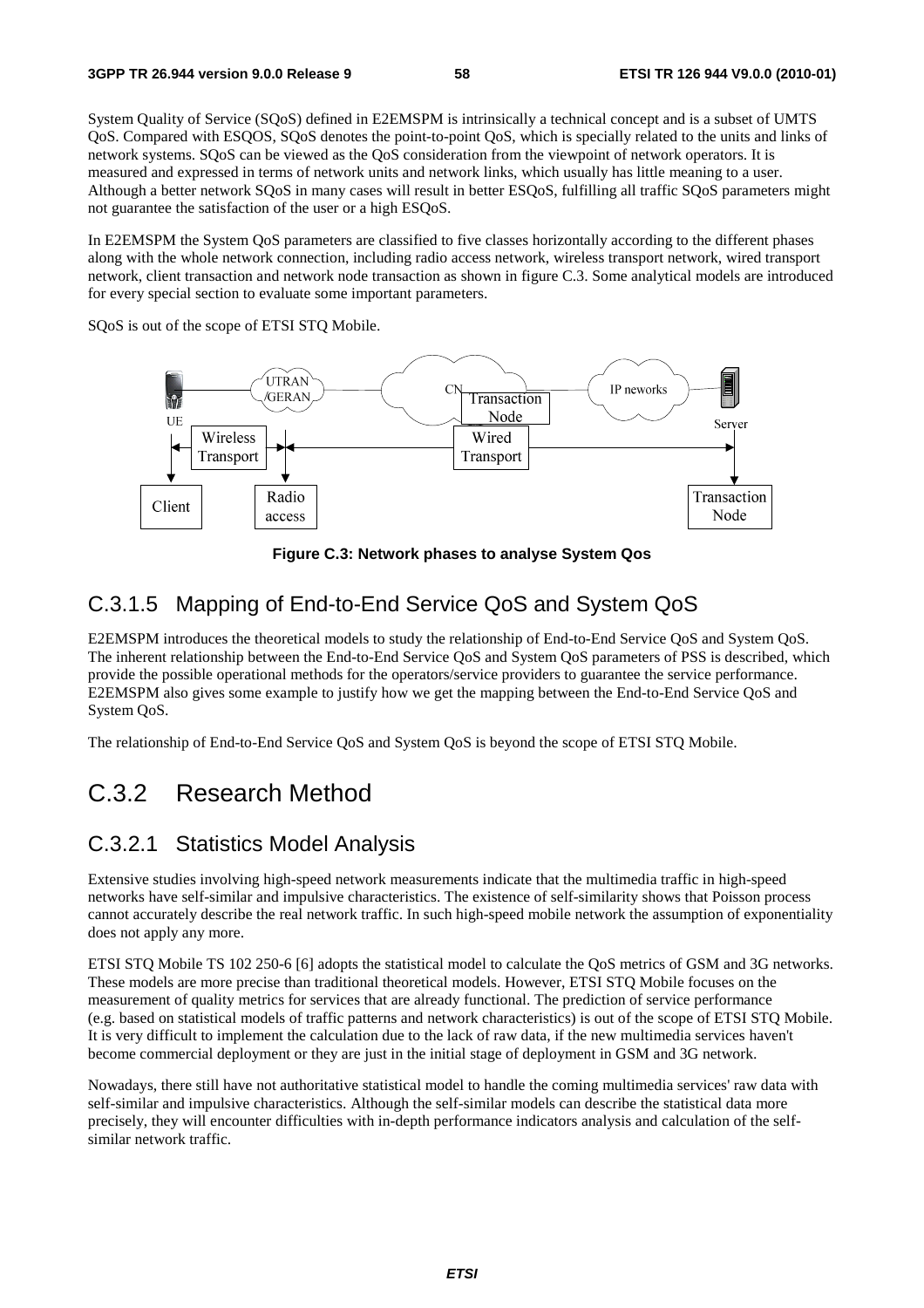# C.3.2.2 Theory Model Analysis of Queue

Traditional telecom service traffic is adequately described by Markovian models (e.g. Poisson), which are amenable to accurate analysis. Generally, theses models assume independence between events, and exponentially inter-event distributions.

Although queue theory fails to fit actual traffic of high-speed mobile networks, E2EMSPM still adopted these models to analyse the network traffic, mainly because Markovian models are mathematically tractable.

# C.3.2.3 Possible Further Work

The above two methods have its own advantages respectively for the fresh multimedia services, the optimal research method should combine statistics model with queue theory model to complement with each other.

The combined method might be adopted in future work beyond the scope of both ETSI STQ Mobile and E2EMSPM.

# C.4 Brief Introduction of the Work in ETSI STQ

The ETSI Speech Processing, Transmission and Quality Aspects (STQ) workgroup is actively working on QoS. STQ has published its Technical Specification, TS 102 250 "QoS aspects for popular services in GSM and 3G networks" [Part 1 to 6], which covers the following.

Part 1 [1] identifies QoS aspects for popular services in GSM and 3G networks. For each service the QoS indicators are listed. They are considered to be suitable for the quantitative characterization of the dominant technical QoS aspects as experienced from the end-user perspective.

Part 2 [2] defines QoS parameters and their computation for popular services in GSM and 3G networks. The technical QoS indicators, listed in part 1, are the basis for the parameter set chosen. The parameter definition is split into two parts: the abstract definition and the generic description of the measurement method with the respective trigger points. Only measurement methods not dependent on any infrastructure provided are described in the present document. The harmonized definitions given in the present document are considered as the prerequisites for comparison of QoS measurements and measurement results.

Part 3 [3] describes typical procedures used for QoS measurements over GSM, along with settings and parameters for such measurements.

Part 4 [4] defines the minimum requirements of QoS measurement equipment for GSM and 3G networks in the way that the values and trigger-points needed to compute the QoS parameter as defined in Part 2 can be measured following the procedures defined in Part 3. Test equipment fulfilling the specified minimum requirements will be allowed to perform the proposed measurements in a reliable and reproducible way.

Part 5 [5] specifies test profiles which are required to enable benchmarking of different GSM or 3G networks both within and outside national boundaries. It is necessary to have these profiles so that when a specific set of tests are carried out then customers are comparing "like for like" performance.

Part 6 [6] describes procedures to be used for statistical calculations in the field of QoS measurement of GSM and 3G networks using probing systems.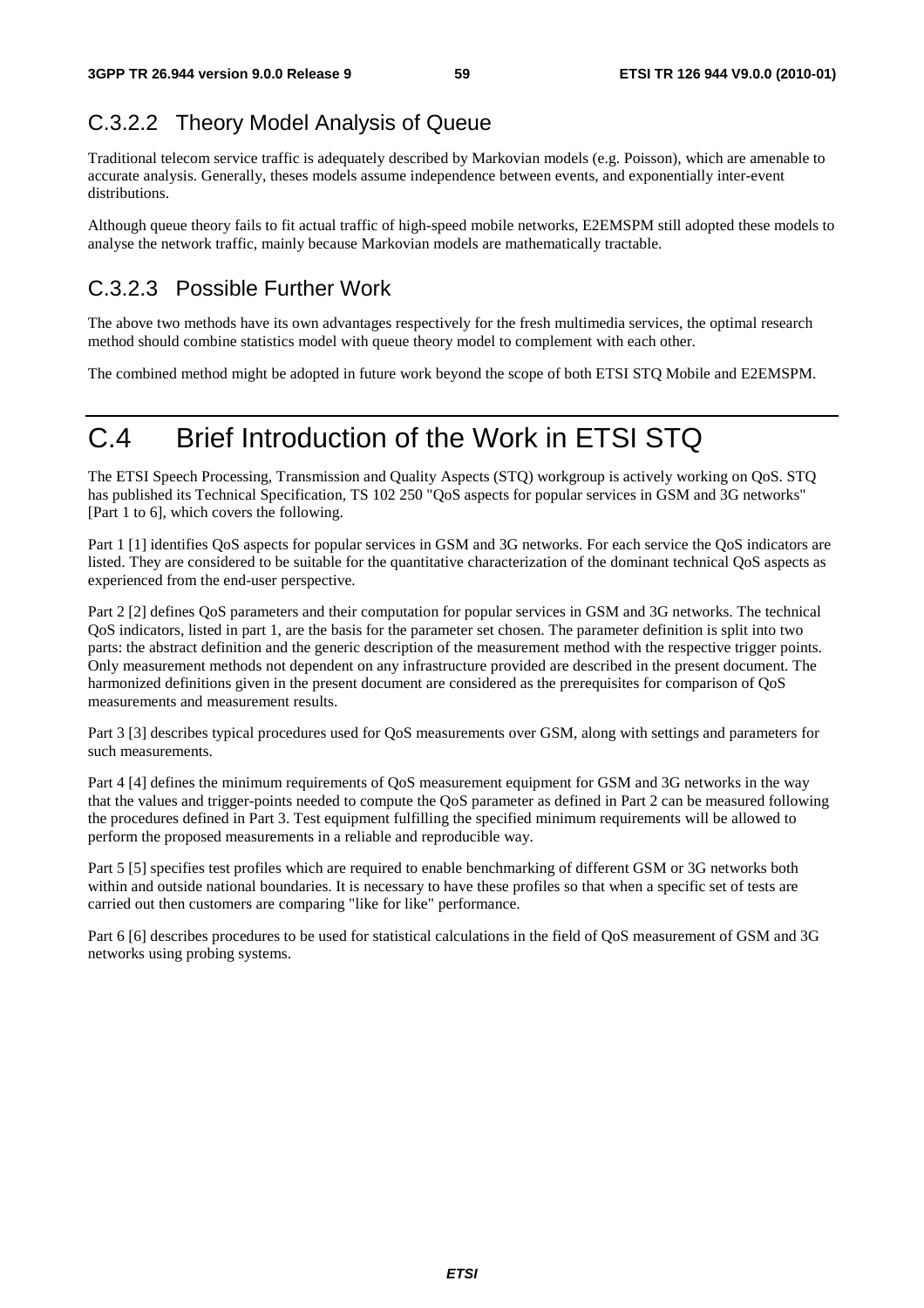# Annex D: Change history

| <b>Change history</b> |      |                 |  |          |                       |       |            |
|-----------------------|------|-----------------|--|----------|-----------------------|-------|------------|
| Date                  | TSG# | <b>TSG Doc.</b> |  | CR   Rev | Subject/Comment       | Old   | <b>New</b> |
| 2007-03               | 35   | SP-070015       |  |          | Approved at TSG SA#35 | 2.0.0 | 7.0.0      |
| 2008-12               | 42   |                 |  |          | Version for Release 8 | 7.0.0 | 8.0.0      |
| 2009-12               | 46   |                 |  |          | Version for Release 9 | 8.0.0 | 9.0.0      |
|                       |      |                 |  |          |                       |       |            |
|                       |      |                 |  |          |                       |       |            |
|                       |      |                 |  |          |                       |       |            |
|                       |      |                 |  |          |                       |       |            |
|                       |      |                 |  |          |                       |       |            |
|                       |      |                 |  |          |                       |       |            |
|                       |      |                 |  |          |                       |       |            |